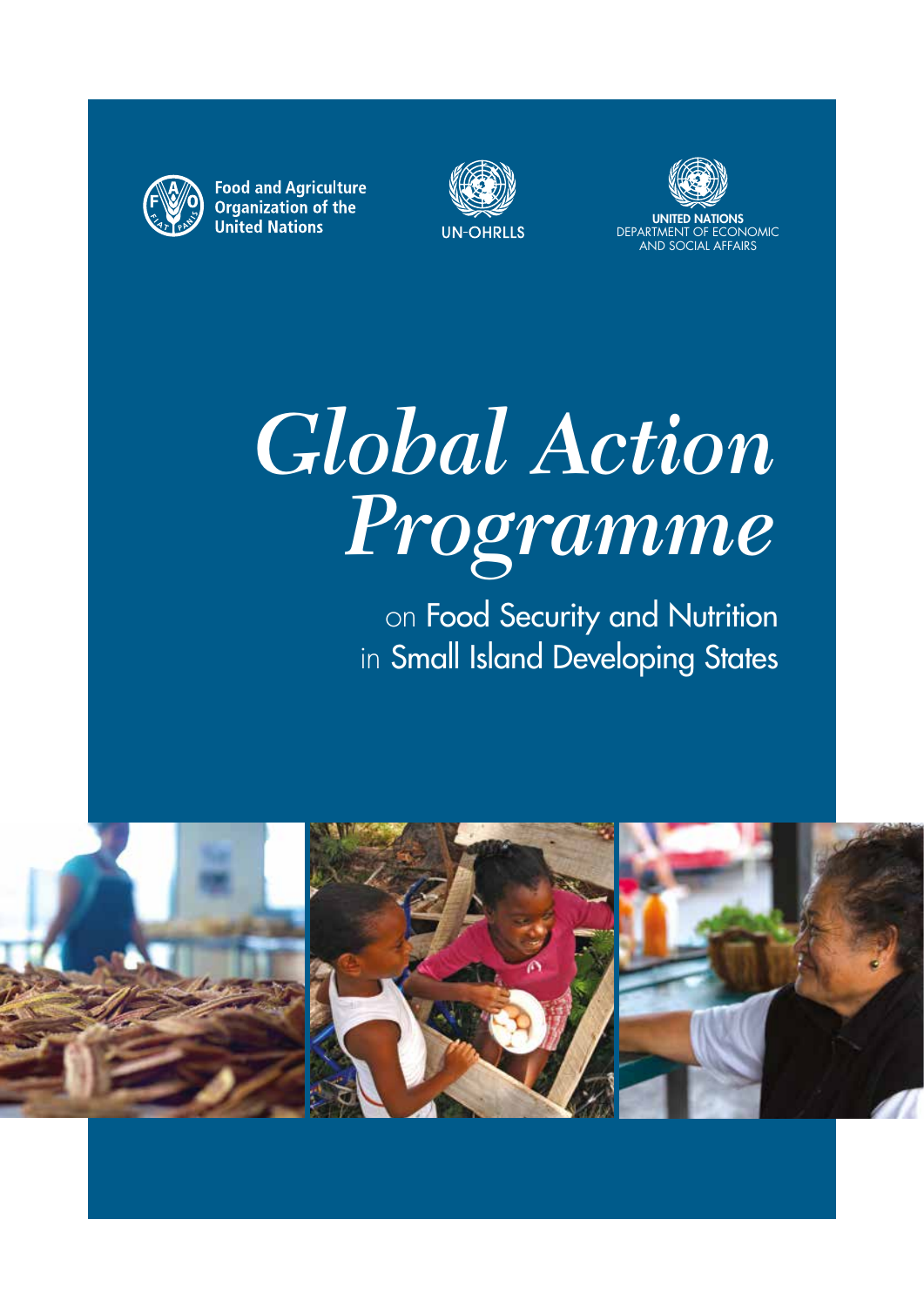The designations employed and the presentation of material in this information product do not imply the expression of any opinion whatsoever on the part of the Food and Agriculture Organization of the United Nations (FAO) concerning the legal or development status of any country, territory, city or area or of its authorities, or concerning the delimitation of its frontiers or boundaries. The mention of specific companies or products of manufacturers, whether or not these have been patented, does not imply that these have been endorsed or recommended by FAO in preference to others of a similar nature that are not mentioned.

The views expressed in this information product are those of the author(s) and do not necessarily reflect the views or policies of FAO.

© FAO, 2017

FAO encourages the use, reproduction and dissemination of material in this information product. Except where otherwise indicated, material may be copied, downloaded and printed for private study, research and teaching purposes, or for use in non-commercial products or services, provided that appropriate acknowledgement of FAO as the source and copyright holder is given and that FAO's endorsement of users' views, products or services is not implied in any way.

All requests for translation and adaptation rights, and for resale and other commercial use rights should be made via www.fao.org/contact-us/licence-request or addressed to copyright@fao.org.

FAO information products are available on the FAO website (www.fao.org/ publications) and can be purchased through publications-sales@fao.org.

**COVER PHOTOGRAPHS:** © FAO/S. Price, © FAO, © FAO/S. Price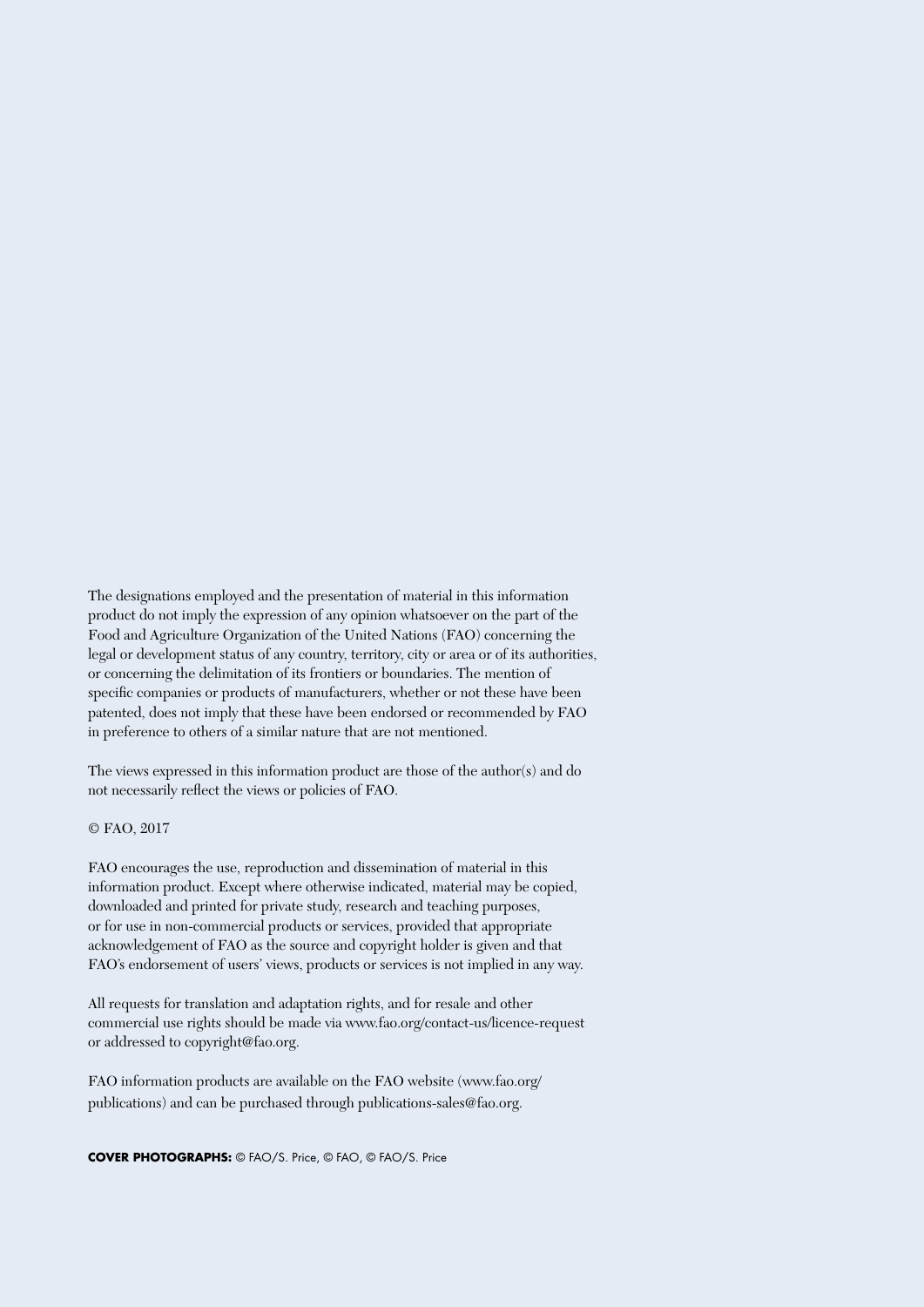# **CONTENTS**

| <b>FOREWORD</b>                                                | 4  |
|----------------------------------------------------------------|----|
| <b>EXECUTIVE SUMMARY</b>                                       | 6  |
| <b>INTRODUCTION</b>                                            | 10 |
| Food security, nutrition, and the SDGs                         | 12 |
| Food security and nutrition situation in SIDS                  | 14 |
| Alignment with existing food security                          |    |
| and nutrition strategies                                       | 17 |
| <b>ACTION PROGRAMME</b>                                        | 20 |
| Goal and vision                                                | 20 |
| Objectives and recommended actions                             | 21 |
| <b>Objective 1. Enabling</b><br>environments for food security |    |
| and nutrition                                                  | 24 |
| <b>Component 1.1. Political</b><br>commitment and governance   | 24 |
| Component 1.2. Capacity and                                    |    |
| resources                                                      | 32 |
| Component 1.3. Knowledge and evidence                          |    |
| generation, dissemination and use                              | 36 |
| <b>Objective 2. Sustainable,</b>                               |    |
| resilient, and nutrition-sensitive                             |    |
| food systems                                                   | 40 |
| Component 2.1. Sustainable                                     |    |
| management and use of oceans and                               |    |
| seas and their resources for food                              | 42 |
| security and nutrition                                         |    |

| Component 2.2. Sustainable               |    |
|------------------------------------------|----|
| management and use of freshwater         |    |
| resources for food security and          |    |
| nutrition                                | 44 |
| Component 2.3. Sustainable               |    |
| management and use of terrestrial        |    |
| resources for food security and          |    |
| nutrition                                | 48 |
| Component 2.4. Inclusive and             |    |
| efficient nutrition-sensitive value      |    |
| chains                                   | 52 |
| <b>Component 2.5.</b> Climate adaptation |    |
| and resilience for food security and     |    |
| nutrition                                | 56 |
| <b>Objective 3. Empowered people</b>     |    |
| and communities for food                 |    |
| security and nutrition                   | 60 |
| <b>Component 3.1.</b> Social and         |    |
| economic empowerment                     | 61 |
| Component 3.2.                           |    |
| Nutrition-sensitive social               |    |
| protection programmes                    | 64 |
| Component 3.3. Targeted                  |    |
| community-based interventions            |    |
| and services to prevent and treat        |    |
| malnutrition in all its forms            | 68 |
| MONITORING AND EVALUATION                |    |
|                                          | 72 |

#### 3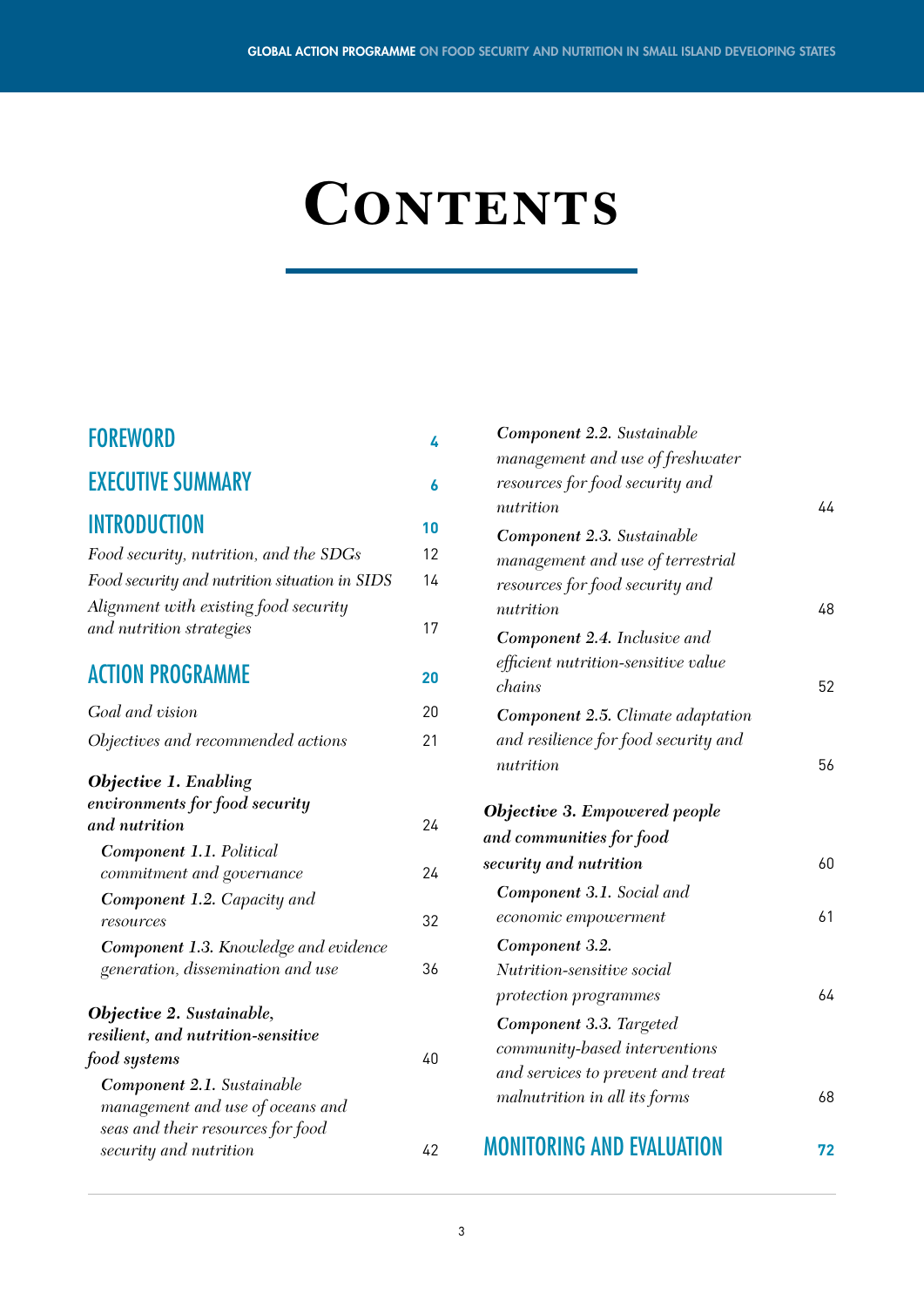# **Foreword**

It is my distinct honor to introduce this publication on the Global Action Programme on Food Security and Nutrition in Small Island Developing States (SIDS). Its preparation was facilitated by the Food and Agriculture Organization of the United Nations, the United Nations Department of Economic and Social Affairs and the United Nations Office of the High Representative for the Least Developed Countries, Landlocked Developing Countries and Small Island Developing States.

The complex food security and nutrition concerns facing SIDS, in which persistent levels of undernutrition coexist with the rapidly increasing incidence of overweight and obesity, are in large part a consequence of the unique and particular set of vulnerabilities these nations face.

Although significant diversity exists across SIDS, they share common characteristics that make them particularly vulnerable to the effects of climatic and economic shocks but at the same time, as a consequence of their small size and remoteness, generally ill-equipped to promote the development of the more resilient and competitive economic sectors that are needed both to mitigate the effects of these shocks and to contribute to improved food security and nutrition.

The S.A.M.O.A. Pathway, the outcome of the Third International Conference on SIDS held in Apia, Samoa in 2014, provides a robust explanation of the many challenges facing SIDS and underscores the need for a more integrated approach to sustainable development, as emphasized in the 2030 Agenda.

It calls for strengthened international cooperation and partnership with adequate investment and coordinated action to address these development challenges. The Global Action Programme on Food Security and Nutrition in SIDS represents a key and tangible follow-up to one of the challenges highlighted in SAMOA pathway - the urgent need to accelerate action on food security and nutrition in SIDS.

Developed through a lengthy process at global, regional and national levels, under the leadership of the Food and Agriculture Organization of the United Nations, the United Nations Department of Economic and Social Affairs and the United Nations Office of the High Representative for the Least Developed Countries, Landlocked Developing Countries and Small Island Developing States, the Global Action Programme provides a framework within which SIDS and their development partners can better articulate and mobilize coordinated actions at the local, national, regional and global levels.

The design of the Global Action Programme around three mutually reinforcing objectives is a recognition of the importance of coordinated actions. Improvements to the enabling environment through actions that increase political commitment to addressing food security and nutrition, to enable government agencies to make coordinated interventions, and to update legislation, are critical in encouraging appropriate investments of involved stakeholders in the development of more resilient and sustainable food systems that contribute positively to improved food security and nutrition outcomes.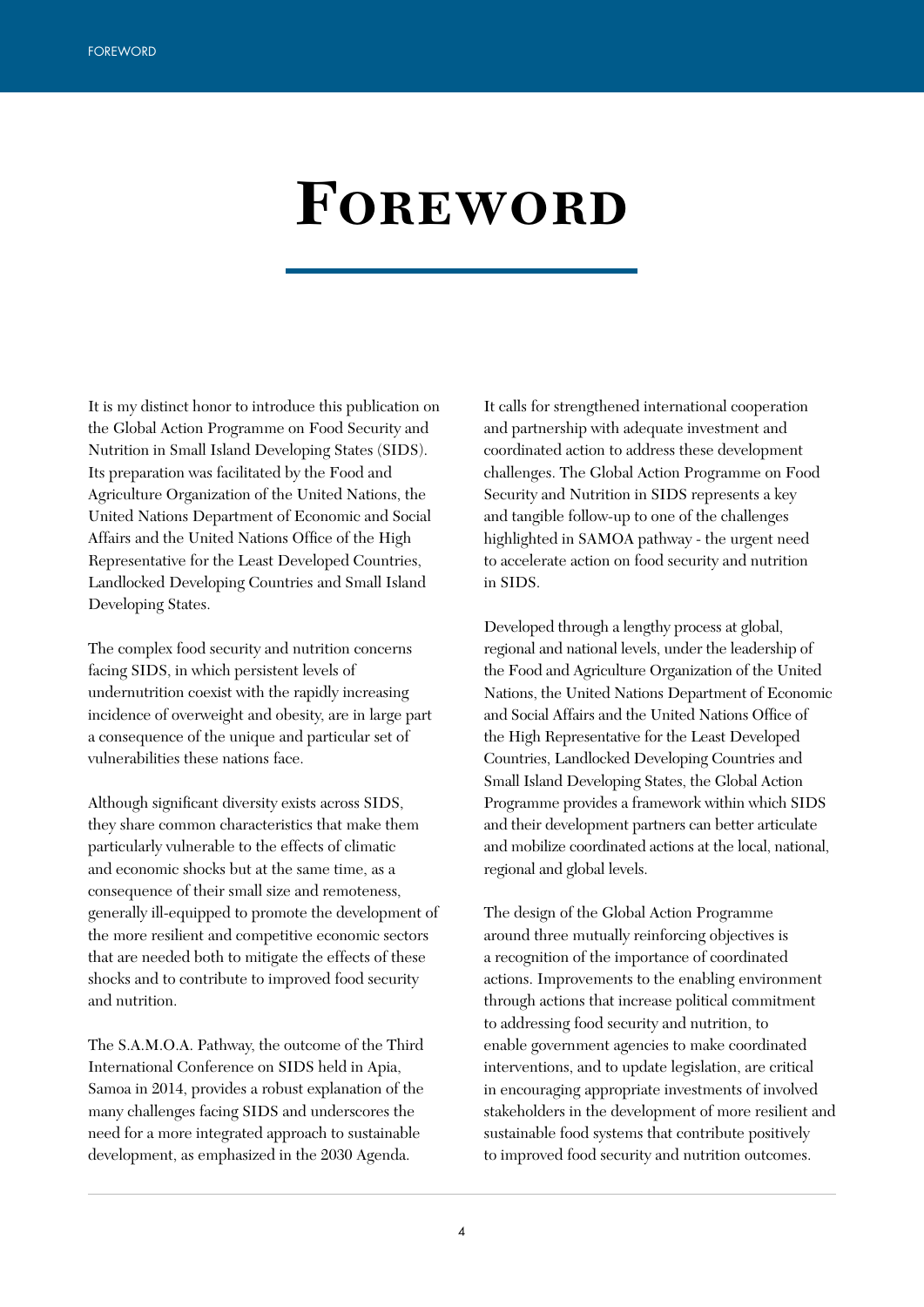Concomitantly, action is need to empower the people and communities that are at the same time most at risk from and in the best position to take the necessary actions to address the food security and nutrition challenges that they face.

The Global Action Programme does not provide a blueprint approach to addressing the food security and nutrition challenges of SIDS. Rather, it exemplifies a series of indicative actions that have most commonly been highlighted throughout the consultative process as having the potential to be part of the solution. The Global Action Programme provides a framework within which SIDS, both as individual nations and as a group, can ensure that priority actions are identified and implemented in a coherent and synergistic manner in the achievement of their food security and nutrition objectives.

We now have a well-crafted document which will guide our SIDS community in responding to the great challenges in food security and nutrition. Furthermore, this document will help many of our SIDS family as a guiding tool, complementing regional and national actions that are already

ongoing. We strongly encourage SIDS to incorporate the Global Action Programme as a programmatic framework for ensuring that a coordinated and coherent set of actions is brought to bear on the ongoing food security and nutrition crisis.

We call our development partners to align their support to SIDS through the Global Action Programme to ensure that the effect of their collective actions is realized on the ground through urgently needed improvements in the food security and nutrition situation in SIDS.

shimpsier

#### **H.E. Mr. Ahmed Sareer**

*Ambassador Extraordinary, Plenipotentiary. Permanent Representative of the Republic of Maldives to the United Nations and Chair of the Alliance of Small Island States (AOSIS).*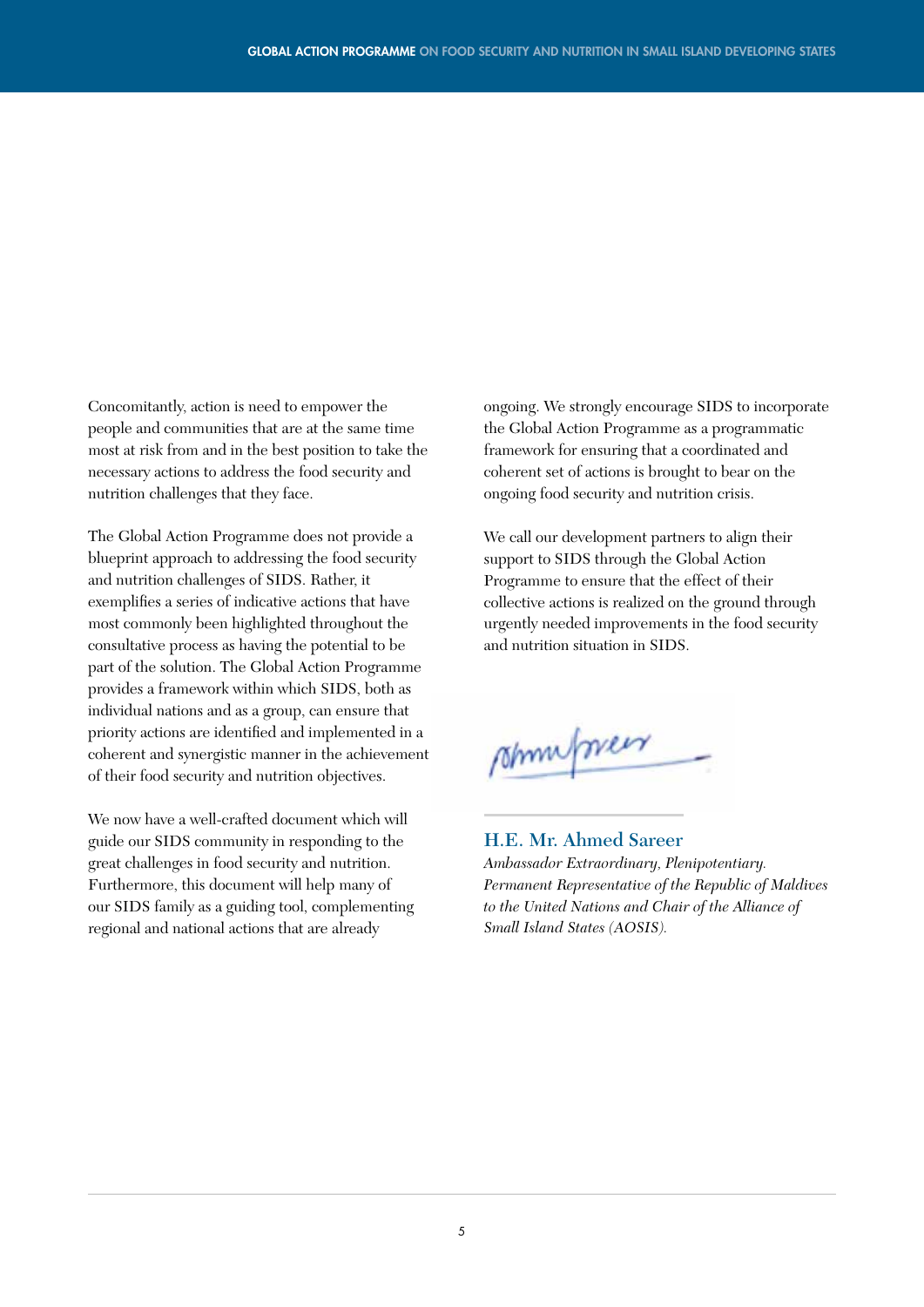# **Executive summary**

## *Why is a Global Action Programme needed?*

The *Global Action Programme on Food Security and Nutrition in Small Island Developing States*  (GAP) aims to accelerate action on food security and nutrition to support the sustainable development of Small Island Developing States (SIDS). It is intended as a concrete, tangible contribution to the integrated implementation of the 2030 Agenda for Sustainable Development and is a direct response to the call in paragraph 61 of the *SIDS Accelerated Modalities of Action (SAMOA) Pathway* for an action programme to address the food security and nutrition challenges facing SIDS.

The *SAMOA Pathway* acknowledges the processes underway towards implementation of multilateral commitments for the sustainable development of SIDS while underscoring the need for a more integrated approach to sustainable development. It calls for strengthened international cooperation and partnerships to address the persistent development challenges of SIDS and to achieve internationally agreed goals.

Food security and nutrition are complex multifaceted challenges that cut across the 2030 Agenda, with most of the SDGs containing targets that are linked, either directly or indirectly, to food security and nutrition. Actions to end hunger, achieve food security, and improve nutrition are crucial investments in human health and wellbeing and poverty reduction, they reduce inequality and improve gender equality, foster

economic growth, yield benefits across generations, and will be central to the achievement of the 2030 Agenda as a whole.

# *What are the food security and nutrition challenges facing SIDS?*

*T*he SAMOA Pathway reflects a number of challenges shared by Small Island Developing States that make them uniquely vulnerable to food insecurity and which magnify the importance of taking a truly cross sectoral approach to improving the food security and nutrition status of SIDS. These challenges include: limited land mass and population; fragile natural environments and lack of arable land; high vulnerability to climate change, external economic shocks, and natural disasters; high dependence on food imports; dependence on a limited number of economic sectors; and distance from global markets.

The majority of SIDS face a "triple burden" of malnutrition, in which undernutrition, micronutrient deficiencies, and overweight and obesity coexist within the same population, communities, households, and, at times, within the same individual over the life course. While undernutrition has fallen over the past three decades, progress has been slow and levels of stunting still exceed 20% in children in the poorest SIDS. At the same time, levels of obesity, particularly among women have increased sharply, with obesity in Caribbean countries averaging one third of adults, and over 40% in many of the AIMS.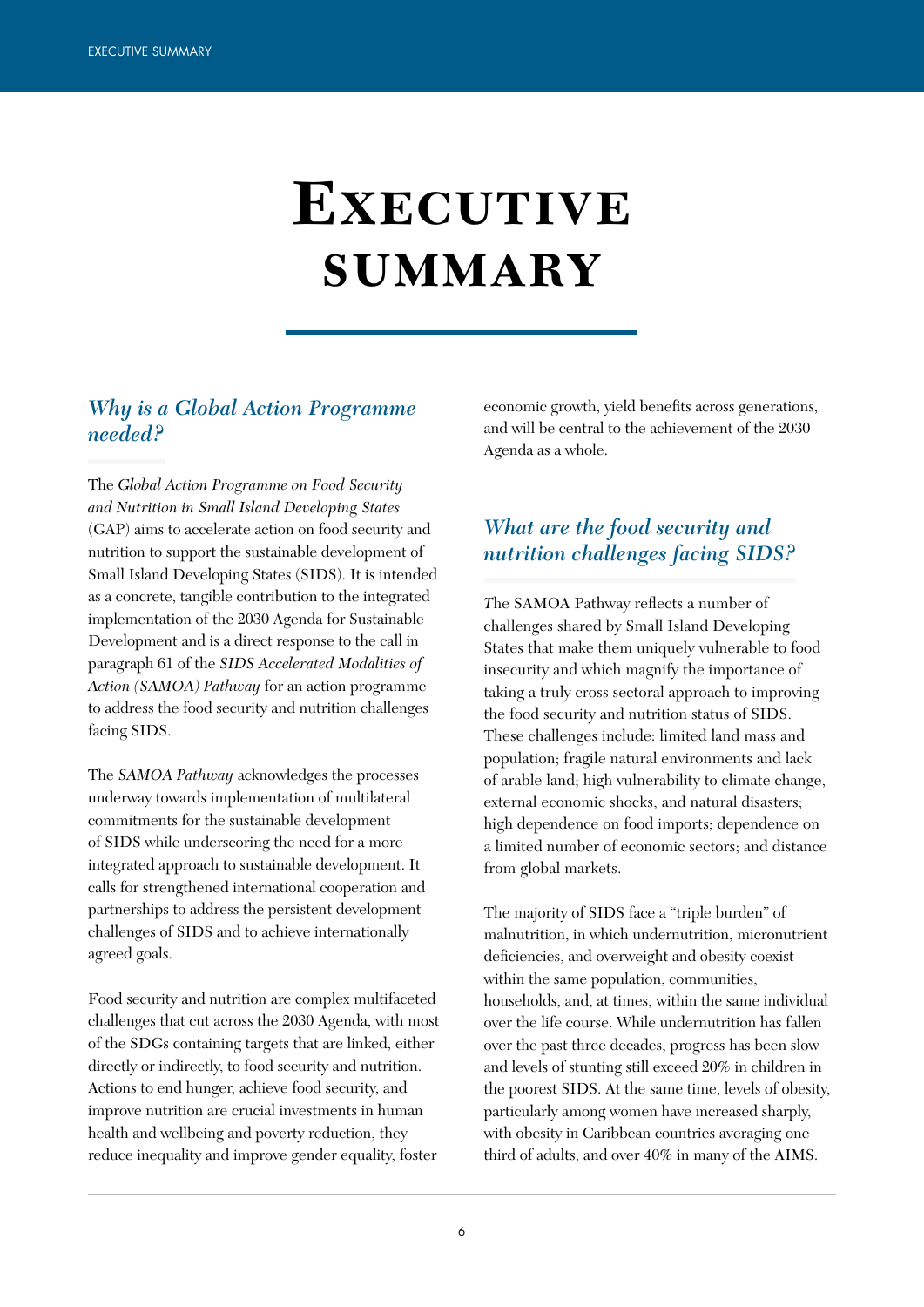In the Pacific, 75% of adult deaths are due to noncommunicable diseases to which poor nutrition is a major contributor.

In addition to the direct health consequences, malnutrition imposes considerable social and economic costs on individuals, families, communities, and societies, is often linked to poverty in a vicious cycle, and can exacerbate inequities by disproportionately affecting disadvantaged groups, including women and children.

# *What is the Global Action Programme?*

The GAP recommends a series of indicative actions at local, national, regional, and global levels to achieve three interconnected and mutuallyreinforcing objectives.

#### *Objective 1: Enabling environments for food security and nutrition*

Building an enabling environment for food security and nutrition requires strong, sustained political commitment; effective governance and institutional arrangements including meaningful opportunities for civil society to engage and to hold governments to account; the alignment of processes, policies, legislation, systems, regulations, and investments across sectors and levels; the building and mobilisation of sufficient capacity and resources; and the generation and dissemination of reliable and timely knowledge and evidence.

Actions in support of strengthened enabling environments are proposed under three components:

- 1.1 Political commitment and governance
- 1.2 Capacity and resources
- 1.3 Knowledge and evidence generation, dissemination and use

#### *Objective 2: Sustainable, resilient, and nutrition-sensitive food systems*

Despite significant improvements in the efficiency of food systems in delivering increasing quantities of food to growing populations, developments in these systems have created numerous challenges, including increased barriers to the participation of vulnerable groups, whether as producers, employees and consumers; growing malnutrition and health costs due to the emergence of and preference for more energy dense and convenient processed foods; significant levels of food loss and waste; increased incidence of food safety issues and trans boundary diseases; and environmental and natural resource degradation.

Actions in support of sustainable, resilient and nutrition-sensitive food systems will need to be addressed in a coherent and joined up fashion. The importance of moving from traditional approaches of supporting sector specific technological interventions towards a more programmatic and holistic approach to strengthening food systems will be critical in meeting this objective. For ease of articulation, the objective is structured around five components – the first three are primary sector specific, one covers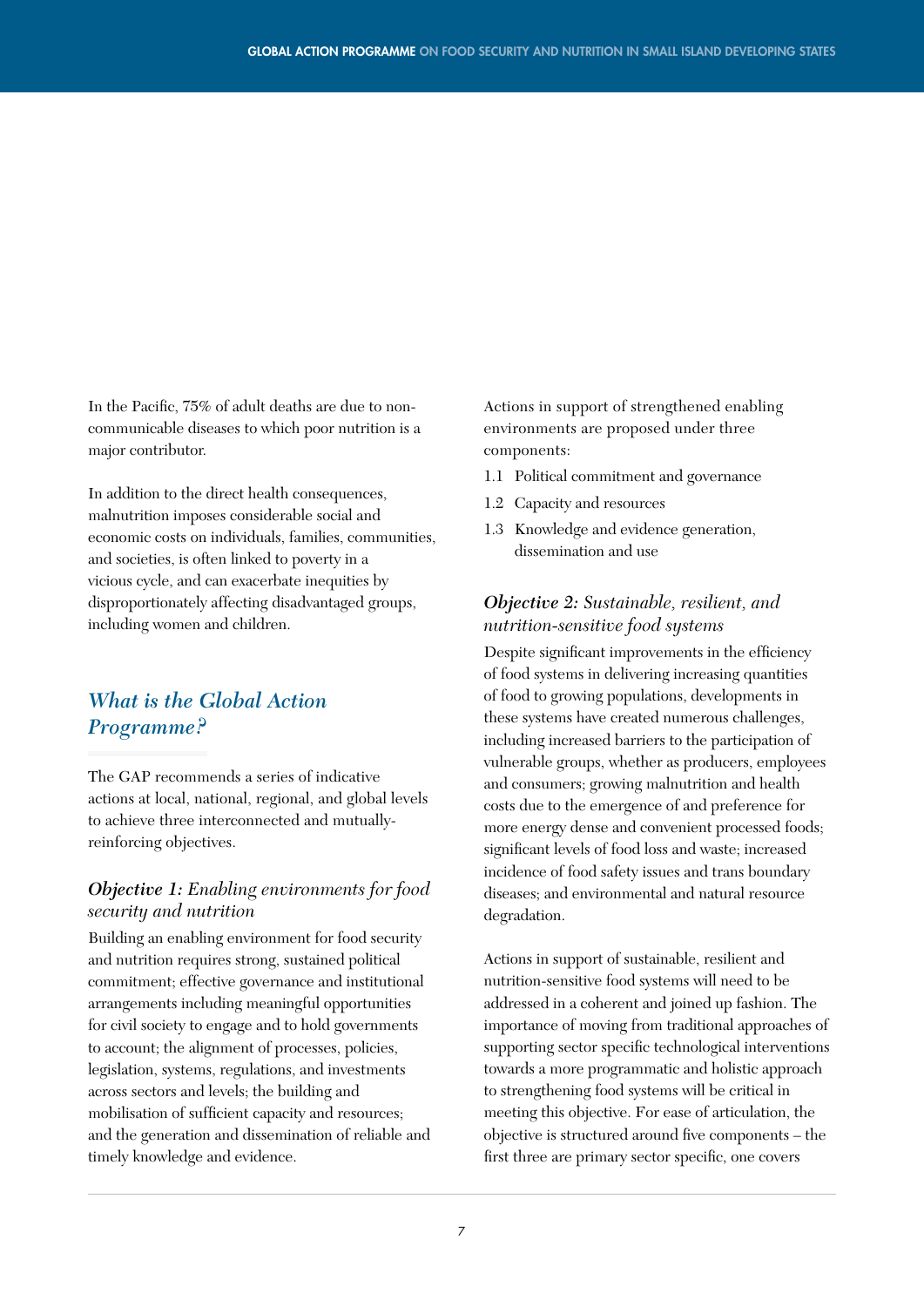post-production value chain development and another includes actions required to ensure improved resilience of these systems:

- 2.1 Sustainable management and use of oceans and seas and their resources for food security and nutrition
- 2.2 Sustainable management and use of freshwater resources for food security and nutrition
- 2.3 Sustainable management and use of terrestrial resources for food security and nutrition
- 2.4 Inclusive and efficient nutrition-sensitive value chains
- 2.5 Climate adaptation and resilience for food security and nutrition

#### *Objective 3: Empowered people and communities for improved food security and nutrition*

Pro-poor policies and strategies are needed to increase the ability of vulnerable groups to take advantage of, and benefit from, the opportunities created by the GAP. These include measures that target and address key sources of vulnerability and deprivation, to strengthen adaptive capabilities, and to provide social protection. Targeted interventions and programmes are also needed to address food insecurity and malnutrition, and their determinants, in vulnerable groups, by providing specific nutrition interventions; supporting their rights and access to natural resources; by enhancing their access to land, services and markets and by supporting their participation in policy and governance processes, including social protection.

- The objective comprises three components:
- 3.1 Social and economic empowerment
- 3.2 Nutrition-sensitive social protection programmes
- 3.3 Targeted community-based interventions and services to prevent and treat malnutrition

In assisting SIDS to achieve these three interrelated objectives, the GAP's structure is intended to facilitate and guide a comprehensive, multi-sectoral approach to identifying and implementing priority actions to achieve food security and improved nutrition in SIDS.

# *How will the GAP be implemented?*

The GAP is a global guidance document intended to strengthen the coherence and coordination of global and regional support for food security, nutrition and sustainable development in SIDS, as well as to support SIDS governments in strengthening their national approaches and ensuring that their needs and priorities are met in relevant global and regional policy processes. Its primary audience is SIDS governments and their development partners, including international and regional organizations, donor agencies, and other actors working on food security, nutrition and sustainable development in SIDS. The active engagement of private sector actors, civil society and other non-state actors including community groups, local authorities, the scientific and academic communities will be critical for the effective implementation of the GAP.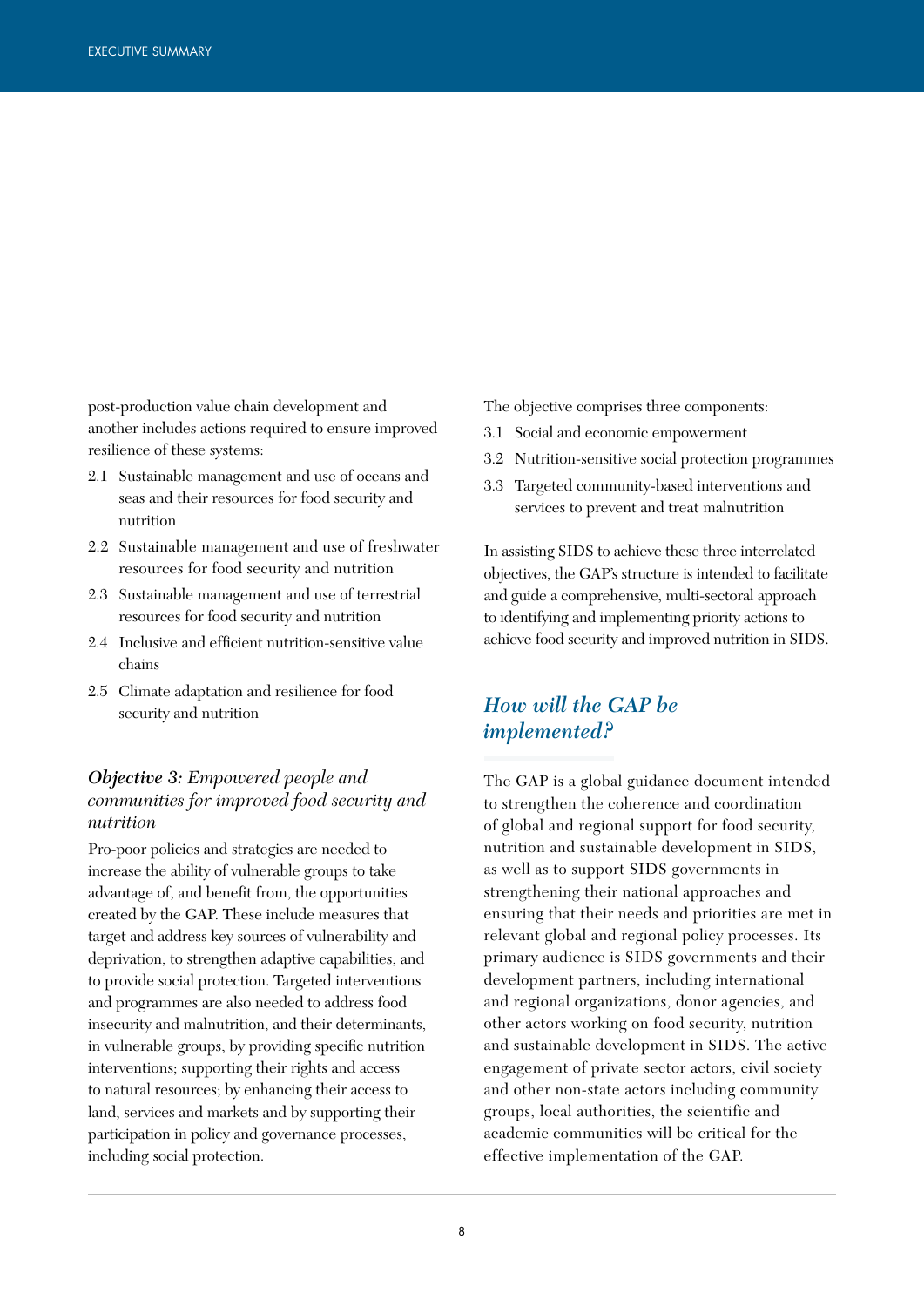The GAP has been developed to align with existing global, regional and national strategies aimed at improving food security, nutrition and sustainable development in SIDS. It builds on these strategies and initiatives by consolidating the multiple existing global and regional recommendations and commitments relating to food security, nutrition and sustainable development into an integrated framework that addresses the specific vulnerabilities, needs and priorities of SIDS and facilitates the translation of these strategies at the national level. At the global level, these strategies include the *Rome Declaration and Framework for Action on Nutrition* as the two main outcome documents of the *Second International Conference on Nutrition.* At the regional level, the GAP is aligned with key regional food security, nutrition, and sustainable development strategies and action plans including the *Framework for Action on Food Security in the Pacific: Towards a Food Secure Pacific;* the *WHO Action Plan to Reduce the Double Burden of Malnutrition in the Western Pacific Region;* the *CARICOM Multi-Country Sustainable Development Framework;* the *CARICOM Regional Food and Nutrition Security Action Plan (RFNSAP);*  and the *Indian Ocean Regional Programme for Food Security and Nutrition (PRESAN).*

The development of detailed implementation roadmaps at the regional, national and agency level, based on this GAP, but taking into account regional and national priorities, needs and conditions is encouraged. It is expected that these implementation roadmaps will identify specific priorities, modalities of collaboration and partnerships, roles, accountabilities, governance, and resourcing opportunities.

# *How will the achievements of the GAP be monitored?*

As with the 2030 Agenda, the focus of reporting for the GAP will be at the national level where each country will have the primary responsibility for collecting and making data on the SDG indicators available, with support from UN agencies and other global and regional partners. Monitoring and reporting on a core set of indicators, to be reported on by all SIDS, will be important to ensure comparability and a harmonized approach. This core set of indicators will be kept to a minimum, and reflect the shared challenges and priorities of all SIDS. In addition to minimizing the monitoring and reporting burden, this approach will ensure that actions taken on the GAP fully support the efforts of SIDS to achieve internationally agreed goals and targets under the 2030 Agenda, as well as the World Health Assembly global nutrition and NCD targets. ■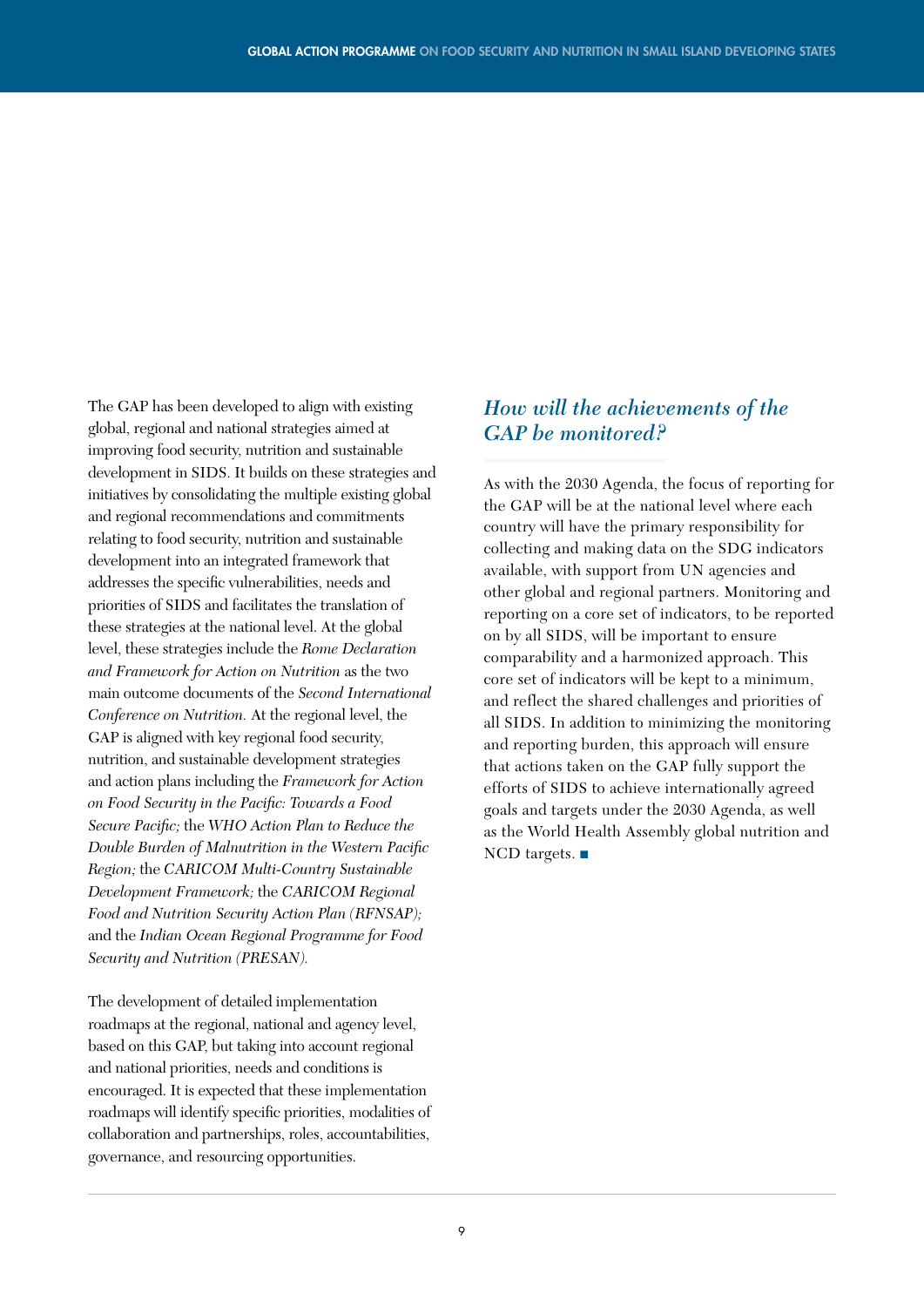# **Introduction**

The *Global Action Programme on Food Security and Nutrition in Small Island Developing States*  (GAP) aims to accelerate action on food security and nutrition to support the sustainable development of Small Island Developing States (SIDS).<sup>1</sup> It is intended as a concrete, tangible contribution to the integrated implementation of the 2030 Agenda for Sustainable Development.

Food security and nutrition are identified as an overall priority for the 2030 Agenda and reflected in Sustainable Development Goal 2 (SDG 2), under which UN Member States have committed to ending hunger, achieving food security, improving nutrition, and promoting sustainable agriculture by 2030. Food security and nutrition contribute to the integrated implementation of the 2030 Agenda and therefore, most of the SDGs contain targets that are linked, either directly or indirectly, to food security and nutrition.

Recognising the need to accelerate global progress towards SDG2, and the cross cutting nature of food security and nutrition for achieving the 2030 Agenda for Sustainable Development, the UN General Assembly in April 2016 committed Member States to a Decade of Action on Nutrition (2016-2025). The Decade is a global collective effort to end

malnutrition in all its forms within the framework agreed at the 2nd International Conference on Nutrition (ICN2) held in November 2014 (outlined in the Rome Declaration on Nutrition and Framework for Action)<sup>2</sup> and under the umbrella of the 2030 Agenda. It is supported by the new strategic plan of the UN Standing Committee on Nutrition (UNSCN), the dedicated platform for open, substantive and constructive dialogue on nutrition between UN agencies.

The agreed priorities of SIDS for the 2030 Agenda are outlined in the *SIDS Accelerated Modalities of Action (SAMOA) Pathway.*<sup>3</sup> The *SAMOA Pathway* acknowledges processes underway towards implementation of multilateral commitments for the sustainable development of SIDS,<sup>4</sup> while underscoring the need for a more

2 Second International Conference on Nutrition, 19-21 November 2014, Rome, Italy, jointly organized by WHO and FAO.

3 Outcome document adopted at the Third International Conference on the Sustainable Development of Small Island Developing States (Apia, SAMOA, 1-4 September 2014) and endorsed by the UN General Assembly in its Resolution 69/15 of 14th November 2014.

4 Including those outlined in the Rio Declaration on Environment and Development, Agenda 21, the Programme for the Further Implementation of Agenda 21, the Plan of Implementation of the World Summit on Sustainable Development (Johannesburg Plan of Implementation), including chapter VII, on the sustainable development of small island developing States, and the Johannesburg Declaration on Sustainable Development, the Programme of Action for the Sustainable Development of Small Island Developing States (Barbados Programme of Action) and the Mauritius Strategy for the Further Implementation of the Programme of Action for the Sustainable Development of Small Island Developing States (Mauritius Strategy), and the outcome document of the 2012 United Nations Conference on Sustainable Development, entitled "The future we want".

<sup>1</sup> Small Island Developing States (SIDS) are a distinct group of developing countries that share similar vulnerabilities and development challenges. The UN SIDS group is made up of 39 countries across three regions: the Caribbean region (16), Pacific region (15), and Atlantic, Indian Ocean, Mediterranean and South China Seas (AIMS) (8).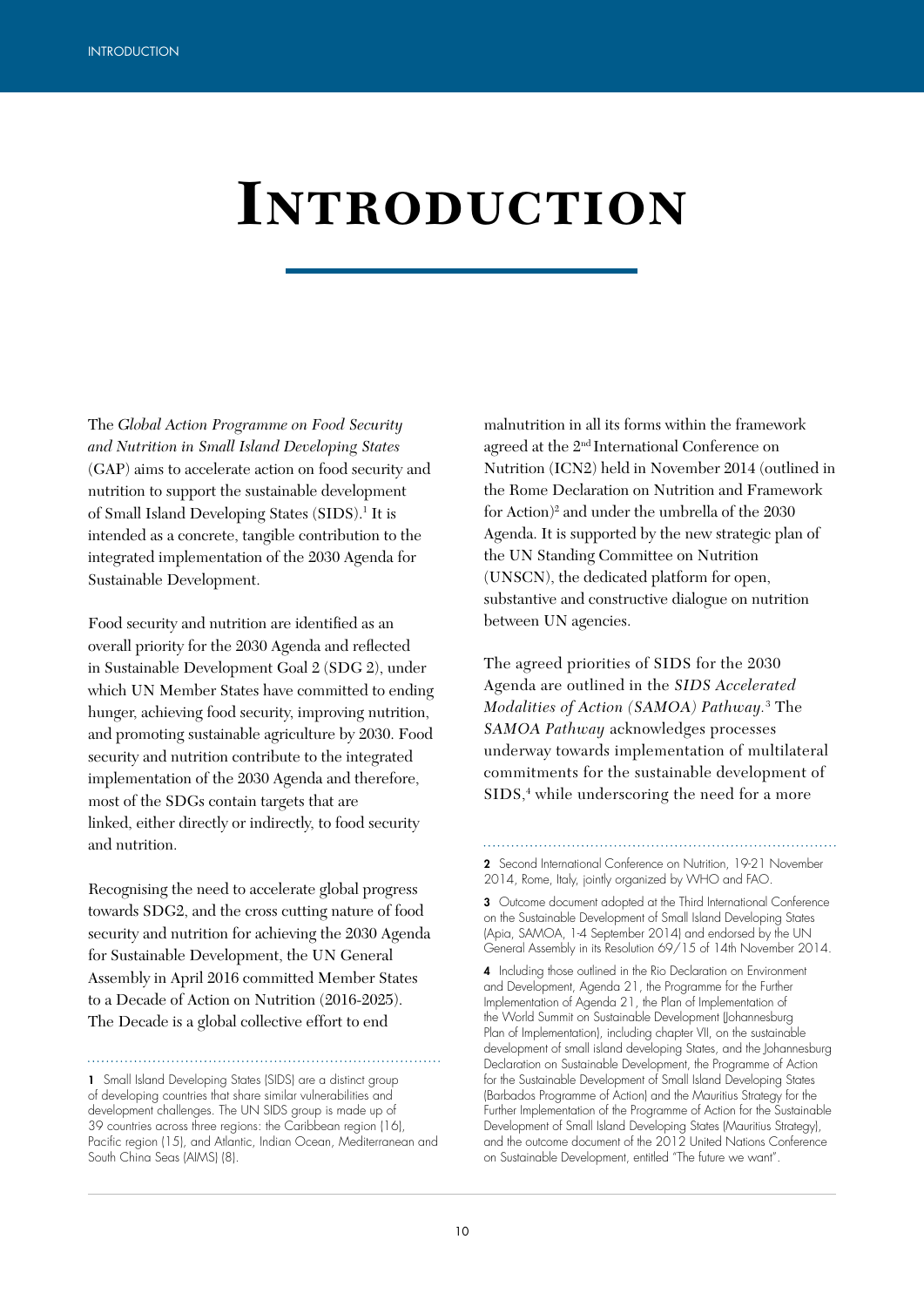integrated approach to sustainable development as reflected in the 2030 Agenda for Sustainable Development. It calls for strengthened international cooperation and partnerships, with adequate provision and mobilization of all means of implementation, to address the persistent development challenges of SIDS and to achieve internationally agreed goals. This includes support for the efforts of SIDS to:

- End malnutrition in all its forms, including by securing year-round access to sufficient, safe, affordable, diverse, and nutritious food;
- Take urgent steps to establish, for the period from 2015 to 2025, 10-year targets and strategies to reverse the spread and severity of non-communicable diseases.
- Promote the further use of sustainable practices relating to agriculture, crops, livestock, forestry, fisheries and aquaculture to improve food and nutrition security while ensuring the sustainable management of the required water resources;
- Promote open and efficient international and domestic markets to support economic development and optimize food security and nutrition;
- Enhance international cooperation to maintain access to global food markets, particularly during periods of higher volatility in commodity markets;
- Increase rural income and jobs, with a focus on the empowerment of smallholders and small-scale food producers, especially women and youth;
- Enhance the resilience of agriculture and fisheries to the adverse impacts of climate change, ocean acidification and natural disasters; and
- Maintain natural ecological processes that support sustainable food production systems through international technical cooperation.

The *SAMOA Pathway* recognises, in paragraph 61, the call, in the outcome of the interregional preparatory meeting for the third International Conference on Small Island Developing States, adopted in Bridgetown on 28 August 2013,<sup>5</sup> for the development of an action programme to address food and nutrition challenges facing SIDS, facilitated by the Food and Agriculture Organization of the United Nations (FAO).

This GAP is the outcome of consultations conducted between June 2015 and April 2017, led by the FAO in close coordination with the United Nations Department of Economic and Social Affairs (UN-DESA) and the United Nations Office of the High Representative for the Least Developed Countries, Landlocked Developing Countries, and Small Island Developing States (UN-OHRLLS).6

Recognising the priorities outlined in the *SAMOA Pathway*, the GAP focuses on opportunities to strengthen cooperation and enhance integration of existing processes and strategies towards global, regional, and national commitments for food security, nutrition and sustainable development in

#### 5 A/CONF.223/PC/2, annex.

6 Consultations were launched with a High-Level Panel on SIDS at the 39<sup>th</sup> session of the FAO Conference in Rome, Italy on 6<sup>th</sup> June, 2015. A Ministerial Meeting on Enhancing Food Security and Climate Adaptation in SIDS was held in Milan, Italy on 14-16 October, 2015, jointly organised by the FAO, the UN Department for Economic and Social Affairs (DESA), and the Government of Italy. At the close of this meeting, SIDS government participants adopted the *Milan Declaration on Enhancing Food Security and Climate Adaptation in Small Island Developing States, in the framework of the SAMOA Pathway.* Regional consultations were subsequently convened by the FAO for the SIDS of the Atlantic and Indian Ocean, Mediterranean and south China sea (AIMS) during the 29<sup>th</sup> session of the FAO Regional Conference for Africa on 4 – 8 April 2016 in Abidjan, Côte d'Ivoire; for Caribbean SIDS in the margins of the  $34<sup>th</sup>$  session of the FAO Regional Conference for Latin America and the Caribbean in Mexico City, Mexico from 29 February to 3 March, 2016, and the Asia and Pacific SIDS, during the 33rd FAO Regional Conference for Asia and the Pacific, Putrajaya, Malaysia, 9 March 2016. A technical meeting was held in 1-3 November 2016 in Suva, Fiji.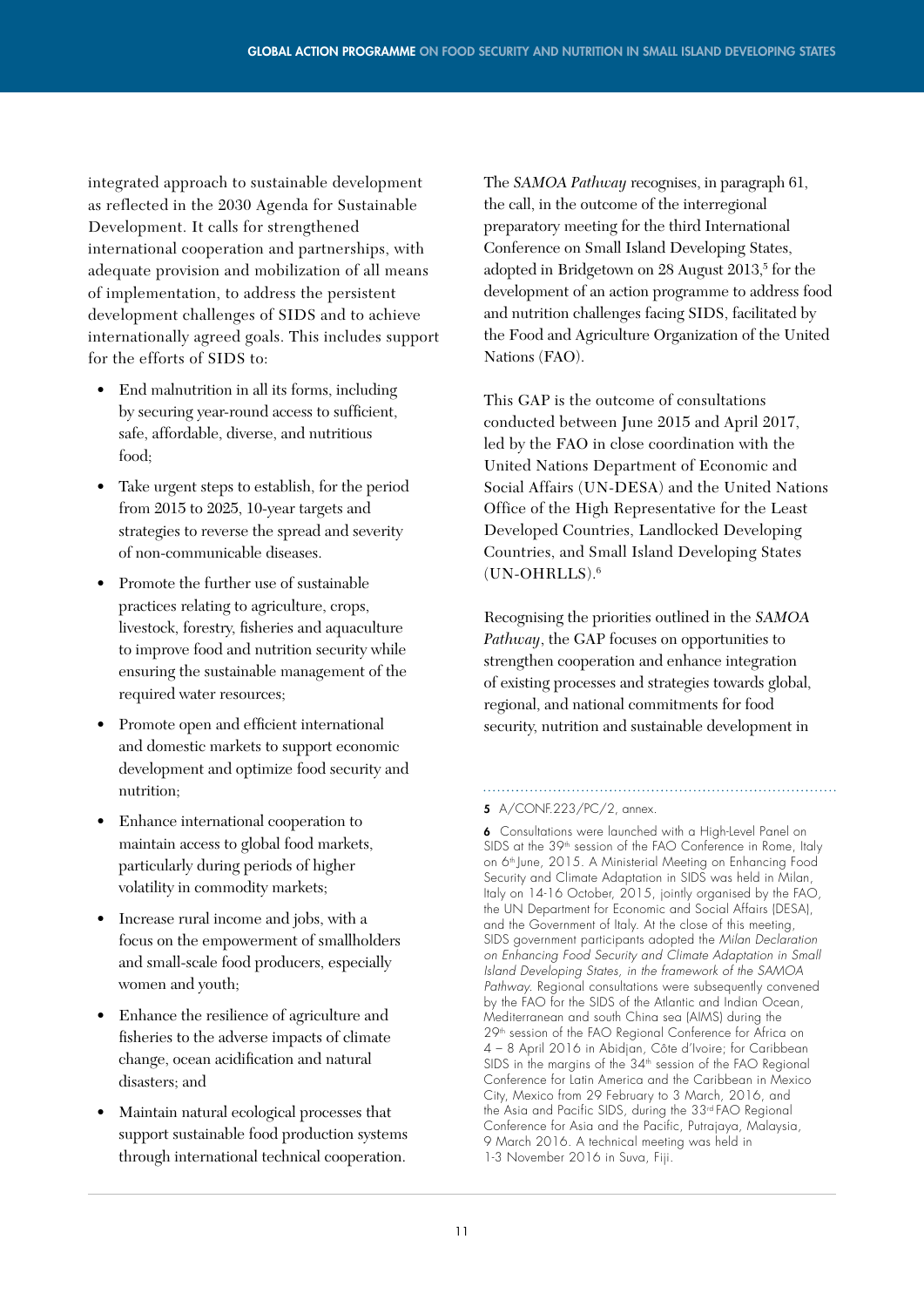SIDS.7 These opportunities include strengthening international partnerships, enhancing mobilization of resources (human and financial); strengthening capacity and capacity development efforts; sharing of information, knowledge, experience and technologies; improving coordination and coherence of policy, project and programme delivery; and the integration of food security and nutrition objectives, actions and accountability mechanisms into all relevant policies, programmes, strategies, and plans of action.

The GAP is a global guidance document intended to strengthen the coherence and coordination of global and regional support for food security, nutrition and sustainable development in SIDS, as well as to support SIDS' governments in strengthening their national approaches and ensuring that their needs and priorities are met in relevant global and regional policy processes. Its primary audience is SIDS governments and their development partners, including international and regional organizations, donor agencies, and other actors working on food security, nutrition and sustainable development in SIDS. The active engagement of private sector actors, civil society and other non-state actors including community groups, local authorities, the scientific and academic communities will also be critical for the effective implementation of the recommendations made in the GAP.

7 Including binding and non-binding commitments outlined in the WHO Comprehensive Implementation Plan for Maternal, Infant and Young Child Nutrition, WHO Global Action Plan on the Prevention and Control of Non-Communicable Diseases, ICN2 Rome Declaration and Framework for Action; 10-year Framework of Programmes on Sustainable Consumption and Production (10YFP), UN Framework Convention on Climate Change and its Paris Agreement, Addis Ababa Action Agenda of the Third International Conference on Financing for Development, Sendai Framework for Disaster Risk Reduction 2015-2030, the International Treaty on Plant Genetic Resources for Food and Agriculture, the Convention on Biological Diversity's (CBD´s) 2011-2020 Strategic Plan and associated Aichi targets (notably 4, 6, 13, and 14), as well as the CARICOM Port-of Spain Declaration on NCDs, the WHO Action Plan to Reduce the Double Burden of Malnutrition in the Western Pacific Region (2015-2020), and regional and national food and nutrition security policies and action plans (including Food Secure Pacific, the CARICOM Regional Food and Nutrition Security Action Plan (RFNSAP), and the Indian Ocean Regional Programme for Food Security and Nutrition (PRESAN)).

Given their common challenges and vulnerabilities - including small size, limited resources, geographic remoteness, and susceptibility to natural hazards, climate change, and sea level rise - a strong, collective voice for SIDS is essential to ensure that their needs are heard and prioritised internationally. At the same time, SIDS are diverse in terms of their levels of economic development, geographies, political and socio-cultural contexts.

Development of detailed implementation roadmaps at the regional, national and agency level, based on this GAP, but taking into account regional and national priorities, needs and conditions, and aligning with existing regional and national policies, plans, and targets is therefore strongly encouraged. It is expected that these implementation roadmaps will identify specific priorities, the sequencing of interventions over the short, medium and longer terms, modalities of collaboration and partnerships, roles, accountabilities, governance, and resourcing opportunities.

# *Food security, nutrition, and the SDGs*

The 2030 Agenda is an integrated system of goals and targets, where the successful implementation of any one Sustainable Development Goal (SDG) will influence progress in others. Food security and nutrition are complex, multi-faceted challenges that cut across the entire 2030 Agenda as both inputs to, and outputs of, the successful implementation of most of the 17 SDGs. The evidence is particularly robust for bidirectional links between food security and nutrition, and poverty eradication (SDG 1), hunger, sustainable food and agriculture (SDG 2 and 12), health and sanitation (SDG 3), education and learning (SDG 4), gender equality and empowerment (particularly of girls, women, and vulnerable and marginalized populations) (SDG 5), equality (SDG 10), conservation and sustainable use of natural resources on hearth and below water (SDG 6, SDG 14 and 15).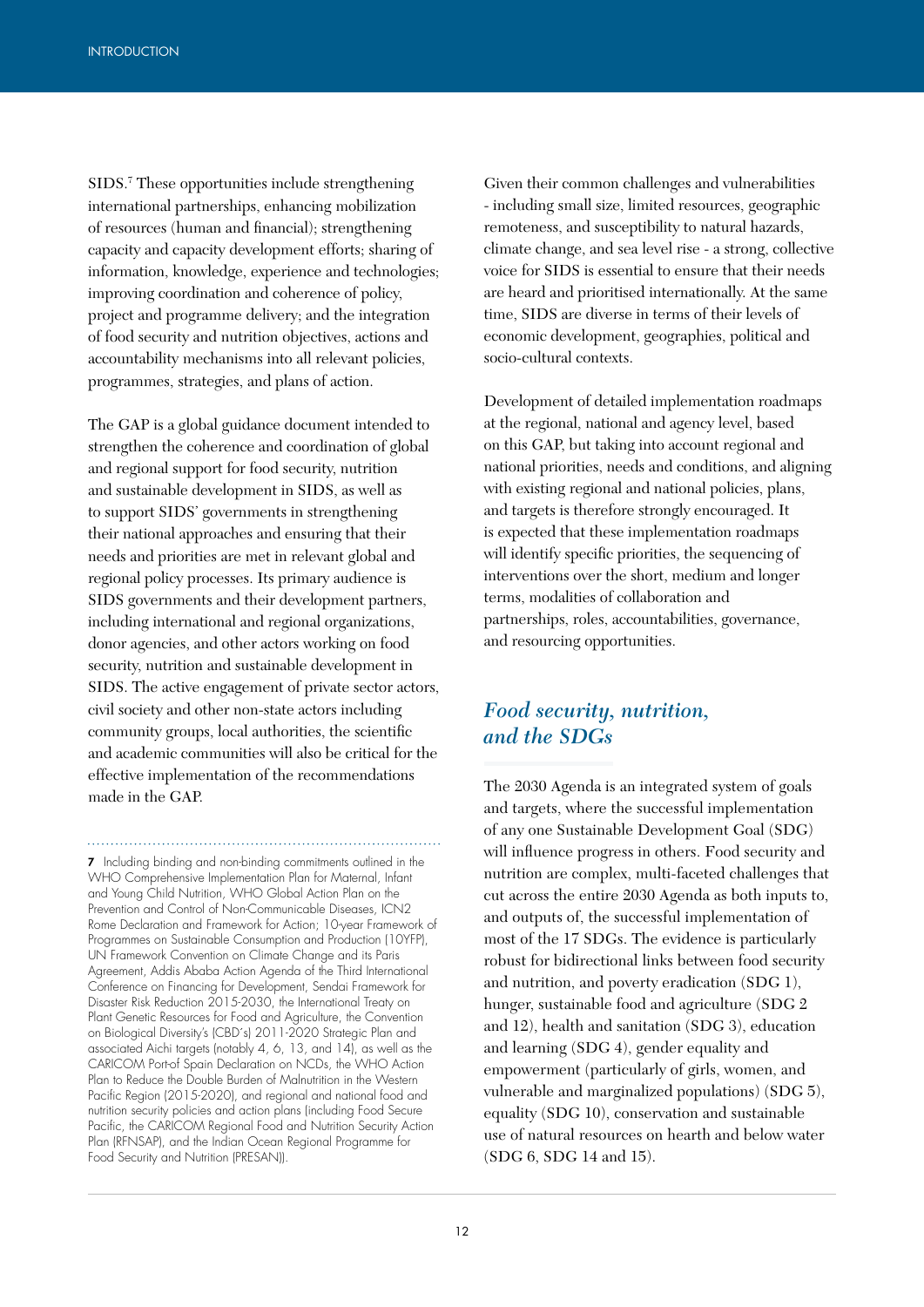Food security exists "when all people, at all times, have physical, social and economic access to sufficient, safe and nutritious food to meet their dietary needs and food preferences for an active and healthy life".8 This concept of food security encompasses four pillars: availability, access, utilization, and stability. All four pillars are intricately linked to poverty (SDG 1). Poor households spend a greater share of their income on food, are vulnerable to hunger and poor quality diets because they lack the resources to meet their basic needs, and are significantly more vulnerable to food price spikes and volatility. Food prices, and food price volatility, are influenced by the interplay of a number of factors at the global, national, and local levels, including the availability, management and use of natural resources (SDGs 2, 6, 12, 14, and 15), energy prices (SDG 7), climate change (SDG 13), and global demand factors.

Food availability, access, and stability are strongly dependent on sustainable, resilient, inclusive, and efficient systems of production and consumption, which feature prominently in more than half of the SDGs (including SDGs 2, 6, 7, 8, 9, 12, 13, 14, and 15). Temperature and sea-level rises, extreme weather events and other adverse impacts of climate change pose a growing threat to agricultural and food systems worldwide, while these same systems have a major role to play in climate change mitigation and adaptation efforts (SDG 13).

Food security is a necessary, but not sufficient condition of good nutritional status. In addition to individual access to, and intake of, adequate, safe and nutritious food, nutritional status is influenced by illnesses and physical activity at the individual level (SDG 3), household food security, maternal and child feeding and care practices, access to quality health-care services (SDG 3), access to clean water and safe sanitation (SDG 6), and underlying policies, availability and management of resources at the societal level (cutting across multiple SDGs, including 10, 14 and 16).9

8 FAO, 2002. *The State of Food Insecurity in the World 2001.*

FAO, Rome.

Malnutrition is linked, either directly or indirectly, to many of the major causes of death and disability worldwide, and represents the number one risk factor in the global burden of disease.<sup>10</sup> Malnutrition manifests itself in multiple ways, from low body weight, deficiency in essential vitamins and minerals, increased risk of infection, and impaired child growth and development, to excess body weight and increased risk of chronic diseases due to excess intakes of fat, salt or sugar.<sup>11</sup>

Addressing malnutrition in the first 1,000 days of life – from pregnancy to two years of age – represents the most critical "window-of-opportunity" for reducing the global burden of malnutrition, in terms of impact and returns on investment. Inadequate nutrition during this period can contribute to an intergenerational cycle of malnutrition, including elevated future risk of adult obesity and noncommunicable diseases (NCDs). In a form of ´early life programming', low birth weight, stunting and wasting are themselves independent risk factors for overweight later in life. A child whose growth was stunted during the first 1,000 days of life is at greater risk of becoming overweight later in life, particularly when exposed to a more 'obesity prone' environment (with wide availability of cheap energy-dense, processed foods and low physical activity). Ensuring good nutrition during the critical first 1,000 days period builds a foundation for longer, healthier lives and has intergenerational benefits.

In addition to the direct health consequences, malnutrition imposes considerable social and economic costs on individuals, families, communities, and societies, is often linked to poverty in a vicious cycle, and exacerbates inequities by disproportionately affecting disadvantaged groups,

11 Global Nutrition Report 2016.

<sup>9</sup> UNICEF 1990. Conceptual Framework on the Causes of Malnutrition.

<sup>10</sup> Global Panel on Agriculture and Food Systems for Nutrition (2016). Food Systems and Diets: Facing the challenges of the 21st Century.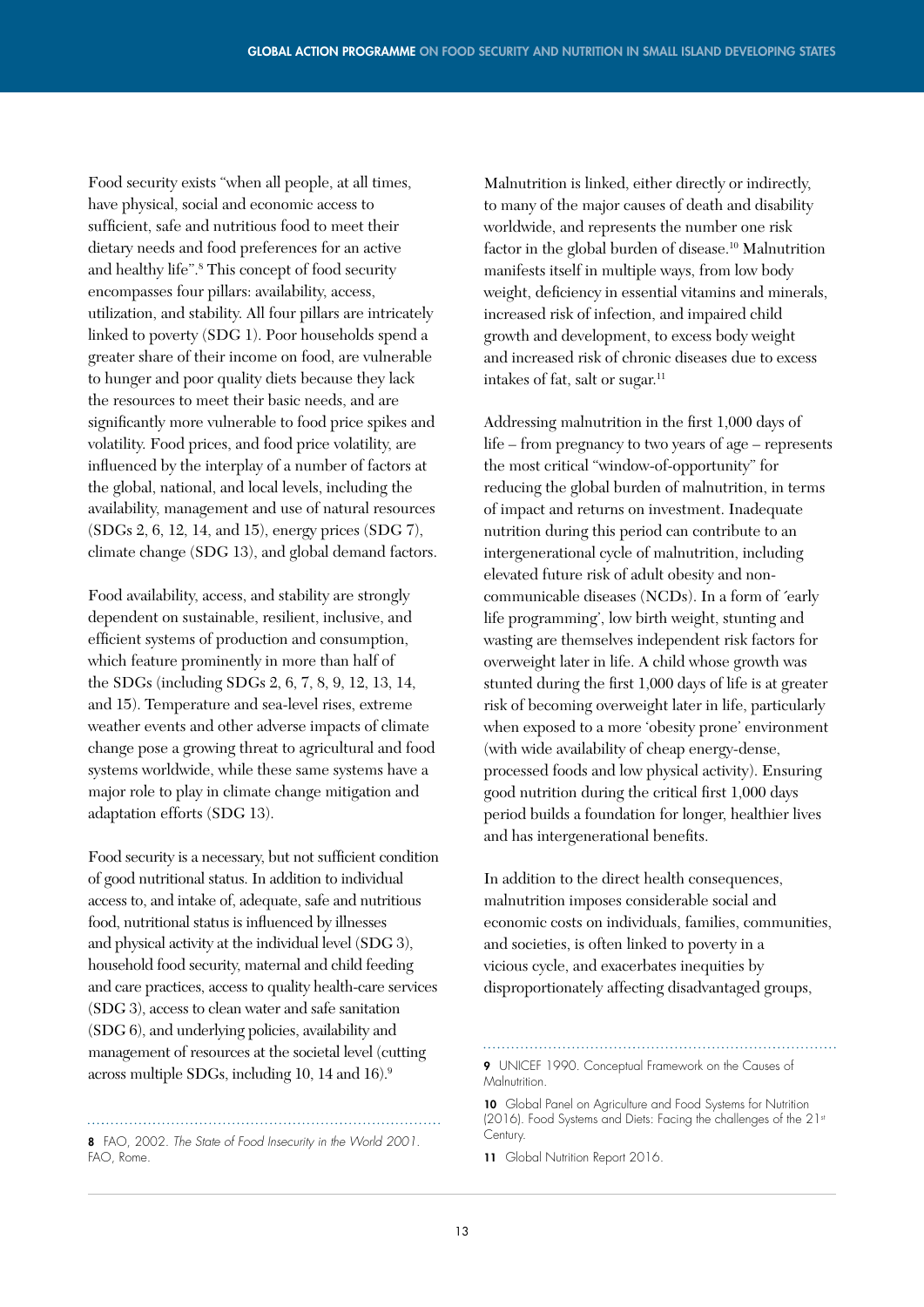including women and children. Undernutrition in utero and early childhood impairs physical and cognitive development, is linked to lower educational attainment, and impedes children from achieving their full social and economic potential. Obesity and diet-related NCDs reduce individual productivity and earning capacity while increasing household expenses. At the macroeconomic level, all forms of malnutrition have significant long-term impacts on labour supply (both quality and quantity), national productivity, and economic growth. Good nutrition, on the other hand, supports higher educational attainment (SDG 4), productivity and macroeconomic growth (SDGs 2 and 8).

Much of the burden of food insecurity, hunger, and malnutrition is avoidable, and tackling it is a moral imperative. Actions to end hunger, achieve food security, and improve nutrition are also crucial investments in human health and wellbeing, poverty reduction, and economic growth, yield benefits across generations, and will be central to the achievement of the 2030 Agenda as a whole.

### *Food security and nutrition situation in SIDS*

SIDS share a number of challenges that make them uniquely vulnerable to food insecurity, including: limited land mass and population; fragile natural environments and lack of arable land; high vulnerability to climate change, external economic shocks, and natural disasters; typically high dependence on food imports; dependence on a limited number of economic sectors; and distance from global markets. At the same time, there is considerable variability between SIDS in socioeconomic conditions and institutional capacities, and in their food security and nutrition situations.

Food imports have become an increasingly important source of food availability in most SIDS. Caribbean SIDS, for instance, currently import in excess of USD 5 billion in food annually, an increase of more

than 50 per cent since 2000. Food imports in the region are projected to increase to USD 8-10 billion by 2020 if current consumption and production patterns remain as they are now. Almost all Caribbean SIDS import more than 60 per cent of the food they consume, with half of them importing more than 80 per cent. Only three Caribbean SIDS (Belize, Guyana, and Haiti) produce more than 50 per cent of their consumption. Processed foods, grains (wheat and corn), and livestock products (meat and dairy) are among the top five food import categories, accounting for over USD 1 billion or approximately 25 per cent of annual food imports among Caribbean SIDS.

Declining domestic food production has increased the dependence of many SIDS on imported foods, although domestic food production remains significant in some SIDS.<sup>12</sup> In the Indian Ocean region, the share of food consumed that is produced domestically ranges from less than 30 per cent in Mauritius and Seychelles (25 per cent and 28 per cent respectively) to 71 per cent in Comoros. Cereals (including rice), vegetable oils, meat and dairy products are among the main import categories, with most imports coming from countries far from the Indian Ocean region (e.g. Brazil, South-East Asia).13

Given this level of dependence on food imports, SIDS populations are particularly vulnerable to external shocks, including from food price and supply volatility, as witnessed during the 2008 global food crisis. The risks posed to global rice and wheat production by climate change, including the adverse impacts of the El Niño phenomenon, linked with increasing demand for these basic foods from an expanding world population, could lead to less secure and more costly supplies of imported staples in SIDS. The collapse of coastal fisheries resources would also increase the reliance of SIDS on imports of animalbased proteins at a time when the diets of emerging global economies are demanding more meat and dairy products. The effects of population growth on

12 FAO, 2015. *State of Food Insecurity in the CARICOM Caribbean.*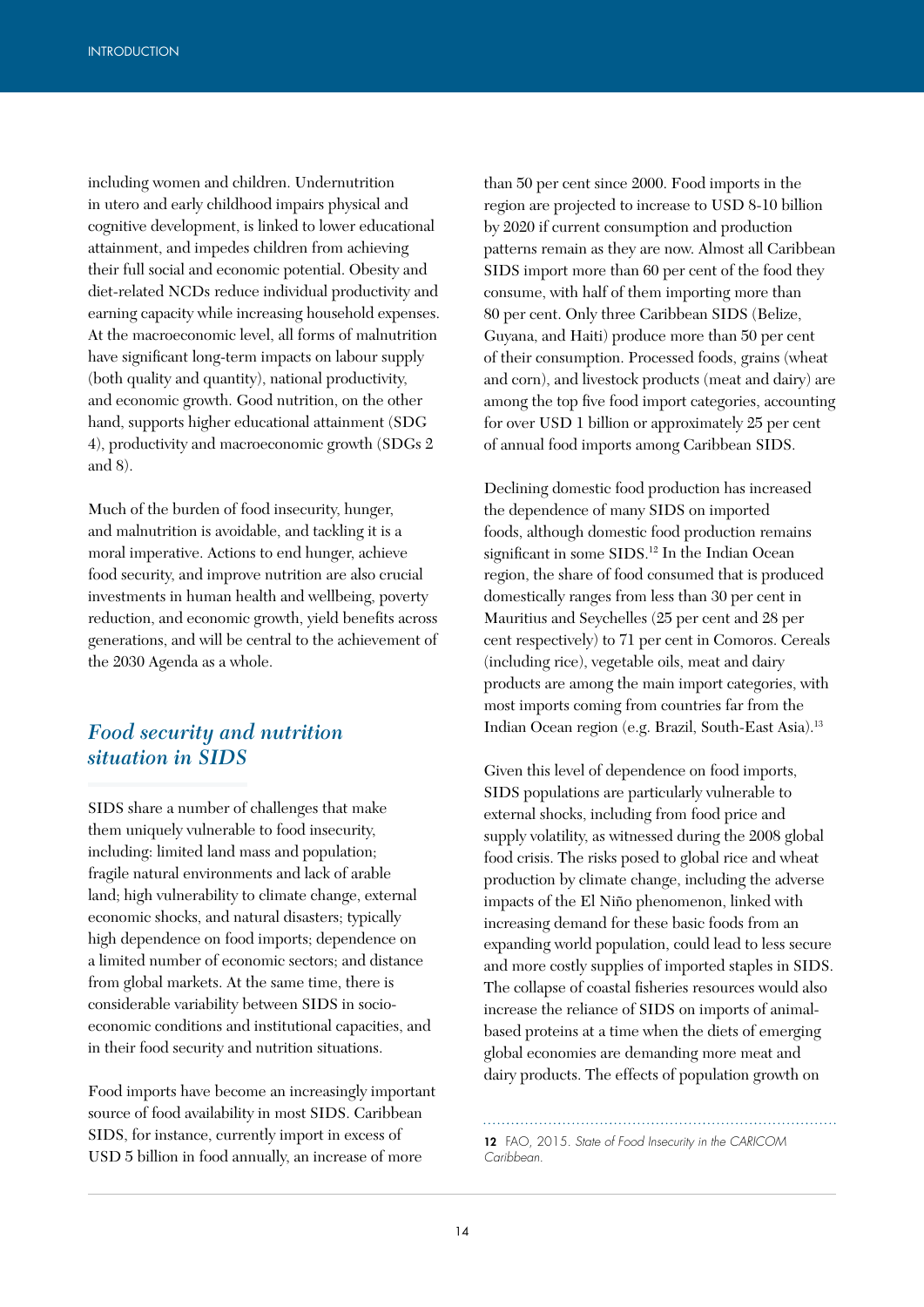global food supplies over the next two decades are expected to be just as consequential as the disasters triggered by natural hazards, eventual impacts of sea level rise and saltwater intrusion from longer-term climate change.

The nutritional quality of many imported foods is also of concern for SIDS. While trade liberalization has contributed to lower food prices for consumers and improved access to a more diverse and stable supply of foods year round, an unintended consequence of this process in SIDS has been to incentivise consumption of energy-dense foods that are high in fat, salt and sugar. Although largely an import issue, foreign investment in domestic food processing sectors in some SIDS has also contributed to the increased availability, and lower prices, of highly processed foods. The result has been a 'dietary transition' away from traditional, domestic staples (root crops and tubers), fruits and vegetables towards diets high in processed foods and animal source foods, sugar, fat and salt. This transition has been identified as a leading driver behind the sharp rise in rates of obesity and micronutrient deficiency in SIDS.

These dietary shifts have taken place alongside rapid social and epidemiological changes associated with rapid urban population growth in  $SIDS<sub>14</sub>$  including a trend towards increasingly sedentary lifestyles, lower labour force participation in agriculture, increasing labour force participation by women (with less time available for household food preparation, and unmatched by an increased participation in household tasks by men), and a growing appeal and acceptability of ´western´ foods and eating patterns.

Many SIDS have high poverty levels and high rates of unemployment, two key constraints to food access. The highest poverty rates are registered in

13 Programme Régional pour la Sécurité Alimentaire et

the SIDS of the Atlantic Ocean, reaching 66.2 per cent in São Tomé e Príncipe and 69.3 per cent in Guinea-Bissau.15 Poverty rates exceed 30 per cent in six Caribbean SIDS, with the poverty rate in Haiti approaching 60 per cent. In the Pacific, poverty rates range from 12.7 per cent in Vanuatu to 35.2 per cent in Fiji. Youth unemployment is particularly high in most SIDS and is higher than the global average. More than half of youth in the Republic of the Marshall Islands and Kiribati are unemployed, for example,<sup>16</sup> and 25 per cent of youth are unemployed in seven of the fourteen Caribbean SIDS.

The majority of SIDS face a "triple burden" of malnutrition, in which undernutrition, micronutrient deficiencies, and overnutrition coexist within the same population, communities, households, and, at times, within the same individual over the life course.

A number of SIDS have achieved reductions in undernourishment<sup>17</sup> in recent years. Samoa, Sao Tome and Principe, and four Caribbean countries (Cuba, Dominican Republic, Guyana, and St. Vincent and the Grenadines) are among the 29 countries worldwide to have met both the World Food Summit and Millennium Development Goal targets of halving the number and prevalence of undernourished people by 2015.18 Two Caribbean SIDS (Barbados and Dominica), two Indian Ocean SIDS (Mauritius and Seychelles), and three Pacific SIDS (Fiji, Samoa and Kiribati) have achieved undernourishment rates of less than 5 per cent. Six Caribbean countries (Bahamas, Belize, Jamaica, St. Vincent and the Grenadines, Suriname, and Trinidad and Tobago)

15 FAO, 2016. *State of Food Security and Nutrition in Small Island Developing States (SIDS).* Rome, Italy.

17 Defined as inability to acquire enough food to meet the daily minimum dietary energy requirements, over a period of one year.

Nutritionnelle (PRESAN) de la Commission de l'Océan Indien (COI), 2016.

<sup>14</sup> The population of the Pacific SIDS is predicted to increase by 80% by 2050.

<sup>16</sup> UNDP 2014. *The State of Human Development in the Pacific: A report on vulnerability and exclusion in a time of rapid change. United Nations Development Programme, Pacific Centre, Suva, Fiji.*

<sup>18</sup> FAO, IFAD and WFP, 2015, *The State of Food Insecurity In the World 2015.* Meeting of the 2015 international hunger targets: taking stock of uneven progress. FAO, Rome. Available at: http:// www.fao.org/3/a-i4646e.pdf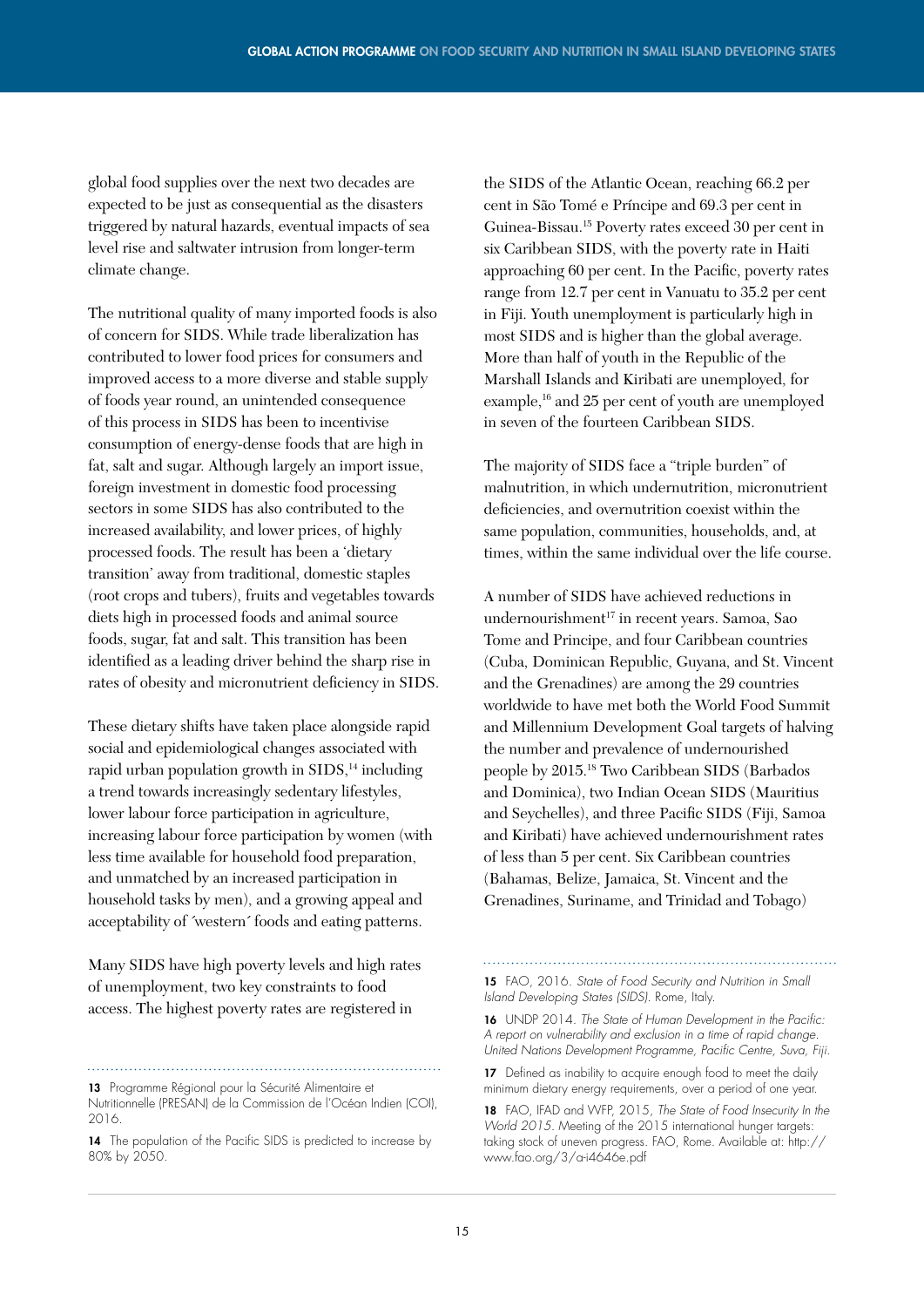have undernourishment rates between 5 and 10 per cent, and five more (Antigua and Barbuda, Grenada, Guyana, St. Kitts and Nevis, and St. Lucia) have undernourishment rates between 10 and 20 per cent. Other SIDS, such as Fiji, Kiribati, Maldives and Solomon Islands, have achieved the MDG 1 target.

However, as a whole, SIDS have advanced more slowly in reducing hunger than the global average. While the prevalence of undernourishment fell by 44% in the developing world (from 23.3% to 12.9%) between 1990-92 and 2014-16, in SIDS the reduction was only by 26%, from 24.5% to 18%.19 Two SIDS have an undernourishment rate higher than 20 percent: Guinea-Bissau with 20.7% and Haiti - a unique case in the Caribbean sub-region with more than half of the population (53.4%) estimated to be undernourished.

Chronic undernutrition, resulting in stunting, wasting, low birth weight, and micronutrient deficiencies remains a serious concern in many SIDS, particularly among specific, vulnerable population groups, including women of reproductive age and children less than five years of age. Stunting rates among children under-5 are categorised as 'high prevalence' in Papua New Guinea (49.5%), Solomon Islands (32.8%), as 'medium prevalence' in Vanuatu (28.5%), Nauru (24%), Guinea-Bissau (27.6%) and Haiti (21.9%).<sup>20</sup> These national figures tend to mask wide disparities, with children living in rural areas and low-income households, and children born to mothers with low levels of education are more likely to be stunted than their counterparts. In Vanuatu, stunting prevalence in rural areas is 1.7 times higher than in urban areas.<sup>21</sup>

Most Pacific Island countries have wasting rates at or below 5%, however wasting prevalence tends to be higher in the youngest age groups (under 24 months).

19 ibid.

20 Global Nutrition Report, 2016.

21 Vanuatu Demographic and Health Survey 2013.

Wasting is at 'serious' level in Papua New Guinea  $(14.3\%)$  and the Maldives  $(10.2\%)$ .<sup>22</sup>

Prevalence of Low Birth Weight (LBW)<sup>23</sup> is reported to be 10% or above in several Pacific Island countries (Fiji 10%; Vanuatu 10%; Solomon Islands 13%; Republic of Marshall Islands 18%; Federated States of Micronesia 18% and Nauru 27%).24

Anaemia among women and children is a public health problem in most SIDS. The 2016 Global Nutrition Report reports moderate prevalence of anaemia among women of reproductive age in most Pacific Island countries (for example, Kiribati at 20.7%, Vanuatu 21.7%, Solomon Islands 25.3%, Fiji 26.8%, Papua New Guinea 29.8%) and as well as in Belize (21.7%), Jamaica (24.4%), and Suriname  $(24.9\%)$  in the Caribbean.<sup>25</sup> Prevalence rates are even higher in the African SIDS (for example, 30.8% in Comoros, 42.7% in Sao Tomé e Príncipe, and 44.6% in Guinea-Bissau). Among children under-5 years, the prevalence of anaemia is generally higher in the younger age groups (6-24 months).

Optimal infant and young child feeding includes early initiation of breastfeeding within one hour of delivery, with exclusive breastfeeding until six months of age followed by continued breastfeeding until at least two years of age together with safe, healthy complementary foods. Most countries in the Pacific are above the 2025 global target for exclusive breastfeeding (at least 50%). However, exclusive breastfeeding practices are inadequate in a number of SIDS (for example, Suriname (2.8%), Belize (15%),

22 Global Nutrition Report, 2016.

23 Defined by the WHO as weight at birth of less than 2,500 grams (5.5 pounds). Low birth weight - due to preterm birth or restricted foetal growth - is closely associated with foetal and neonatal mortality and morbidity, inhibited growth and cognitive development, and chronic diseases later in life. Global prevalence of Low Birth Weight (LBW) is 15%, with a global target of 30% reduction to less than 10% prevalence by 2025.

24 UNICEF's Approach to Nutrition Programming in East Asia and Pacific Regions, vol 2: Situation Analysis, 2015.

25 Global Nutrition Report, 2016.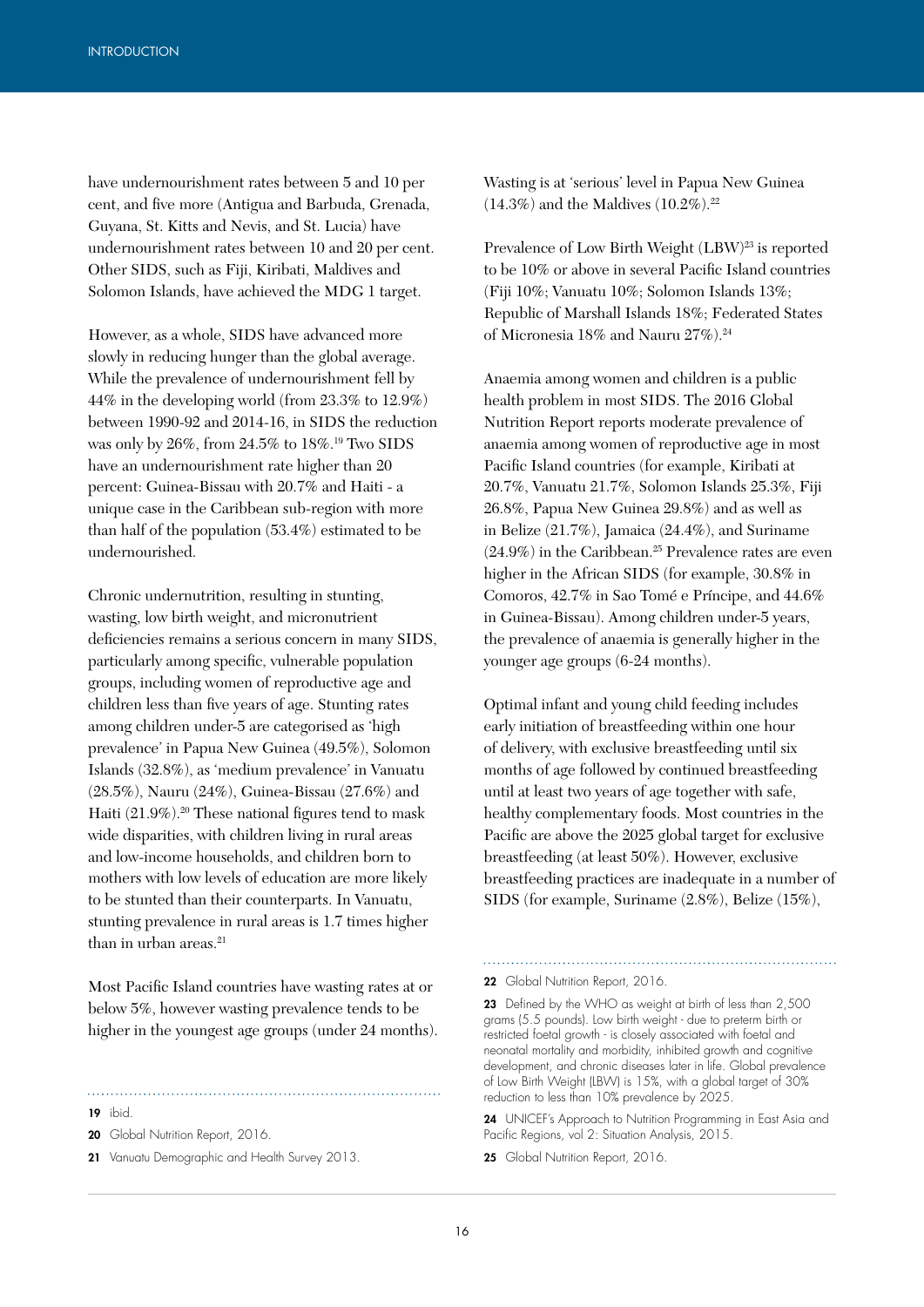Jamaica (24%), Marshall Islands (31%), Tuvalu (35%) and Fiji (40%) and continued breastfeeding until two years of age is extremely low.

Prevalence rates of obesity and NCDs associated with poor quality diets are, in many SIDS, amongst the highest in the world. Chronic NCDs are now the leading cause of morbidity and mortality in most SIDS. In the Pacific, where leaders have declared an "NCD crisis",26 NCDs are now responsible for approximately 75% of deaths. The top seven most obese countries in the world are in the Pacific and of the ten countries with the highest diabetes prevalence in the world, seven are Pacific SIDS.<sup>27</sup> Eleven Caribbean SIDS have obesity rates greater than 30 per cent among adult women, and five of these countries have adult female obesity rates exceeding 50 per cent. Several SIDS are starting to experience high levels of child overweight (including Tuvalu 6.3%; Maldives 6.5%, Jamaica 7.8%; Papua New Guinea 13.8%, Tonga 17.3%;).<sup>28</sup>

The costs of managing and treating obesity and associated NCDs are a significant drain on the resources of most SIDS, and are projected to rise exponentially.29 In the Pacific, public expenditure on health as a percentage of GDP is much higher than the global average for lower-middle income countries, with expenditure on treating and managing NCDs exceeding more than 50% of the health budget for many countries.<sup>30</sup> Expanding public health expenditure in the context of low rates of economic growth, limited capacity to generate tax revenue, and high vulnerability to economic shocks and natural hazards presents a significant health financing challenge for these countries.

26 42<sup>nd</sup> Pacific Islands Forum, 2011.

27 Pacific Possible: Health and Non-Communicable Diseases. Background Paper. The World Bank, 2016.

28 Global Nutrition Report, 2016.

29 World Bank, 2012, The Economic Costs on Non-communicable Diseases in the Pacific Islands, Final report.

30 World Bank, 2016. Pacific Possible: Health and noncommunicable diseases.

The economic burden (costs as a percentage of GDP) of NCDs in Pacific SIDS is much greater than the global average, and is projected to escalate further in the coming decades.31 The biggest driver of lost output is the potential loss of labour due to early death. Cardiovascular disease accounts for the greatest mortality-related economic burden in the Pacific Islands, although diabetes plays a far greater role in the Pacific countries compared to the global average. By 2040, it is estimated that mortalities due to these two NCDs alone will have reduced the labour force of Pacific SIDS by between 6-20%.<sup>32</sup>

### *Alignment with existing food security and nutrition strategies*

The GAP has been developed to align with existing global, regional and national strategies aimed at improving food security, nutrition and sustainable development in SIDS. At the global level these strategies include the *Rome Declaration and Framework for Action on Nutrition* as the two main outcome documents of the Second International Conference on Nutrition. In endorsing the Rome Declaration, SIDS and other participating governments committed to a set of national policies aimed at eradicating malnutrition and transforming food systems to make nutritious diets available to all. The Framework for Action provides a guide to implementing the Rome Declaration and includes as series of recommendations.33 Other key

33 These recommendations include creating enabling environments for effective action and for strengthening sustainable food systems (including through investments in pro-poor agriculture and smallholder agriculture to enhance the nutrition- sensitivity and resilience of agricultural systems); recommendations relating to international trade and investment, nutrition education and skill building; health systems; use of cash and food transfer, including school feeding programmes and other forms of social protection, to improve diets in vulnerable populations; strategies to promote, protect and support breastfeeding; specific strategies to address child stunting, wasting, and overweight; school food and nutrition policies and programmes; policies to ensure universal access to safe water and adequate sanitation, and to promote safe hygiene practices; strategies to strengthen food safety legislation and regulations; and accountability.

<sup>31</sup> ibid.

**<sup>32</sup>** ibid.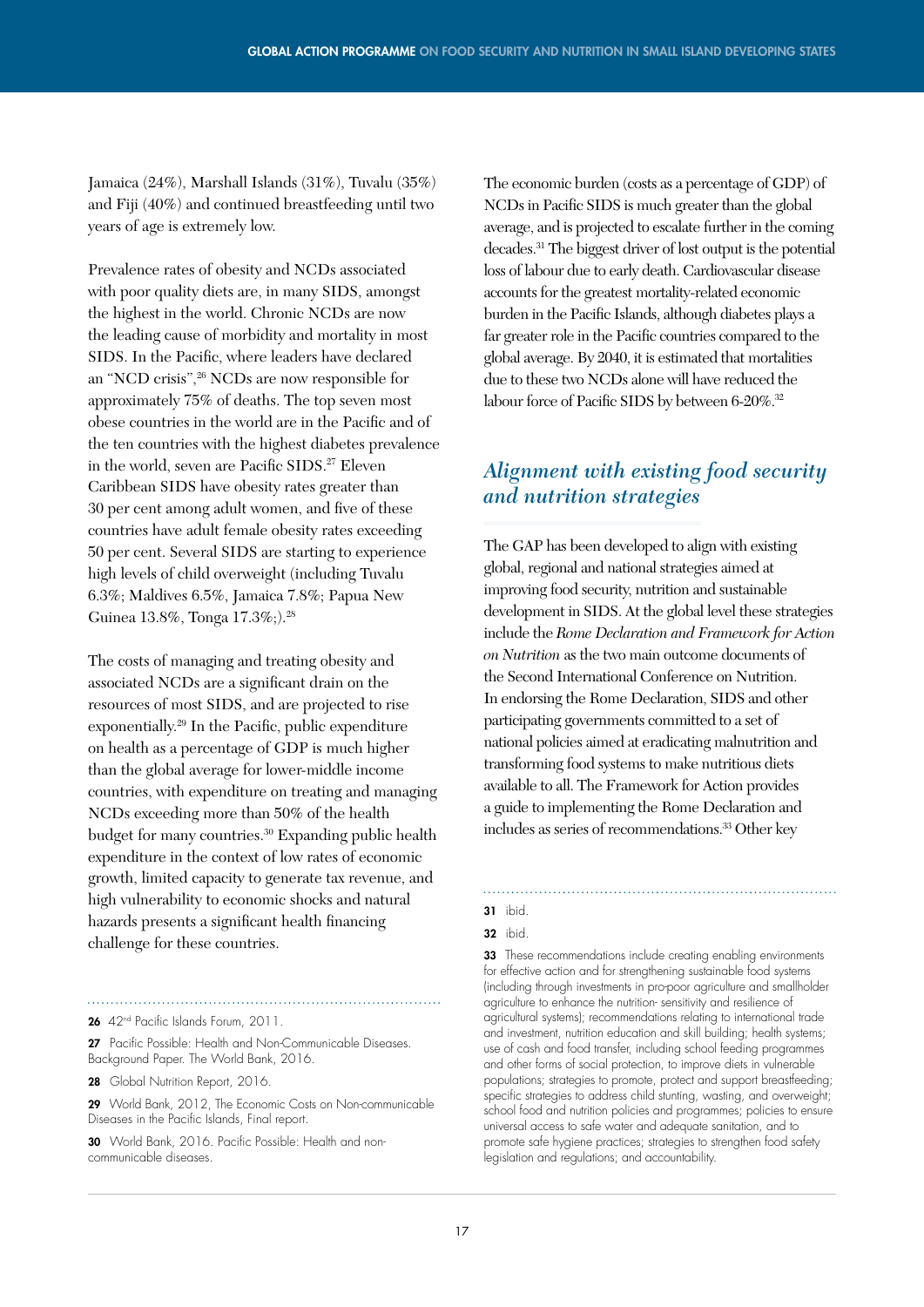global strategies include, by no means exclusively, the *WHO Comprehensive Implementation Plan for Maternal, Infant and Young Child Nutrition;* the *Global Action Plan on the Prevention and Control of Non-Communicable Diseases;* the *10-year Framework of Programmes on Sustainable Consumption and Production (10YFP);* the *UN Framework Convention on Climate Change and its Paris Agreement;* the *Addis Ababa Action Agenda;* the *Sendai Framework for Disaster Risk Reduction;* the *International Treaty on Plant Genetic Resources for Food and Agriculture* and the *Convention on Biological Diversity's Strategic Plan* and associated Aichi targets (notably 4, 6, 13, and 14).

Key regional food security, nutrition, and sustainable development strategies and action plans, include: the *Framework for Action on Food Security in the Pacific: Towards a Food Secure Pacific;* the *WHO Action Plan to Reduce the Double Burden of Malnutrition in the Western Pacific Region;* the *CARICOM Multi-County Sustainable Development framework;* the *CARICOM Regional Food and Nutrition Security Action Plan (RFNSAP);* and the *Indian Ocean Regional Programme for Food Security and Nutrition (PRESAN).*

The GAP builds on the above strategies and initiatives by consolidating the multiple global and regional recommendations and commitments relating to food security, nutrition and sustainable development into an integrated framework that addresses the specific vulnerabilities, needs and priorities of SIDS and facilitates the translation of these strategies at the national level.

Given their common challenges and vulnerabilities, a strong, collective voice for SIDS is imperative to ensure that their needs are heard and prioritised in global and regional policy processes. Key to the success of the GAP will be the fostering of enhanced partnerships and collaboration between SIDS, in order to support this collective voice and rebalance the existing emphasis on individual country action. It is anticipated that the GAP will serve as a framework for strengthening interaction between national and regional bodies, and for fostering collaborative intra- and inter-regional efforts. Working through regional economic communities, notably the Caribbean Community (CARICOM), Pacific Islands Forum Secretariat (PIFS), the Indian Ocean Commission (IOC), and the Economic Community of West African States (ECOWAS), will be particularly important. ■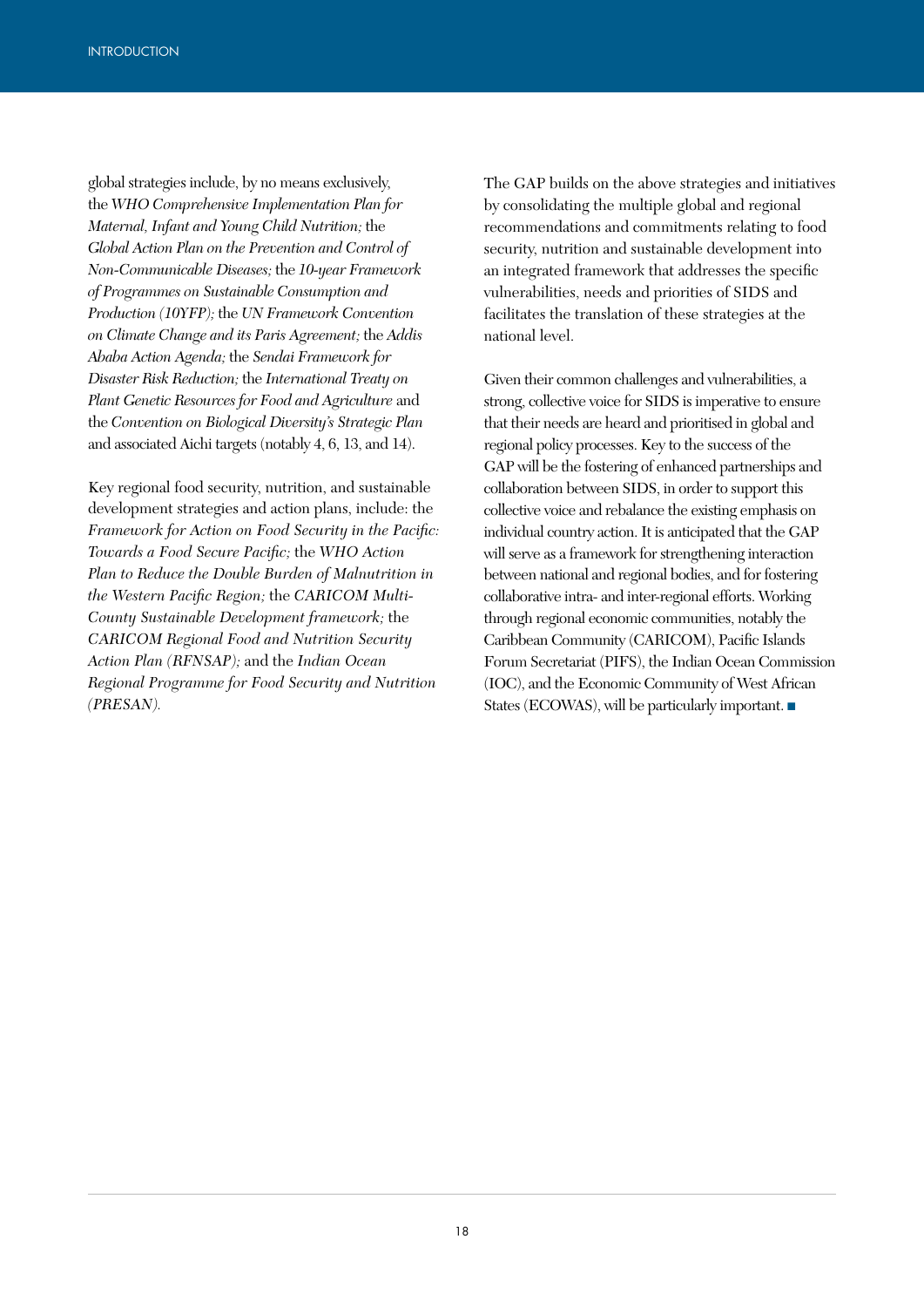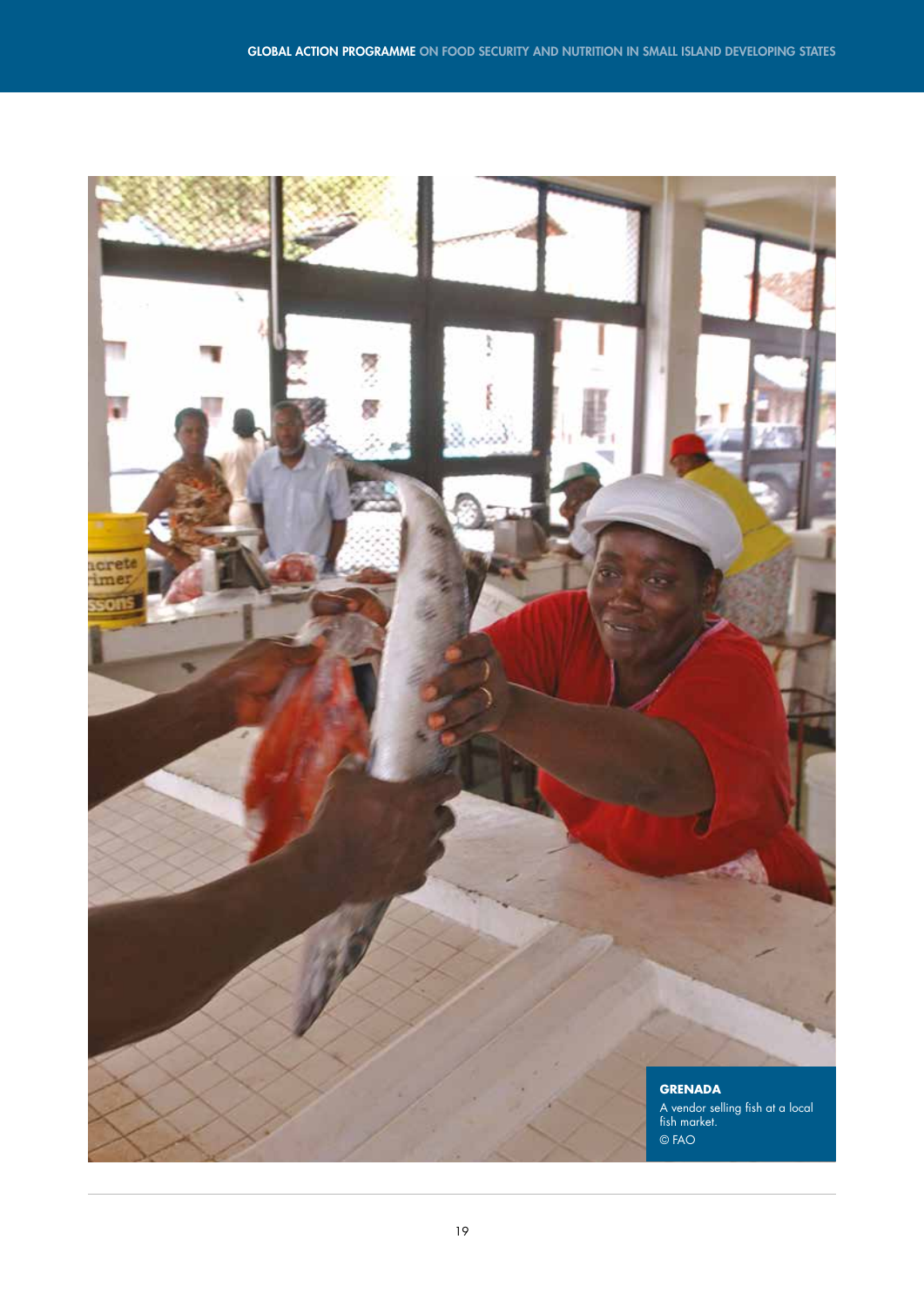# **Action programme**

### *Goal and vision*

The GAP aims to accelerate action on food security and nutrition in SIDS to support their efforts towards achieving the 2030 Agenda for Sustainable Development. It is intended to support and strengthen the implementation and alignment of existing global, regional, and national strategies and plans, within the framework of the SDGs.

The overarching vision of the GAP is the achievement of the right of everyone to access safe, sufficient and nutritious foods, the end of hunger and malnutrition in all its forms, and the sustainable management and utilization of natural resources in Small Island Developing States (SIDS) for the benefit of present and future generations.

The GAP recommends actions at local, national, regional, and global levels to achieve three interconnected and mutually-reinforcing objectives: 1) Enabling environments for food security and nutrition; 2) Sustainable, resilient, and nutrition-sensitive food systems; and 3) Empowered people and communities for improved food security and nutrition.

The GAP is intended to facilitate and guide a comprehensive, multi-sectoral approach by identifying recommendations that address the multiple causes of food insecurity and malnutrition at the immediate (individual), underlying (household/ community) and basic (societal) level. It aligns global recommendations to scale up a set of proven, highimpact nutrition-specific interventions that address the immediate causes of malnutrition with strategies to integrate food security and nutrition objectives into a wide range of sectors, including agriculture, fisheries, environment, education, social welfare, water supply and sanitation, and trade.

The GAP has been developed as a global guidance document. The framework and recommendations provided should be reviewed and adapted according to regional, national and local priorities, needs and conditions. However, the GAP strongly advocates for comprehensive, multi-sectoral and multi-stakeholder approaches regardless of each country's individual situation, as global evidence indicates that this is the most effective approach to tackling food insecurity and reduce malnutrition.

The GAP is intended to be useful to, and used by, a wide range of stakeholders. Many of the recommendations are particularly relevant to governments, who have primary responsibility for protecting their citizens' right to safe, sufficient and nutritious food, as well as their development partners, including donor agencies, and international and regional organizations. However, achieving the goal and vision of the GAP will also require active commitment from, and involvement of the diverse range of private actors involved in food systems (from small-scale producers/ fishers and micro-enterprises, to cooperatives and multinational corporations), civil society and other non-state actors, local authorities, the scientific and academic communities. ■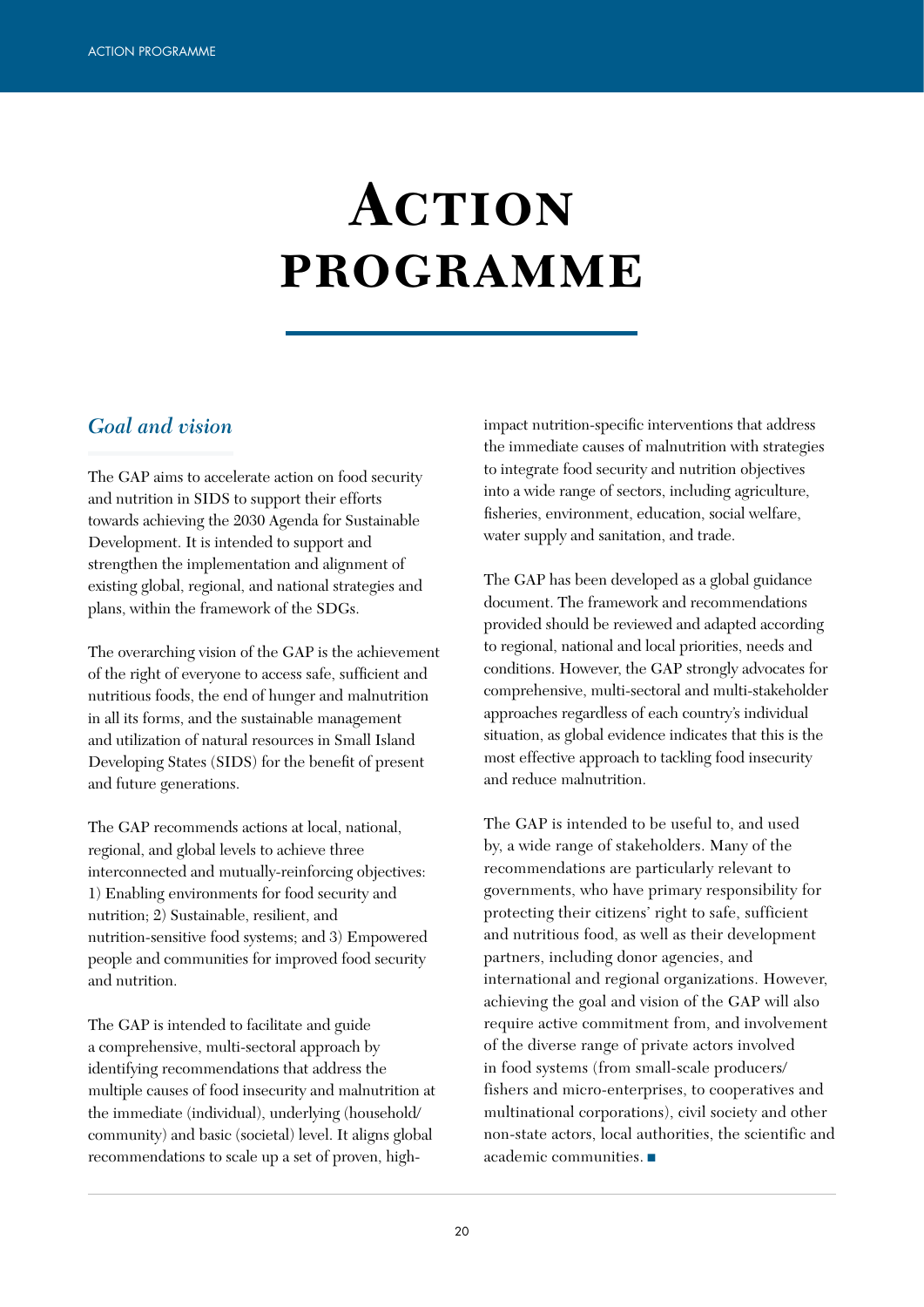### *Objectives and recommended actions*

The GAP´s structure and three objectives are based on a theory of change developed to guide implementation of the GAP, as well as monitoring and evaluation (See Figure 1). According to this theory of change, successful implementation of many of the recommended actions will be reinforced by, and in some cases depend on, progress in other areas of the GAP. Actions to strengthen enabling political, institutional, and socio- cultural environments for food security and nutrition (Objective 1) will be necessary to support and enable actions to improve the sustainability, resilience, and nutrition- sensitivity of food systems (Objective 2). Actions taken under these two

objectives will reinforce, and be reinforced by, actions aimed at social and economic empowerment, and at building on the strengths of people and communities to enhance access to, and utilisation of, nutrition-specific and nutrition-sensitive programmes and services (Objective 3).

Recommended actions are further organised into several components within each of the three objectives, and are distinguished by level (local, national, regional, and global). Given the interconnected nature of the GAP and its three objectives, many of the recommended actions are themselves linked, and in many cases mutually-reinforcing. Where implementation of a recommended action is particularly critical to the successful implementation of another, this is identified. ■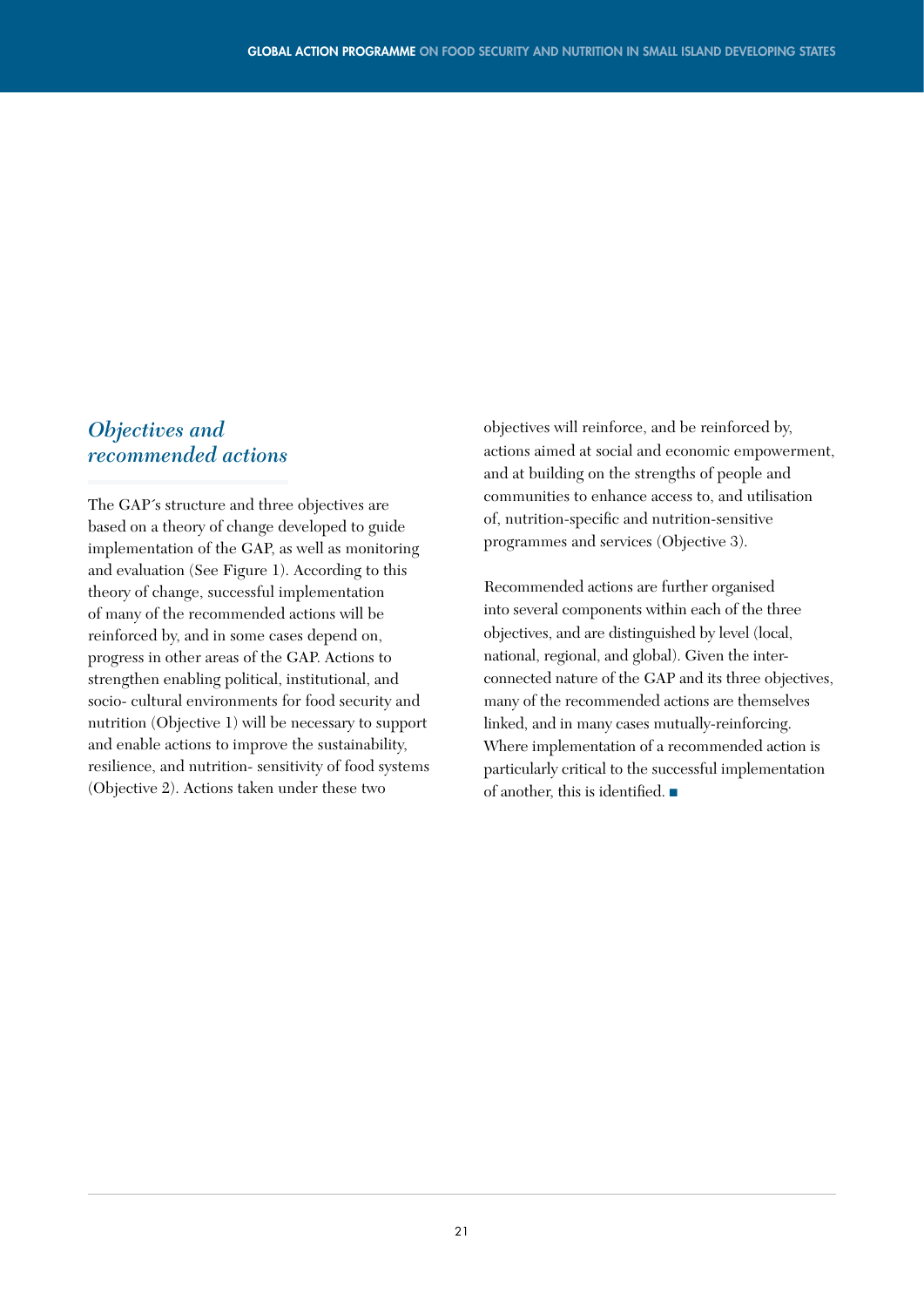# Figure 1: Theory of Change

Achievement of the right of everyone to access safe, sufficient, affordable, and nutritious foods, the end of hunger and malnutrition in all its forms, and the

A

#### ENABLING ENVIRONMENTS FOR FOOD SECURITY AND NUTRITION

Politics and governance:

- High-level political commitment.
- Inclusive and effective governance, coordination, and accountability mechanisms in place.
- Strengthened and harmonized legal and institutional frameworks.
- Effective and coherent policies, programmes, and actions.

#### Capacity and resources:

- Increased investment in sustainable, resilient, nutrition-sensitive food systems.
- Strengthened institutional and human capacities.

#### Knowledge and evidence:

• Generation and dissemination of reliable and timely data, knowledge, and evidence, including documentation and sharing of traditional knowledge.

 $\mathcal{A}$ 

#### ENABLING ENVIRONMENTS FOR FOOD SECURITY AND NUTRITION

- Increased society-wide awareness, buy-in and commitment.
- Increased capacities at all levels for multi-stakeholder governance and coordination, legal and institutional reform, enforcement, building policy coherence.

A

- Increased capacities to collect, generate, disseminate and use reliable, timely, locally-relevant data and knowledge, including surveillance, monitoring and evaluation.
- Increased capacities to develop sustainable, resilient, nutrition-sensitive agriculture and food systems.

**INPACT** 

# OUTPUTS

ACTIVITIES

**ACTIVITIES** 

• At global level:

Partnership-building, resource mobilization; advocacy; coordinated support for capacity-building, collaboration and exchange; knowledge generation and sharing, technology transfer; support for, and provision, of public goods.

• At regional level:

Human and institutional capacity development; knowledge generation and dissemination; surveillance; collaboration and exchange; support for, and provision of, public goods.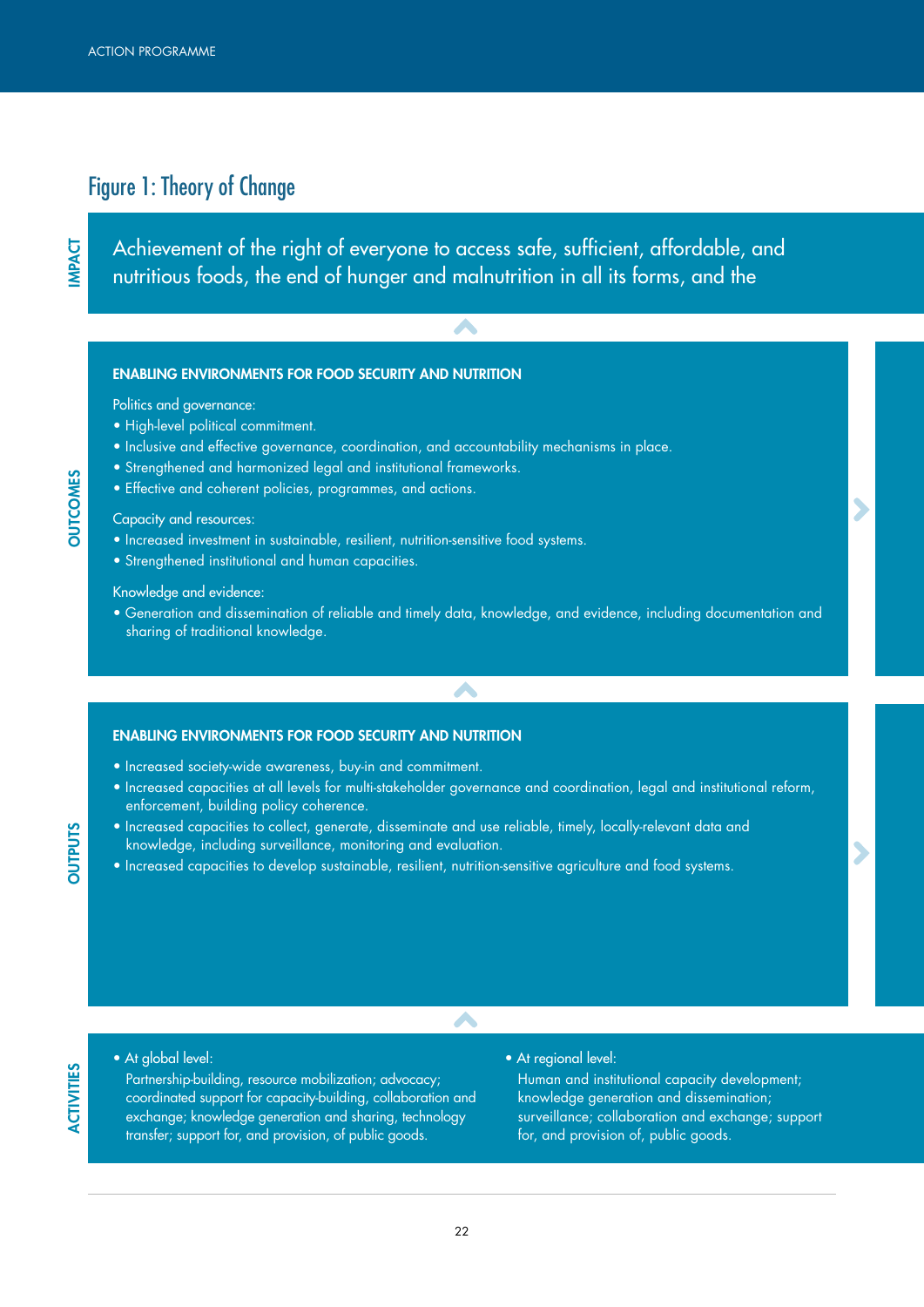sustainable management and utilization of natural resources in SIDS for the benefit of present and future generations.

#### SUSTAINABLE, RESILIENT, NUTRITION-SENSITIVE FOOD SYSTEMS

Sustainable management and use of natural resources:

**A** 

- Sustainable, resilient, climate-smart production systems.
- Improved conservation and use of biodiversity.

Inclusive and efficient nutrition-sensitive value chains:

- Increased access to and participation of smallholders and small-scale enterprises in nutrition-sensitive value chains.
- Increased productivity and efficiency of inclusive, nutritionsensitive value chains.

#### Climate adaptation and resilience:

• Increased resilience of food systems and communities to climate change, disasters and shocks.

#### EMPOWERED PEOPLE AND COMMUNITIES

Social and economic empowerment:

• Improved access of rural and urban poor to knowledge, resources, services, and decent employment and work opportunities, particularly among youth and women.

A

Nutrition-sensitive social protection programmes:

- Improved access to, and effectiveness of, nutrition- sensitive social protection programmes.
- Nutrition-specific interventions and programmes:
- Improved access to, demand for, and utilization of, services for the prevention and timely treatment of malnutrition in all its forms.

 $\mathcal{L}_{\mathbf{A}}$ 

#### SUSTAINABLE, RESILIENT, AND NUTRITION-SENSITIVE FOOD SYSTEMS

 $\mathcal{L}_{\mathbf{A}}$ 

- Improved capacities and practices for sustainably managing and using oceans and seas and their resources, freshwater resources, and terrestrial resources for improved food security and nutrition, including climate-smart agriculture, conservation and use of biodiversity.
- Improved smallholder access to credit and insurance, and options for smallholders, including crop and livelihood diversification.
- Increased investment in, and support for, inclusive, nutrition-sensitive value chains, including market and infrastructural development.
- Improved technical and managerial capacities to support and promote nutrition-sensitive value chains, and to increase productivities and efficiencies.

#### EMPOWERED PEOPLE AND COMMUNITIES

- Smallholder and other local organisations strengthened and empowered.
- Increased capacities to develop and deliver nutrition-specific and nutrition-sensitive programmes and services.
- Improved design, coverage, delivery, and coordination of programmes and services to promote social and economic security, and to address food insecurity and malnutrition, that build on the strengths of communities.
- Community/traditional leaders engaged.

• At national level:

Resource allocation, human and institutional capacity development; knowledge generation and dissemination; surveillance, M&E; public information campaigns; collaboration, exchange, training.

A

• At local level:

Mobilisation; collective action; advocacy, dialogue, engagement, exchange.

**A**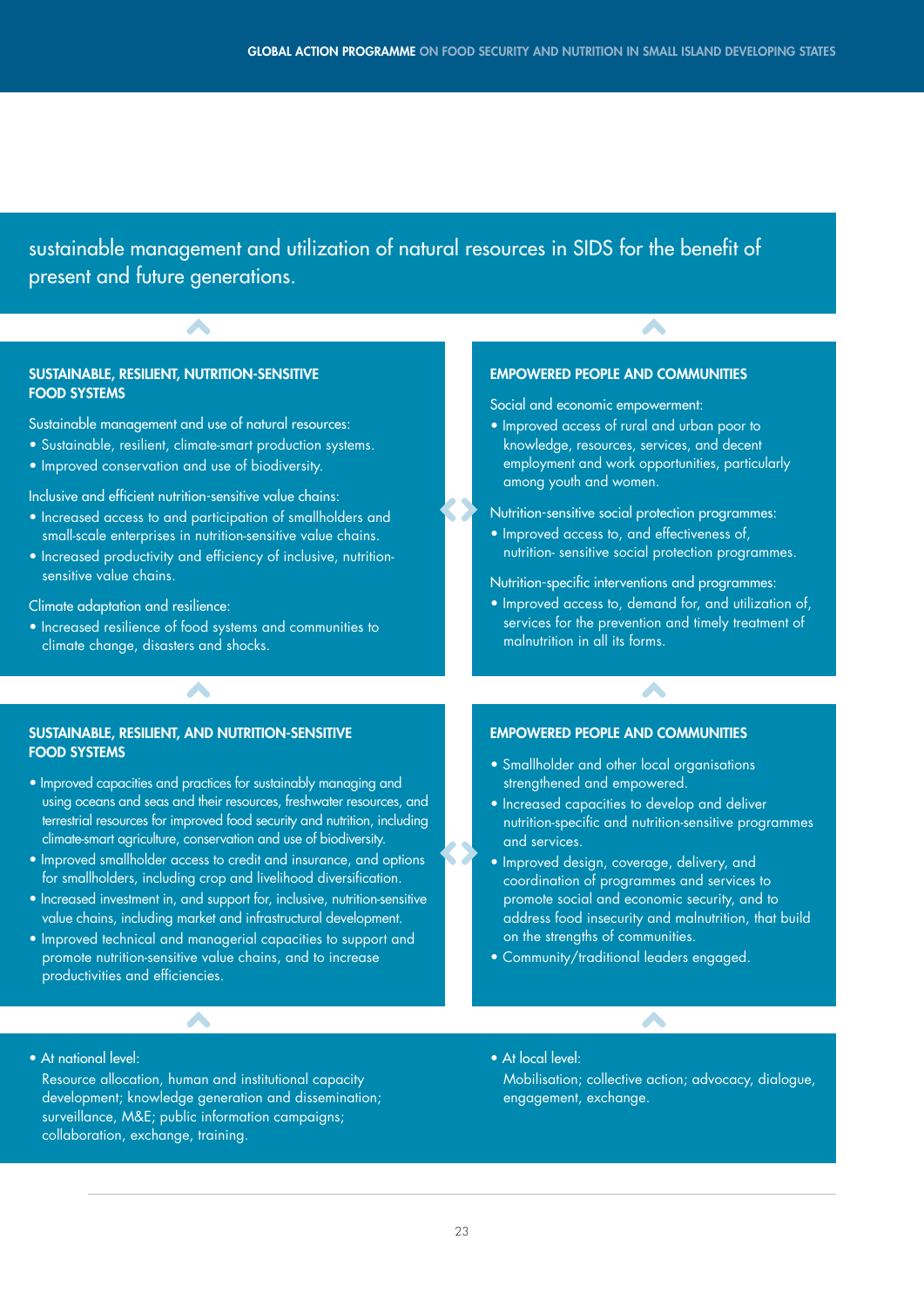# *Objective 1. Enabling environments for food security and nutrition*

An enabling social, economic, and political environment is key to achieving and sustaining progress in food security and nutrition. Building an enabling environment for food security and nutrition requires strong, sustained political commitment; effective governance and institutional arrangements including meaningful opportunities for civil society to engage and to hold governments to account; the alignment of processes, policies, legislation, systems, regulations, and investments across sectors and levels; the building and mobilisation of sufficient capacity and resources; and the generation and dissemination of reliable and timely knowledge and evidence.

Efforts to build and sustain enabling environments for nutrition have gained momentum globally in recent years, spearheaded in large part by the Scaling Up Nutrition (SUN) Movement. The SUN Movement is aimed at catalyzing and supporting collective action, increased investment, and aligned implementation to advance progress towards global nutrition targets. The SUN Movement promotes a country-led approach whereby governments convene multi-sectoral and multi-stakeholder platforms supported by organized networks of partners – civil society, business, UN agencies, and donors. These multi-stakeholder platforms coordinate efforts across sectors to support a dual approach to nutrition, coupling the scaling up of a set of evidence-based, cost-effective nutrition- specific interventions with strategies to enhance the nutrition outcomes of effective, large- scale nutrition-sensitive interventions. Of the 57 countries that have signed up to the SUN Movement and its system of support networks, only Haiti is a SIDS. ■

### *Component 1.1. Political commitment and governance*

The concept of governance encompasses the institutions, rules, and norms (formal and informal) through which a society is organised, the processes and outcomes of decision- making and implementation, and the distribution and exercise of power within that society.

While the concept of governance is contextual – enabled or constrained by the specific socio-economic, socio-political and socio-cultural conditions in each country - there is general consensus on what effective governance for healthy diets and nutrition looks like. This consensus is reflected in the commitments and recommendations of the ICN2 Rome Declaration on Nutrition and Framework for Action, which themselves build on existing commitments, goals and targets for nutrition, including those outlined in the WHO *Global Action Plan on the Prevention and Control of NCDs 2013–2020* and *WHO Comprehensive Implementation Plan on Maternal, Infant and Young Child Nutrition.* These global commitments and goals are reinforced in the findings and recommendations of recent expert evidence reviews, including those of the WHO Commission on Ending Childhood Obesity,<sup>34</sup> and the Global Panel on Agriculture and Food Systems for Nutrition´s (GLOPAN´s) Foresight Report Food Systems and Diets: Facing the Challenges of the 21st Century.35

Key global recommendations for strengthening nutrition governance broadly include:

- Raising the profile of nutrition within relevant national strategies, policies, actions plans and programmes, and aligning national resources accordingly;
- Establishing formal, sustainable multi-sectoral and multi-stakeholder coordination mechanisms (both vertical and horizontal) to drive effective and coherent approaches and joint action across relevant sectors and levels of government;

34 WHO 2016.

 $24$ 

**<sup>35</sup> GLOPAN 2016.**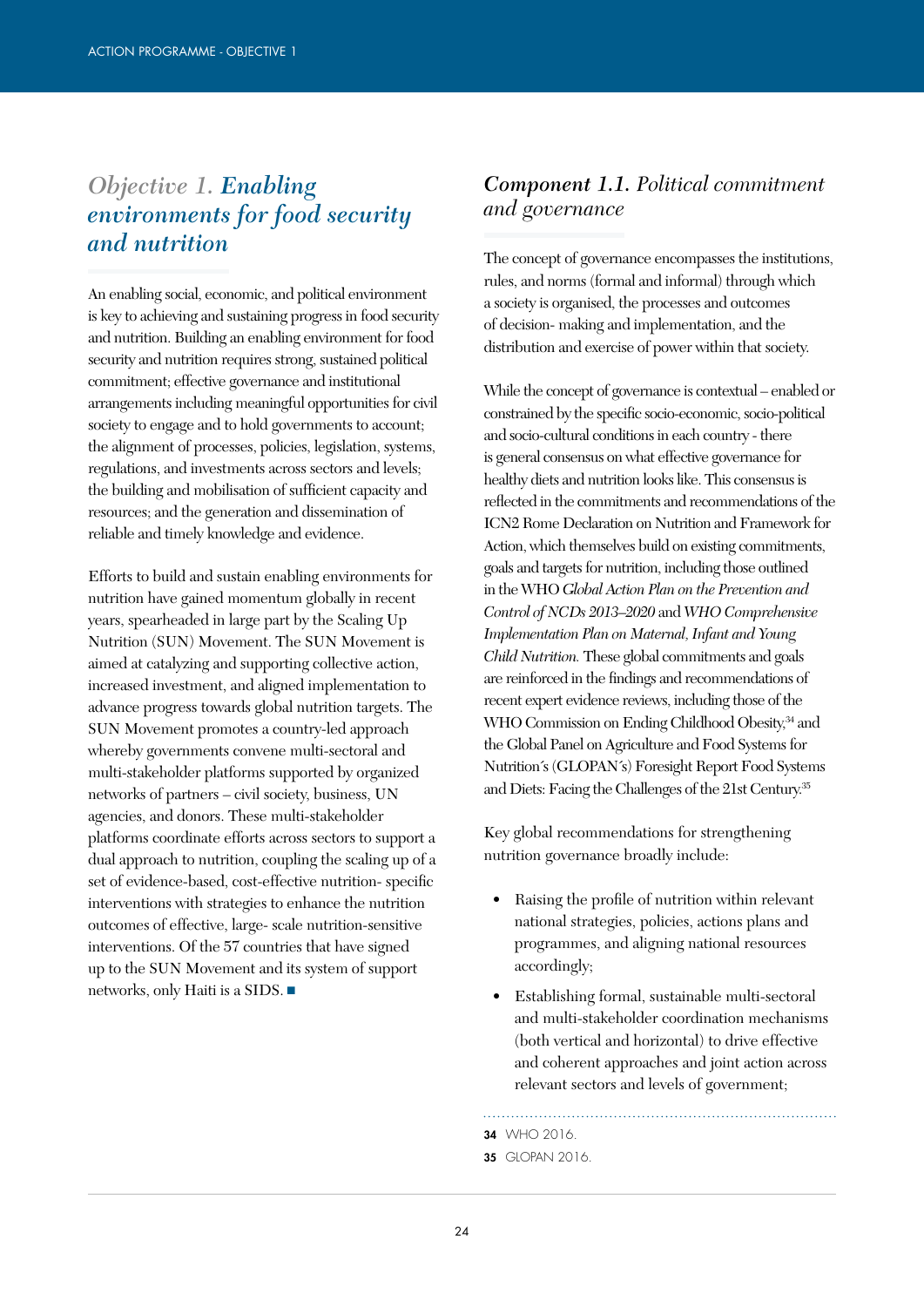- Designing and implementing regulatory and voluntary instruments, based on scientific evidence and international guidelines, to improve the nutritional quality and safety of the food supply; limit the marketing, availability and consumption of unhealthy foods and beverages; and lower the relative price of healthy foods and raise the relative price of unhealthy foods;
- Implementing policies on foods and beverages sold, marketed and provided in and around schools;
- Exploring the use of non trade-distorting policy measures to improve the supply and competitiveness of local, nutritious foods and to make fruits, vegetables, pulses, nuts and seeds much more available, more affordable and safe for all consumers, including the poorest, including greater investment in the infrastructure required to produce, store and transport these foods, investment in agricultural research on these foods; and incentives for production and sale of healthy foods including where the poorest live;
- Ensuring that food-based dietary guidelines (FBDGs) guide policy decisions affecting food systems and nutrition across all relevant sectors, in addition to forming the basis for nutrition education;
- Raising awareness and promoting healthy eating habits through the provision of nutrition education and information, using multiple channels (ranging from mass media to the delivery of nutrition education in community settings), with the disclaimer that such efforts need to be accompanied by strategies to improve food environments (including acting on the legislative and policy recommendations outlined above), in order to incentivise and support healthy dietary behaviours;
- Implementing policies and actions across all relevant sectors to address the broad determinants of food security and nutrition, particularly for poor, vulnerable and marginalized population groups, including agriculture, health, education,

economic development, social protection, social welfare, infrastructure, planning and urban design, water and sanitation, trade, industry, investment, and environment sectors.

Effective governance is needed across the full range of sectors, actors, institutions, and activities involved in food systems, including those governing the management of natural resources (oceans and seas, fresh water, and land, including plant genetic resources and forestry), as well as infrastructure, trade, marketing, and food safety and quality.

The Committee on World Food Security (CFS) is the foremost independent, intergovernmental platform for advancing food security and nutrition governance at the global level, and is supporting country-led implementation of the 2030 Agenda and SDGs as they relate to food security, nutrition and sustainable agriculture. One of the core functions of the CFS is to provide independent, evidence-based guidance on food system governance. Key CFS guidance documents include the *Voluntary Guidelines on the Responsible Governance of Tenure of Land, Fisheries and Forests*36 and *Principles for Responsible Investment in Agriculture*. 37

Effective food security and nutrition governance requires integration and coordination across all levels - from global to local. Governments have a primary responsibility for interpreting recommendations and taking action at country level, in coordination with other stakeholders and in relation to national needs and conditions. Above all, strong political will and commitment, beginning at the highest level of government, is essential to achieve sustained improvements in food security and nutrition.

Many SIDS governments demonstrated strong, early leadership in recognizing the urgency of the inter-related food security, climate change, nutrition and NCDrelated challenges facing their populations. CARICOM

36 VGGT 2012.

<sup>37</sup> FAO 2014.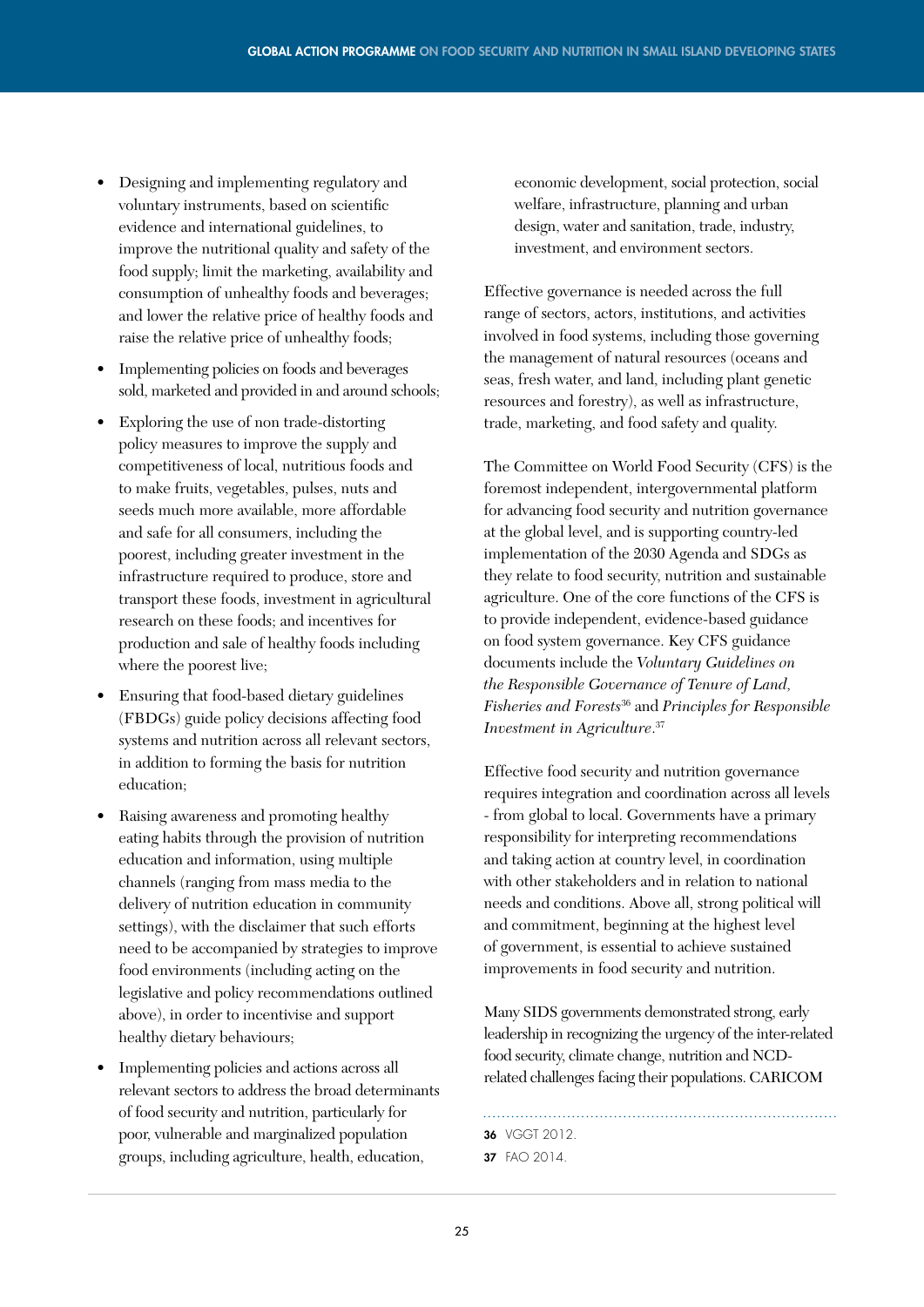Heads of State, for example, convened the world´s first high-level summit on NCDs in 2007. This summit and its outcome document, the *Declaration of Port of Spain: Uniting to stop the epidemic of chronic noncommunicable diseases*, essentially paved the way for the 2011 UN High Level Meeting on the Prevention and Control of NCDs. Converting commitment into action has proven challenging, however. Evaluation of progress in implementing the commitments made in the Port-of-Spain declaration show progress has been uneven, with progress in implementing the diet- related commitments being particularly limited.38

Translating global commitments and recommendations relating to food security, nutrition and NCDs into action at the national and sub-national levels, and ensuring truly multisectoral approaches, are common challenges globally, and this is a key area in which SIDS have identified a need for enhanced international support and assistance. It is anticipated that a key function of the GAP will be to serve as a tool to advocate for increased commitment and buy-in to these platforms. International examples of good practice in implementing multisectoral approaches nutrition can be drawn from the experiences of countries involved in the Scaling Up Nutrition Movement.39 The expansion of the SUN movement has demonstrated that multi-sectoral and multi-stakeholder coordination platforms are highly effective mechanisms for convening key stakeholders, creating ownership across sectors, ensuring joint development of objectives, and for providing monitoring and oversight to maintain coherence and quality across multisectoral programs. There are also examples of good practice from other areas of sustainable development, including One Health and the translation of the global action plan on Anti-Microbial Resistance to the national level.

Although SIDS are at varying stages of developing and implementing multi-sectoral approaches to food security and nutrition, and have significantly different

38 PAHO/WHO and CARICOM. Evaluation of the 2007

CARICOM Heads of Government Port of Spain NCD Summit Declaration. 2016.

39 scalingupnutrition.org. 40 OECD 2016.

institutional structures for coordinating action, sharing of experiences, both within and between SIDS regions is strongly recommended. Experiences of a number of SIDS in establishing multisectoral NCD platforms have demonstrated the critical importance of: (i) Ensuring effective participation and input from all relevant ministries and stakeholders, including meaningful engagement of civil society; (ii) Ensuring that these platforms are appropriately positioned (within the office of the Head of State appears to be more effective than within a single line ministry), and have appropriate mandates and high level support to be able to lead, and (iii) Strong leadership, transparency, and accountability, including setting of clear targets and indicators, and monitoring and reporting of progress.

When establishing multi-stakeholder platforms for food security and nutrition, it is essential that governments develop clear and transparent guidelines and strategies for appropriate engagement with, and regulation of, the private sector, in order to enable and incentivize positive contributions as well as to ensure robust safeguards against negative roles, abuse and conflicts of interest.

Coherent policies and actions are needed across all sectors that influence food security and nutrition, either directly or indirectly. Worldwide, food security and nutrition have been predominantly addressed through health and social sectors. However, policies implemented through these sectors could be made more sustainable and have a much stronger impact if they were better co-ordinated and integrated with other policies, including growth and development polices.40 In some SIDS, this may require updating legislation to enable implementation of recommended policies and strategies.

Use of fiscal measures to improve food environments and diets, as appropriate within the national context, is a key global recommendation and has been the subject of considerable attention. Overall, available evidence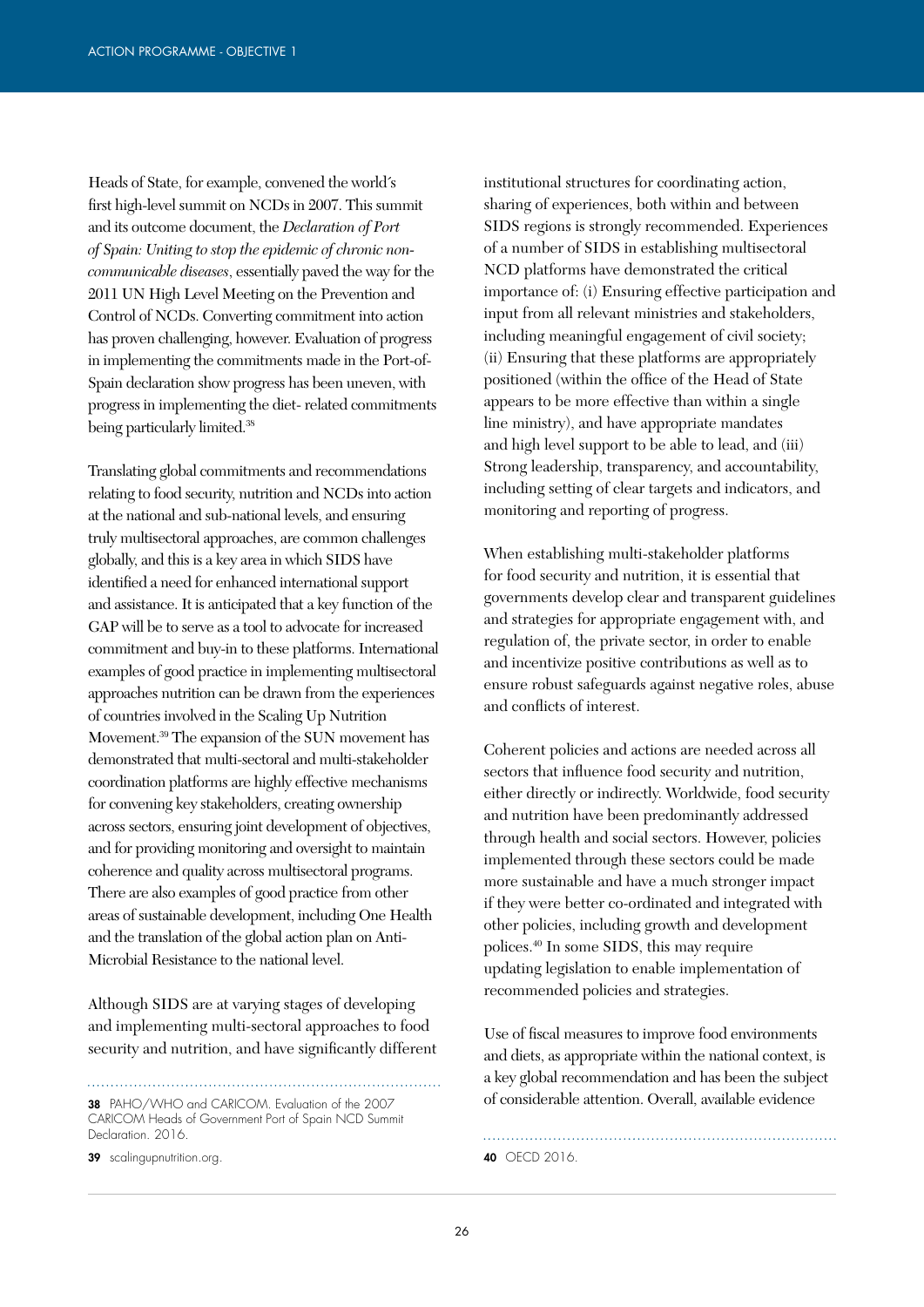indicates that well-designed taxation measures can effectively encourage and support healthier food and beverage purchasing behaviours, with the strongest evidence for taxes on sugar-sweetened beverages (one of the key recommendations of the Commission on Ending Childhood Obesity). A number of SIDS have begun to explore the use of excise and other 'health taxes' to disincentivise consumption of foods and beverages identified as contributing to unhealthy diets. While Samoa´s experience with its import ban on turkey tails highlights the importance of ensuring coherence between trade and nutrition policy measures,<sup>41</sup> there are a range of evidence-based measures to promote healthy food environments and diets that do not conflict with multilateral trade rules. In the Pacific, excise taxes on sugar sweetened beverages and other food and beverage products with low nutritional value are being explored by a number of SIDS in response to the Pacific NCD pathways document endorsed by Ministers of Health and Ministers of Finance at the Forum Economic Ministers Meeting in Honiara, Solomon Islands in July 2014.

The *SAMOA Pathway* identified enhanced cooperation to maintain access to global food markets as a key priority for SIDS. Strengthening intra-regional markets and trade represents another critically important opportunity for improving food security in SIDS, both through reduced vulnerability to supply and price volatility, as well as expanded market opportunities for nutritious foods. This calls for greater regional cooperation, not only in the area of trade (and ideally through a comprehensive regional food security and nutrition action plan); strengthened cooperation (including in the area of technical standards), technical assistance, and capacity-building support in a range of sectors from development partners; and enhanced planning and investment in infrastructure and in improving production capacity in agricultural sectors where SIDS have geophysical and other advantages to supply their regional neighbours. For some SIDS

41 Samoa was required to lift the ban when it acceded to the WTO in 2012.

(including Kiribati and the Maldives), this may also mean exploring the potential to increase food production in outer ´garden islands´ and facilitate internal trade between these and the main islands (including addressing storage and transportation challenges), providing the dual benefit of increasing the availability and access of fresh, nutritious foods to urban communities in the main islands, and providing a source of income to outer island residents.

Efforts to promote trade and improve trade efficiency need to take into account the vulnerability and resilience of SIDS, and may need to be accompanied by non trade- distorting measures that improve the supply and competitiveness of local, nutritious foods. Given their limited and often fragile natural resource bases, a strategy of food self- sufficiency is unrealistic in most SIDS. However, a strategy of managed trade, with some rebalancing of the ratio of imports to domestic production of traditional products, could help to improve the supply and competitiveness of local, nutritious foods, improve diet quality, reduce health care costs, narrow rising trade deficits. Revising agricultural and related policies to comply with the national food security and nutrition plan, as well as international trade rules and commitments, can help to promote the greater use of biological diversity, to prioritise investment in local fruit, vegetable and animal and fish products identified as efficient sources of micro- and macronutrients, and to improve the availability of, and access to, these foods.

At the same time, the multilateral trading system must play a role in promoting food security and nutrition in a meaningful way. The successful and timely conclusion of the issues remaining from the Doha Round of trade negotiations of the World Trade Organisation, including in the areas of agriculture, fisheries and trade and environment, should make a contribution in this regard. The Nairobi Package arising from the Tenth WTO Ministerial Conference included the commitment to eliminate agricultural export subsidies, which is relevant to SIDS.<sup>42</sup>

42 Tenth WTO Ministerial Conference, Nairobi 2015.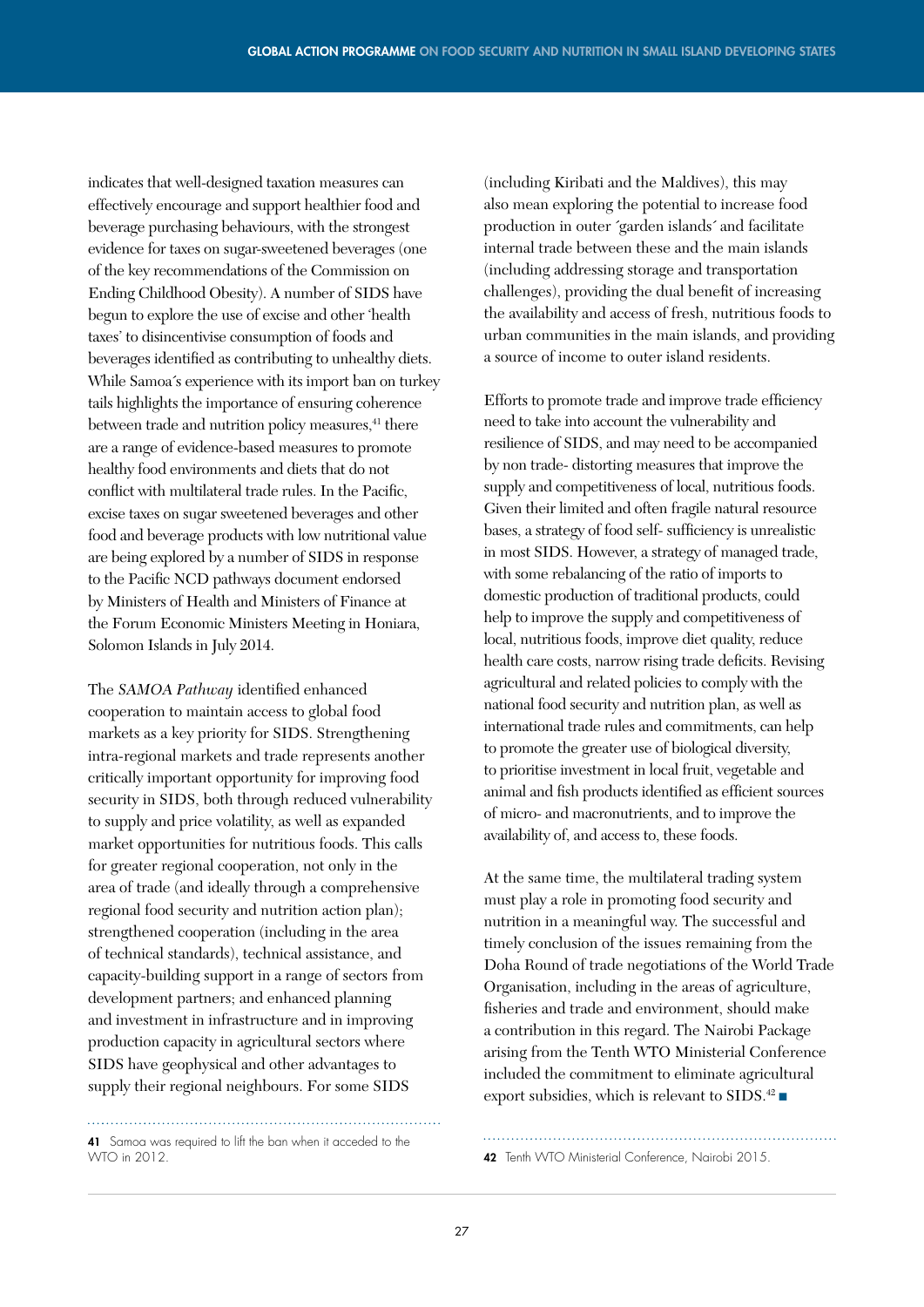# Indicative actions: Political commitment and governance

|                                                                                                                                                             | <b>INDICATIVE ACTIONS</b>                                                                                                                                                                                                                                                                                                                                                                                                                                                                                   |                                                                                                                                                                                                                                                                                                                                                                                                                                                                                                                                                                                                                                                                                                                                                                                                                                                                                                                             |  |
|-------------------------------------------------------------------------------------------------------------------------------------------------------------|-------------------------------------------------------------------------------------------------------------------------------------------------------------------------------------------------------------------------------------------------------------------------------------------------------------------------------------------------------------------------------------------------------------------------------------------------------------------------------------------------------------|-----------------------------------------------------------------------------------------------------------------------------------------------------------------------------------------------------------------------------------------------------------------------------------------------------------------------------------------------------------------------------------------------------------------------------------------------------------------------------------------------------------------------------------------------------------------------------------------------------------------------------------------------------------------------------------------------------------------------------------------------------------------------------------------------------------------------------------------------------------------------------------------------------------------------------|--|
| <b>OUTCOMES</b>                                                                                                                                             | Local level                                                                                                                                                                                                                                                                                                                                                                                                                                                                                                 | <b>National level</b>                                                                                                                                                                                                                                                                                                                                                                                                                                                                                                                                                                                                                                                                                                                                                                                                                                                                                                       |  |
| 1.1.1.<br>Enhanced<br>political<br>commitment<br>to eradicate<br>hunger, food<br>insecurity, and<br>malnutrition.                                           | 1.1.1.1. Strengthen advocacy and collective<br>action to hold national governments to<br>account in implementation of food security<br>and nutrition commitments.                                                                                                                                                                                                                                                                                                                                           | 1.1.1.2. Set specific, measurable,<br>achievable, relevant and time-bound (SMART)<br>commitments for food security and nutrition.                                                                                                                                                                                                                                                                                                                                                                                                                                                                                                                                                                                                                                                                                                                                                                                           |  |
| 1.1.2. Inclusive<br>governance,<br>coordination,<br>and<br>accountability<br>mechanisms for<br>food security<br>and nutrition<br>in place at all<br>levels. | 1.1.2.1. Facilitate and support meaningful<br>engagement of communities, particularly<br>marginalized and at risk groups, in multi-<br>stakeholder coordination and decision-making<br>platforms for food security and nutrition at all<br>levels.<br>1.1.2.2. Integrate food security and nutrition<br>priorities into community development plans<br>and link to district and national cross-sectoral<br>processes drawing on experiences and<br>lessons learnt in other SIDS (e.g. Tonga<br>experience). | 1.1.2.3. Establish/strengthen multi-sectoral,<br>multi-stakeholder, and multi-level governance<br>and coordination platforms for developing and<br>overseeing an integrated national approach<br>to improving food security and nutrition,<br>and strengthening horizontal and vertical<br>coordination. Ensuring appropriate positioning<br>of these platforms (ideally with direct line from<br>the office of the Head of State, rather than within<br>the and strategies, Ministry of Health or other<br>line ministry), building capacities and ensuring<br>adequate resourcing are essential to ensure that<br>these platforms can function effectively.<br>1.1.2.4. Develop comprehensive, multi-<br>stakeholder national food security and nutrition<br>plan, and incorporate this into the national<br>development strategy. <sup>43</sup><br>1.1.2.5. Allocate budget lines for nutrition<br>strategies and plans. |  |
| 1.1.3.<br>Legislative and<br>institutional<br>frameworks are<br>strengthened<br>and<br>harmonized to<br>improve food<br>security and<br>nutrition.          | 1.1.3.1. Strengthen local institutions,<br>systems and mechanisms for addressing food<br>security and nutrition challenges, and link to<br>advocacy and awareness-raising strategies.                                                                                                                                                                                                                                                                                                                       | 1.1.3.2. Harmonize and strengthen legislative<br>and institutional frameworks across the food<br>system to improve food security and nutrition,<br>including those relating to food safety and<br>quality; biosecurity, conservation and use of<br>land, forest, marine, and freshwater biodiversity<br>and resources; gender equality and women's<br>empowerment.                                                                                                                                                                                                                                                                                                                                                                                                                                                                                                                                                          |  |

43 Drawing on international guidelines where available e.g. FAO/Commission on Genetic Resources for Food and Agriculture (CGRFA) voluntary guidelines for Mainstreaming Biodiversity into Policies, Programmes, and National and Regional Plans of Action on Nutrition.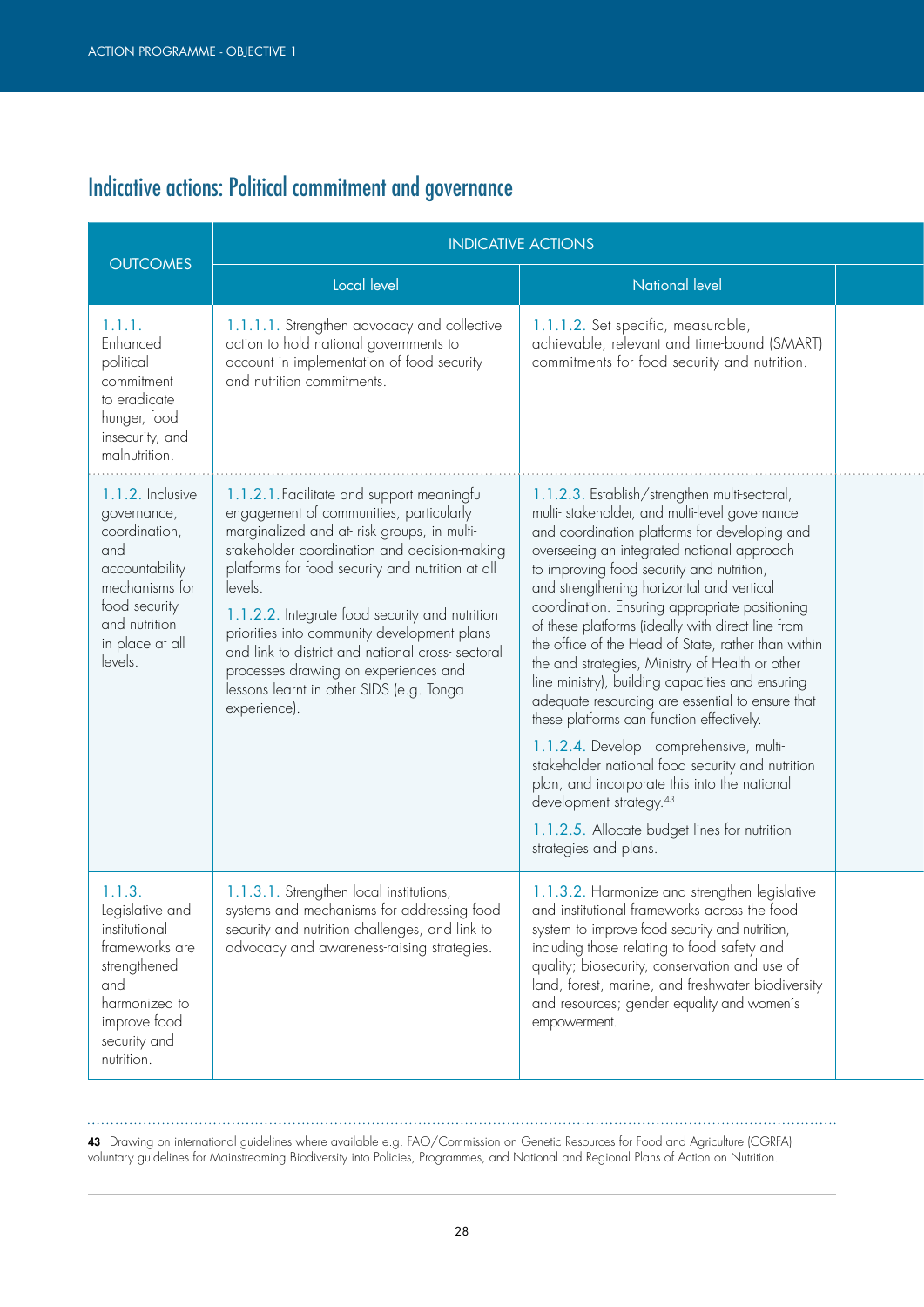| <b>INDICATIVE ACTIONS</b>                                                                                                                                                                                                                                                                                                                                                             |                                                                                                                                                                                                                                    |  |
|---------------------------------------------------------------------------------------------------------------------------------------------------------------------------------------------------------------------------------------------------------------------------------------------------------------------------------------------------------------------------------------|------------------------------------------------------------------------------------------------------------------------------------------------------------------------------------------------------------------------------------|--|
| Regional level                                                                                                                                                                                                                                                                                                                                                                        | <b>Global level</b>                                                                                                                                                                                                                |  |
| 1.1.1.3. Explore use of scorecard or other approach<br>to track progress and hold governments to account<br>in implementation of food security and nutrition<br>commitments. Examples include NCD scorecards<br>developed to benchmark and monitor progress in<br>implementing policy commitments in the Caribbean<br>(Port of Spain NCD evaluation) and Pacific (MANA<br>framework). | 1.1.1.4. Ensure strengthened and coherent engagement<br>in global governance processes.                                                                                                                                            |  |
| 1.1.2.6. Support translation of global guidance on food<br>security and nutrition governance to the national level,<br>including through providing platforms for intra- and inter-<br>regional dialogue and exchange among SIDS.                                                                                                                                                      | 1.1.2.7. Provide coordinated support to strengthen<br>capacities for collaborative multi-sectoral and multi-<br>stakeholder food security and nutrition governance at<br>national and sub-national levels.                         |  |
| 1.1.3.3. Harmonize and strengthen regional institutional<br>frameworks, standards, guidelines, and processes to<br>improve food security and nutrition.                                                                                                                                                                                                                               | 1.1.3.4. Provide coordinated capacity-development<br>support to strengthen, modernize, and harmonize, legal<br>and institutional frameworks, including through support<br>for South-South cooperation and Parliamentary alliances. |  |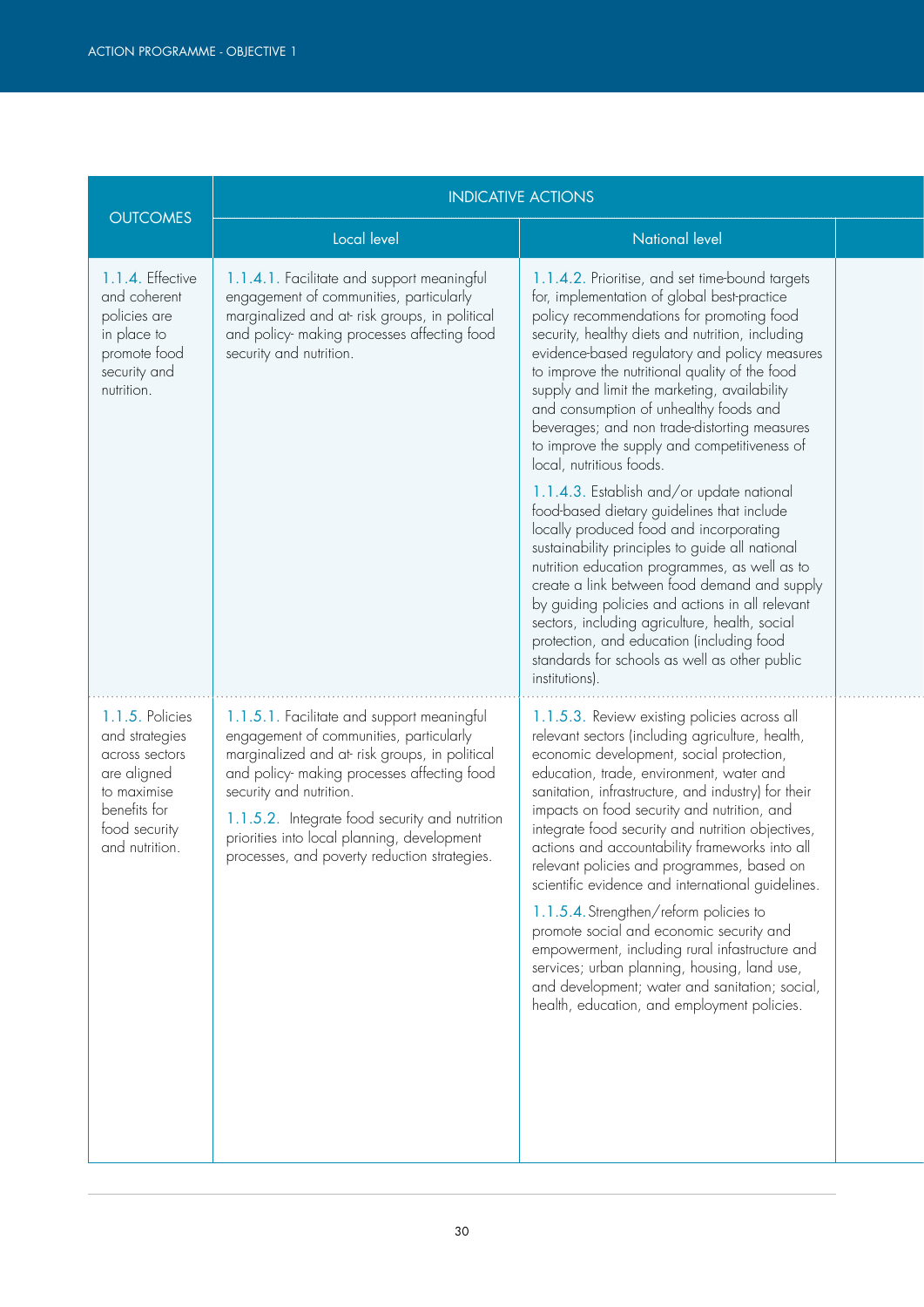| <b>INDICATIVE ACTIONS</b>                                                                                                                                                                    |                                                                                                                                                                                                                                                                         |  |
|----------------------------------------------------------------------------------------------------------------------------------------------------------------------------------------------|-------------------------------------------------------------------------------------------------------------------------------------------------------------------------------------------------------------------------------------------------------------------------|--|
| Regional level                                                                                                                                                                               | Global level                                                                                                                                                                                                                                                            |  |
| 1.1.4.4. Explore opportunities to integrate food security<br>and nutrition objectives into regional policies (including<br>those relating to trade, investment, food safety and<br>quality). | 1.1.4.5. Provide coordinated support for capacity-<br>development to design and implement effective and<br>coherent public policies for improving food security<br>and nutrition, including through support for South-South<br>cooperation and Parliamentary alliances. |  |
| 1.1.5.5. Establish inter-regional trade policies and<br>platforms and integrate food security and nutrition<br>objectives, actions and accountability mechanisms.                            | 1.1.5.6. Provide coordinated support to build capacities<br>of government and other stakeholders for policy<br>development and reform.                                                                                                                                  |  |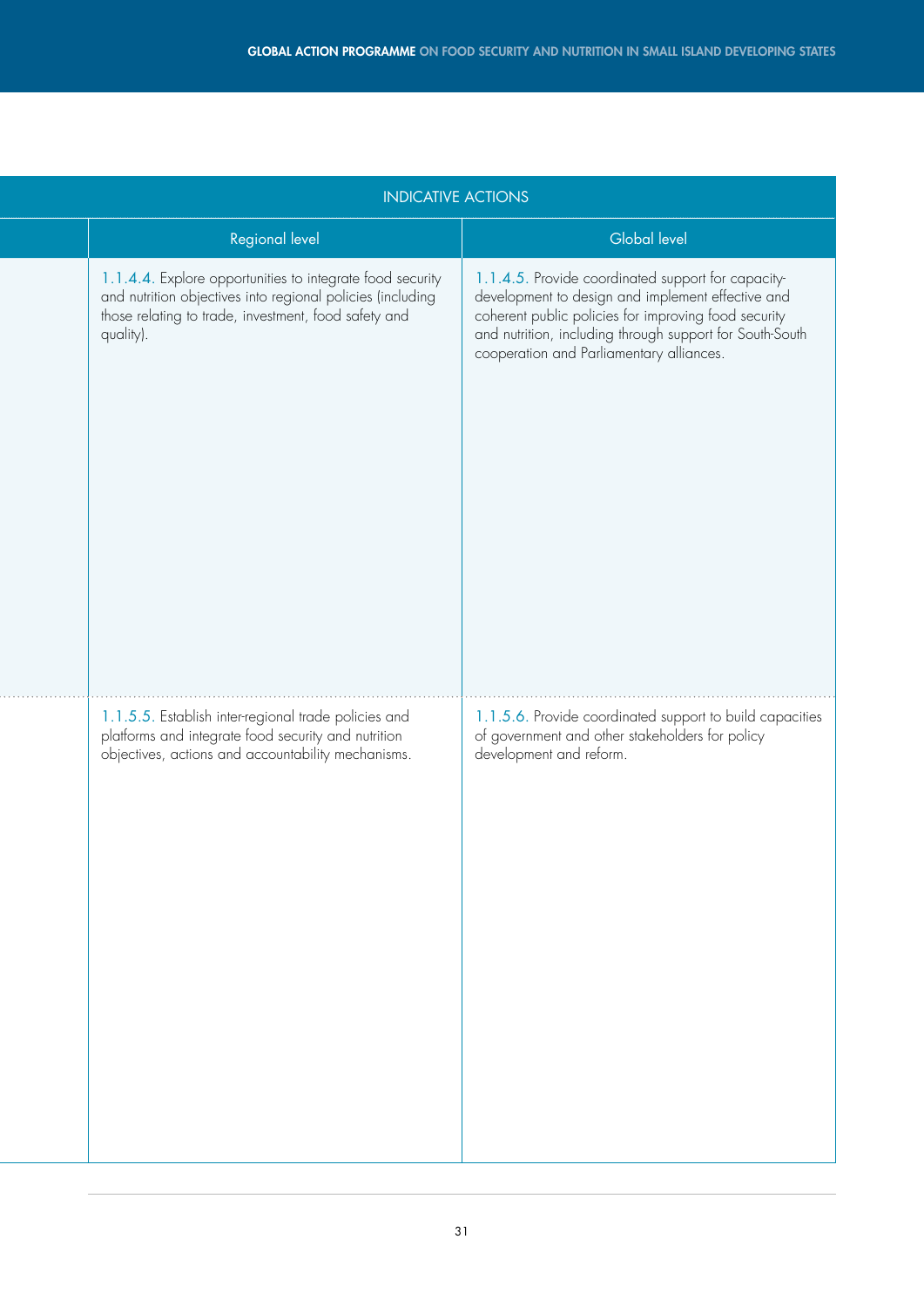#### *Component 1.2. Capacity and resources*

Sufficient resources and human and financial capacity are fundamental components of enabling environments. The *SAMOA Pathway* notes that lack of resources and capacity has constrained the abilities of SIDS to create enabling environments for sustainable development and to fully implement international commitments, including the *Barbados Programme of Action and Mauritius Strategy.*

Human and institutional capacity-building is needed in all sectors and at all levels to improve food security and nutrition in SIDS. This includes strengthening the capacity of governments to establish and lead sustainable and accountable multistakeholder platforms, to assess and align policies and processes across sectors, and to formulate and implement sound policies for improved food security and nutrition. It also includes simultaneously strengthening the capacity of local government authorities and civil society, community based and youth organizations to perform their functions; the capacity of research organizations to conduct high quality, timely, interdisciplinary and policy- and industryrelevant research; the capacity of frontline staff to deliver services; and citizen´s capacity to advocate for their needs and hold governments to account. All of this will require significantly greater investment from domestic and international sources, as well as better quality, and better targeting of, investment.<sup>44</sup>

Commitments to strengthen domestic financing for sustainable development outlined in the *Addis Ababa Action Agenda* include: strengthening the mobilization and more effective use of domestic resources; increasing public investment in tackling efforts to end food insecurity, hunger and malnutrition in all its forms, as well as in sustainable and resilient infrastructure; delivering social protection and essential public services for all; and setting nationally appropriate spending targets for quality investments in essential public services, including health, education, energy, water and sanitation.45 In the *Addis Ababa Action Agenda,* the international community further committed to strengthening international cooperation in capacity-building and resource mobilization to support the sustainable development efforts of SIDS.

The *SAMOA Pathway* calls for specific support to help SIDS to "effectively participate in the multilateral trading system, including with respect to explaining trade rules and disciplines, negotiating and implementing trade agreements and administering coherent trade policies", as well as to support SIDS efforts to "assess the implications and mitigate the impact of non-tariff barriers to their market access opportunities through, *inter alia*, appropriate technical assistance and the implementation of the Trade Facilitation Agreement of the World Trade Organization."46 ■

44 Guidelines for responsible investment in agriculture and food systems are outlined in the Committee on World Food Security's Principles for Responsible Investment in Agriculture and Food Systems (CFS 2014).

45 Addis Ababa Action Agenda of the Third International Conference on Financing for Development endorsed by the UN General Assembly in its resolution 69/313 of 27 July 2015.

46 Resolution 69/15, paragraph 107.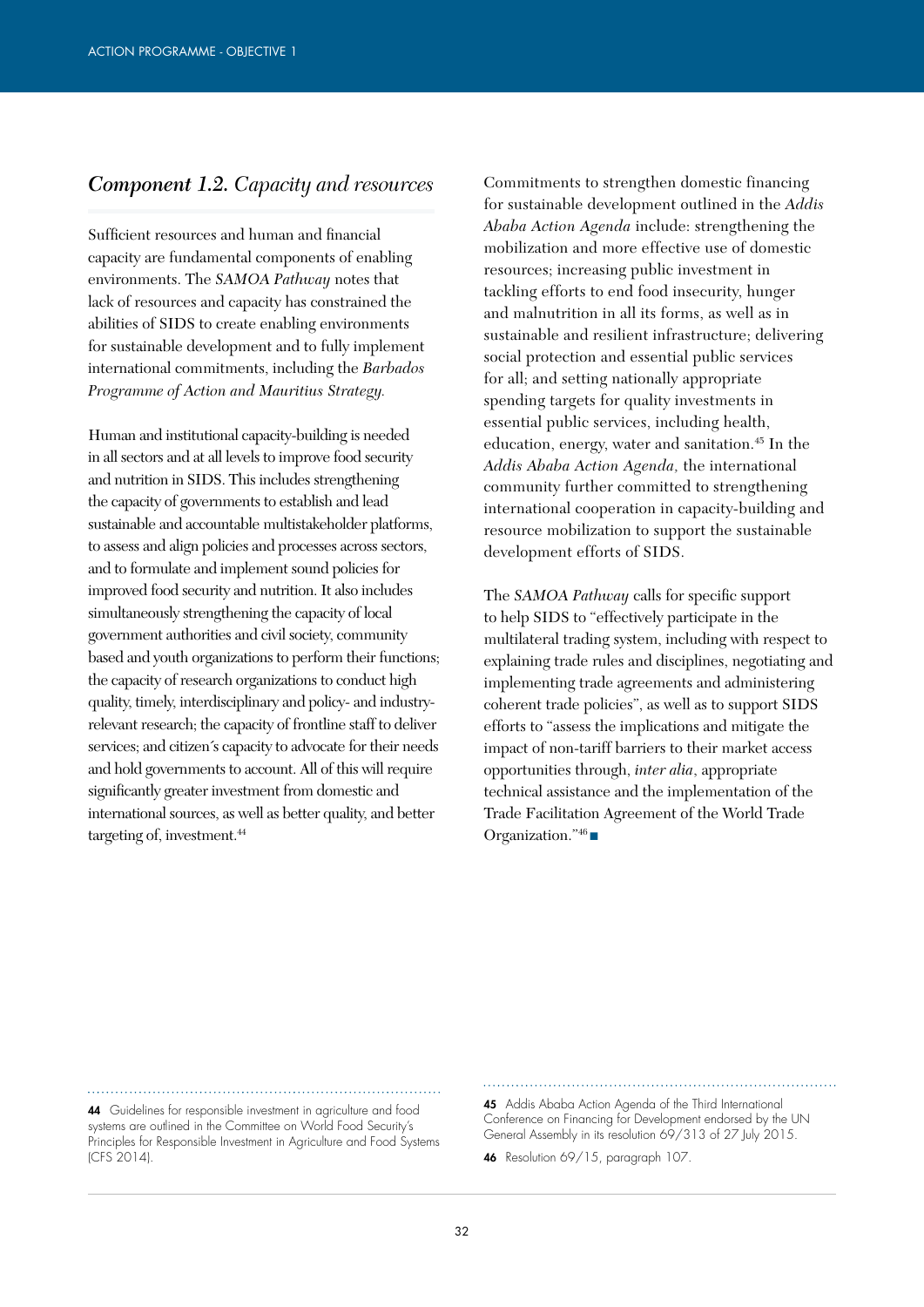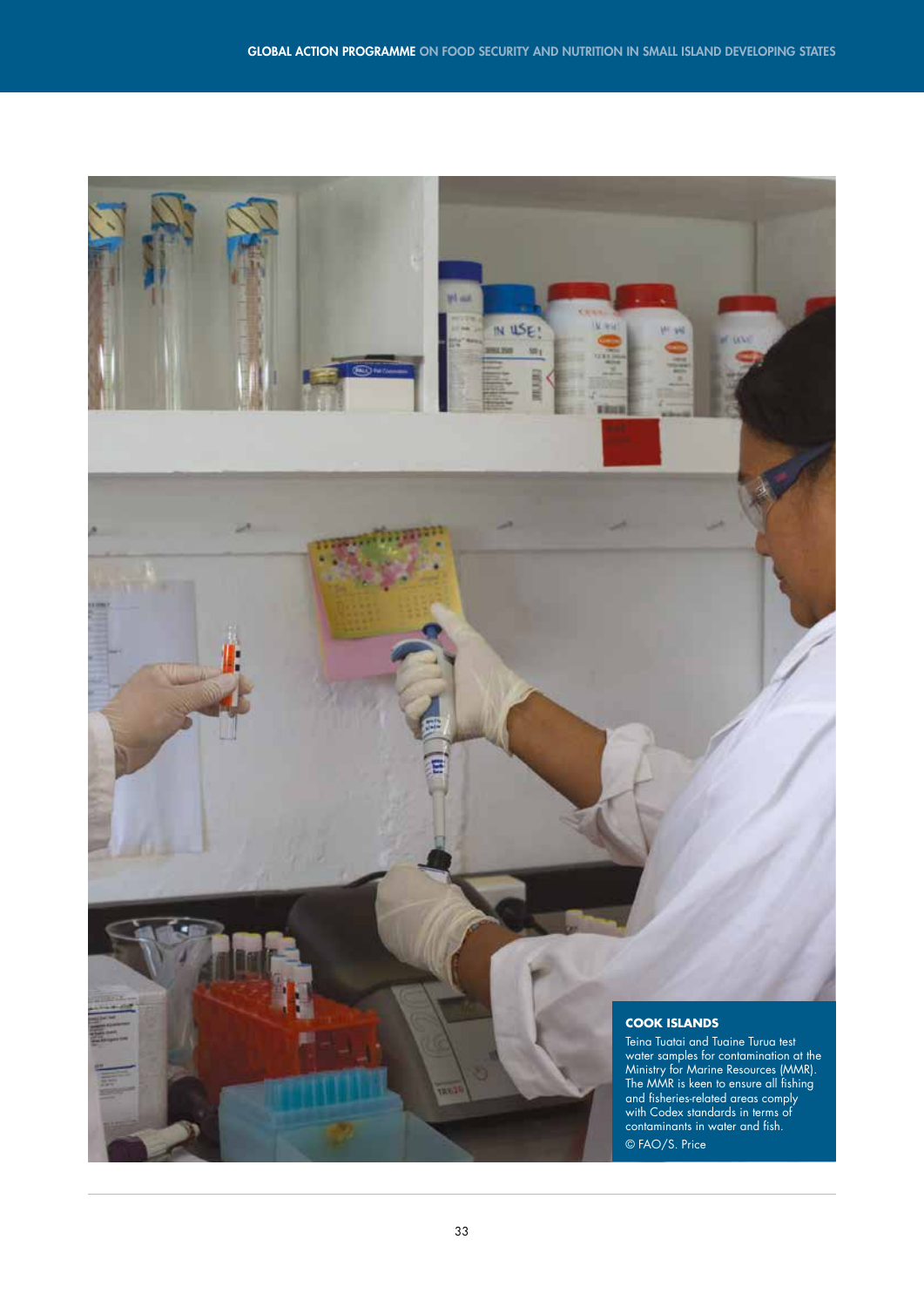# Indicative actions: Capacity and resources

| <b>OUTCOMES</b>                                                                                                                                           | <b>INDICATIVE ACTIONS</b>                                                                                                                                                                                                                                                                                                                                                                                                                                                                           |                                                                                                                                                                                                                                                                                                                                                                                                                                                                                                                                                                                                                                                                                                                                                                                                                                                                                                                                                                                                                                                                                                                                                                                                                                                                                                                                                                                                                                                                                                                                                                                                                                                          |  |
|-----------------------------------------------------------------------------------------------------------------------------------------------------------|-----------------------------------------------------------------------------------------------------------------------------------------------------------------------------------------------------------------------------------------------------------------------------------------------------------------------------------------------------------------------------------------------------------------------------------------------------------------------------------------------------|----------------------------------------------------------------------------------------------------------------------------------------------------------------------------------------------------------------------------------------------------------------------------------------------------------------------------------------------------------------------------------------------------------------------------------------------------------------------------------------------------------------------------------------------------------------------------------------------------------------------------------------------------------------------------------------------------------------------------------------------------------------------------------------------------------------------------------------------------------------------------------------------------------------------------------------------------------------------------------------------------------------------------------------------------------------------------------------------------------------------------------------------------------------------------------------------------------------------------------------------------------------------------------------------------------------------------------------------------------------------------------------------------------------------------------------------------------------------------------------------------------------------------------------------------------------------------------------------------------------------------------------------------------|--|
|                                                                                                                                                           | Local level                                                                                                                                                                                                                                                                                                                                                                                                                                                                                         | <b>National level</b>                                                                                                                                                                                                                                                                                                                                                                                                                                                                                                                                                                                                                                                                                                                                                                                                                                                                                                                                                                                                                                                                                                                                                                                                                                                                                                                                                                                                                                                                                                                                                                                                                                    |  |
| 1.2.1.<br>Increased<br>investment in<br>promoting food<br>security and<br>nutrition across<br>agricultural and<br>food systems.                           | $1.2.1.1.$ Identify<br>opportunities to increase<br>resources available to<br>local institutions and<br>organizations.                                                                                                                                                                                                                                                                                                                                                                              | 1.2.1.2. Attract and scale-up public and private investment<br>in agricultural research and development for improved food<br>security and nutrition, including the creation, adoption and<br>incubation of innovative technologies and practices developed<br>for, and in, islands and atolls, based on CFS guidelines for<br>responsible investment in agriculture.<br>1.2.1.3. Increase investment in infrastructure, services, and<br>markets for local, inclusive, and nutrition-sensitive value<br>chains, including improved transport, storage and processing<br>capacities.                                                                                                                                                                                                                                                                                                                                                                                                                                                                                                                                                                                                                                                                                                                                                                                                                                                                                                                                                                                                                                                                      |  |
| 1.2.2. Human<br>and institutional<br>capacities for<br>addressing<br>food security<br>and nutrition<br>challenges<br>enhanced in all<br>relevant sectors. | 1.2.2.1. Strengthen<br>capacities of local<br>government and community-<br>based organizations<br>for addressing food<br>security and nutrition<br>challenges, including<br>for community-based<br>surveillance, program/<br>service delivery (including<br>training of community<br>nutrition/behaviour<br>change promoters), and<br>monitoring; natural resource<br>management; as well as<br>capacity development of<br>individuals to access and<br>manage finances, and to<br>generate income. | 1.2.2.2. Strengthen organizational capacities for ecosystem<br>stewardship, livelihoods, food security and nutrition at all levels,<br>with a focus on governance, social inclusion and community<br>empowerment.<br>1.2.2.3. Strengthen research capacities for addressing food<br>security and nutrition challenges, including capacity for inter-<br>sectoral coordination between research organizations.<br>1.2.2.4. Provide training and capacity-building to social<br>workers, agricultural extension personnel, teachers, health<br>professionals, and other front-line personnel in the delivery of<br>programs and services to promote food security, nutrition, and<br>social and economic security (link to 3.3.1).<br>1.2.2.5. Strengthen capacity to conduct ex ante impact<br>assessments of all proposed free trade agreements for food<br>security and nutrition considerations, including potential impacts<br>on local production, and import volumes of different food<br>categories, and for nutrition/health representatives to participate<br>in trade negotiations.<br>1.2.2.6. Strengthen public sector capacities to monitor and<br>enforce compliance to regulatory frameworks in the areas of<br>fisheries, agriculture, forestry, conservation and use of marine<br>and terrestrial biodiversity, food safety and quality.<br>1.2.2.7. Identify and build the capacity of potential<br>advocates, champions, role models, and drivers of change<br>for improving the food system, food security and nutrition<br>(including politicians, celebrities, sportspersons, civil society<br>representatives, and local leaders). |  |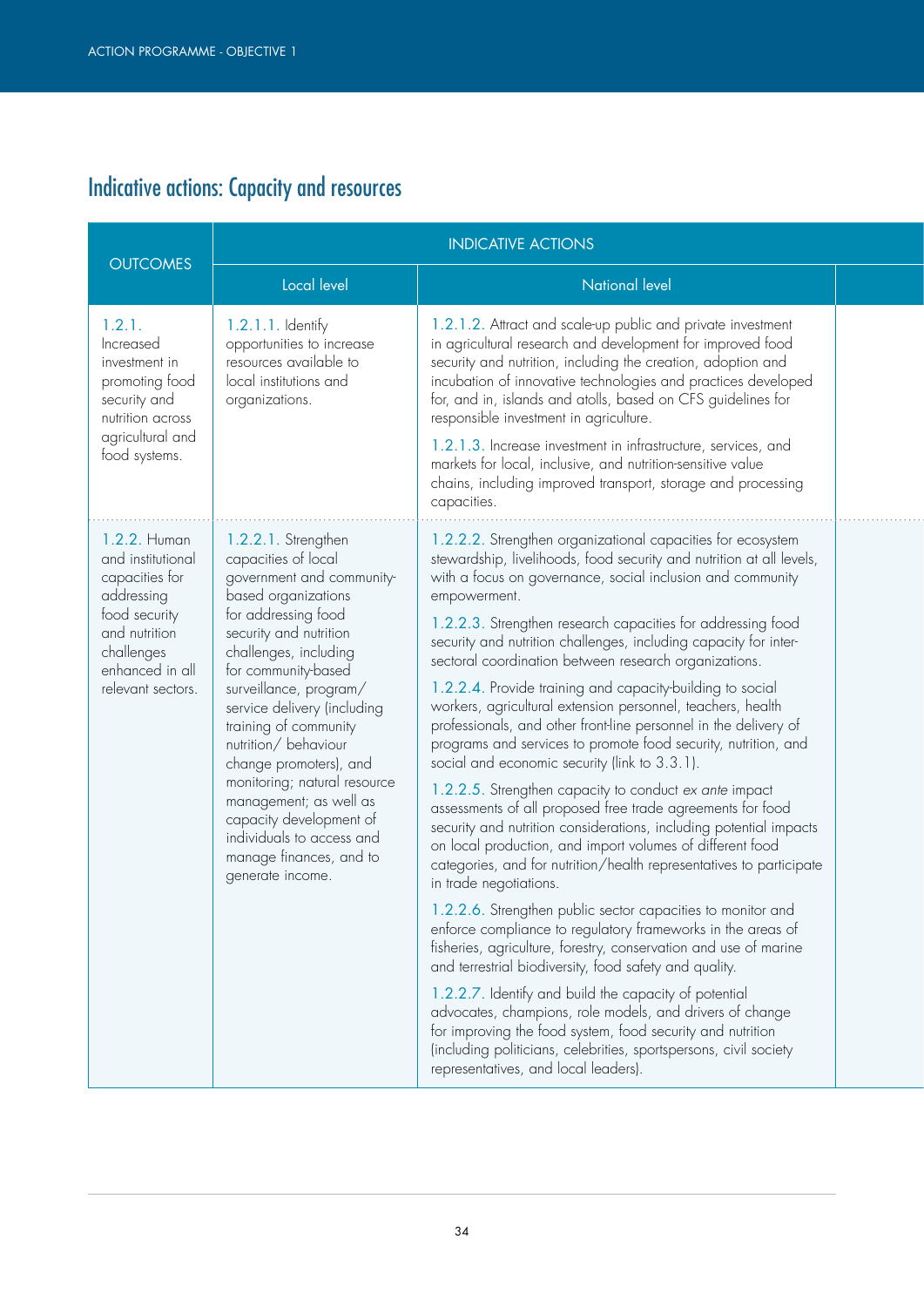| <b>INDICATIVE ACTIONS</b>                                                                                                                                                                                                                                                                                                                                                                                                                                                           |                                                                                                                                                                                                                                                                                                                                                                                                                                                                                                                                                                                                                                                                                                                                                                                                                                                                                                                                                                                                                                                                                                                                                                                                                                                                                                                                                                                                                                                                                                                                                                                                                                                                                                                                                                                                                                                                                                                                                                                                                                                                                                                                                                                                                |  |
|-------------------------------------------------------------------------------------------------------------------------------------------------------------------------------------------------------------------------------------------------------------------------------------------------------------------------------------------------------------------------------------------------------------------------------------------------------------------------------------|----------------------------------------------------------------------------------------------------------------------------------------------------------------------------------------------------------------------------------------------------------------------------------------------------------------------------------------------------------------------------------------------------------------------------------------------------------------------------------------------------------------------------------------------------------------------------------------------------------------------------------------------------------------------------------------------------------------------------------------------------------------------------------------------------------------------------------------------------------------------------------------------------------------------------------------------------------------------------------------------------------------------------------------------------------------------------------------------------------------------------------------------------------------------------------------------------------------------------------------------------------------------------------------------------------------------------------------------------------------------------------------------------------------------------------------------------------------------------------------------------------------------------------------------------------------------------------------------------------------------------------------------------------------------------------------------------------------------------------------------------------------------------------------------------------------------------------------------------------------------------------------------------------------------------------------------------------------------------------------------------------------------------------------------------------------------------------------------------------------------------------------------------------------------------------------------------------------|--|
| Regional level                                                                                                                                                                                                                                                                                                                                                                                                                                                                      | <b>Global level</b>                                                                                                                                                                                                                                                                                                                                                                                                                                                                                                                                                                                                                                                                                                                                                                                                                                                                                                                                                                                                                                                                                                                                                                                                                                                                                                                                                                                                                                                                                                                                                                                                                                                                                                                                                                                                                                                                                                                                                                                                                                                                                                                                                                                            |  |
| 1.2.1.4. Explore novel<br>opportunities to harmonize<br>and pool resources for<br>improved food security<br>and nutrition (e.g. regional<br>approach to address<br>inter-island transportation<br>challenges).                                                                                                                                                                                                                                                                      | 1.2.1.5. Mobilize and increase resources available to support efforts to improve food<br>security and nutrition in SIDS.                                                                                                                                                                                                                                                                                                                                                                                                                                                                                                                                                                                                                                                                                                                                                                                                                                                                                                                                                                                                                                                                                                                                                                                                                                                                                                                                                                                                                                                                                                                                                                                                                                                                                                                                                                                                                                                                                                                                                                                                                                                                                       |  |
| 1.2.2.8. Strengthen<br>capacities of regional<br>organizations working<br>in all relevant sectors to<br>address food security<br>and nutrition challenges,<br>including capacity for<br>coordination and and<br>improved coherence (e.g.<br>CARICOM, IOC, SPC).<br>1.2.2.9. Strengthen and<br>build research capacities<br>for addressing food<br>security and nutrition<br>challenges, including<br>capacity for inter-sectoral<br>coordination between<br>research organizations. | 1.2.2.10. Provide coordinated support to build institutional and human capacities<br>in all relevant sectors (including agriculture, forestry, fisheries, and health) and at<br>all levels (regional, national and municipal/local) for addressing food security and<br>nutrition challenges, including capacities for the development and adoption of low-cost<br>surveillance, monitoring and assessment capabilities, program delivery, inter-sectoral<br>coordination between organizations and ministries, and nutrition advocacy (including<br>identifying and building the capacities of potential "nutrition champions" at local and<br>national levels).<br>1.2.2.11. Provide coordinated support to strengthen legal, institutional, and human<br>capacities for effective regulation and governance of food systems for improved food<br>security and nutrition, including legislative assistance, and support for monitoring and<br>enforcement in the areas of fisheries, agriculture, forestry, conservation and use of<br>marine and terrestrial biodiversity, food safety and quality.<br>1.2.2.12. Enhance support for collaborative research, technology transfer initiatives, and<br>exchanges (including south-south and north-south) in the fields of agriculture, forestry and<br>other land-use, and fisheries that contribute to better food security and nutrition outcomes,<br>including exchanges on innovative approaches to linking local agricultural development<br>and public procurement (such as home-grown school feeding programs). <sup>47</sup><br>1.2.2.13. Enhance financial and technical support for the development of sustainable,<br>accessible and resilient quality infrastructure, including transport, energy, water and<br>sanitation.<br>1.2.2.14. Provide coordinated support to strengthen the nutrition-sensitivity of disaster<br>preparedness, risk reduction, and relief, and resilience- building programmes and<br>initiatives.<br>1.2.2.15. Provide trade-related capacity-building and technical assistance to support<br>participation of SIDS in the multilateral trading system while protecting and promoting<br>food security and nutrition. |  |

<sup>47</sup> e.g. WFP´s Centre of Excellence on school feeding in Brazil.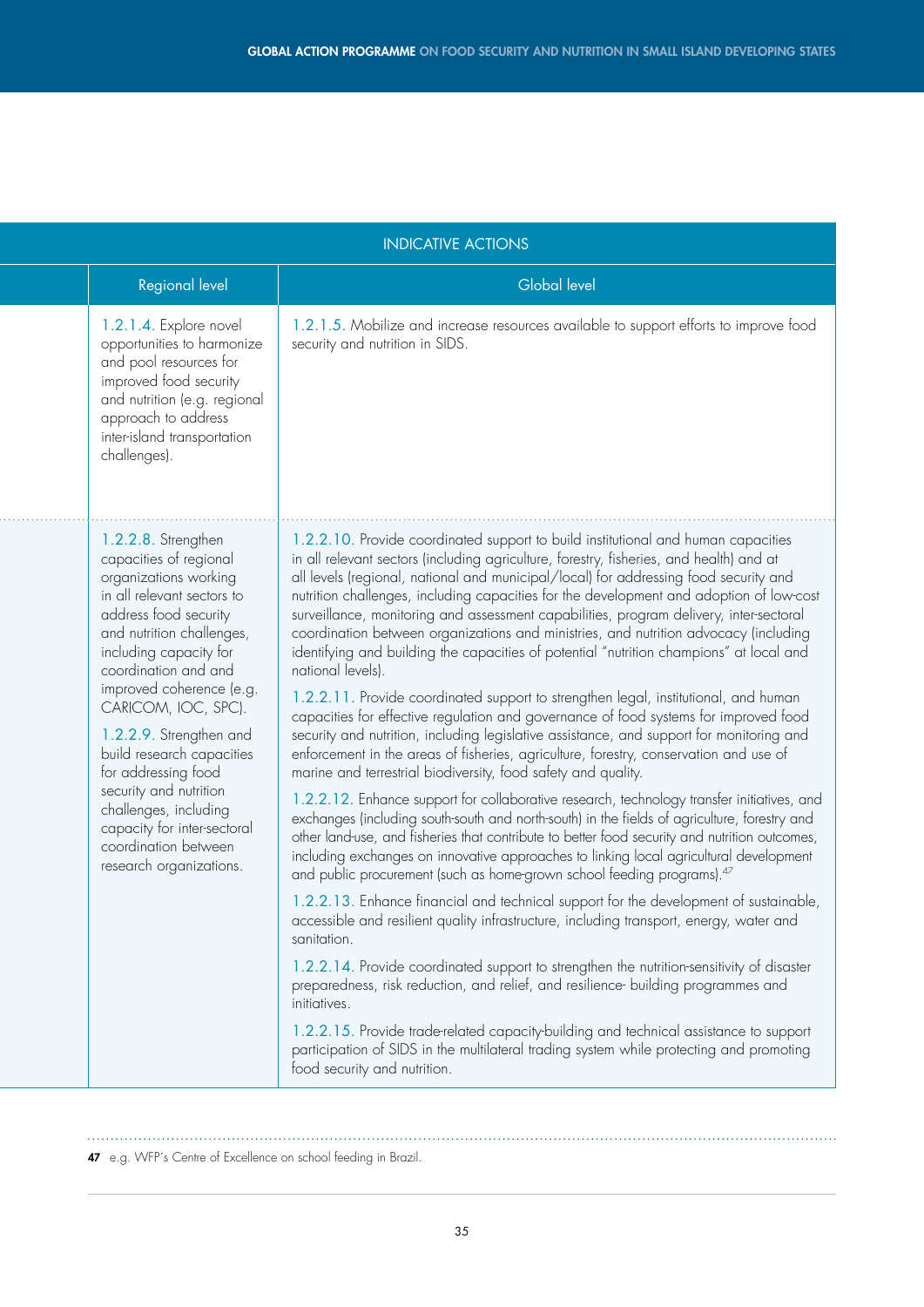### *Component 1.3. Knowledge and evidence generation, dissemination and use*

There is an urgent need to strengthen the knowledge and evidence base on food security and nutrition in SIDS, and to enhance inter-sectoral as well as intraand inter-regional knowledge sharing. Enhancing the generation, disseminate and use of knowledge is a key priority that cuts across all areas of the GAP. Accurate and timely data on key food security and nutrition risks and outcomes, for example, are needed to enable effective policy and programme development, while implementation of all interventions recommended in the GAP should be regularly monitored and evaluated for their impacts, including any differential impacts. Other key knowledge and evidence priorities in SIDS include enhancing investment in, and strengthening capacities, for: agricultural research and development targeted at improving the nutritional quality and resilience, and conserving and using the biodiversity of, food systems.

Evidence-based communication strategies are needed to disseminate/reinforce key food security and nutrition messages. Public awareness campaigns can be effective, provided they are focused, sustained, delivered through multiple

communication channels, and targeted to specific population groups. Possible themes for public awareness campaigns in SIDS include climate change risks and the importance of human and environmental resilience to the longer-term impacts of climate change; the benefits of a sustainable approach to land-use practices and the importance of biological diversity conservation and use; the importance of protecting freshwater resources; and on how individual dietary and lifestyle choices affect individual health and the environment (based on national food- based dietary guidelines and tailored to specific population groups).

SIDS possess a wealth of cultural heritage, which is a driver and enabler for sustainable development. Harnessing this traditional knowledge will be pivotal to achieving the 2030 Agenda in SIDS. Indigenous bio-cultural heritage recognizes the deep connections among people, culture, knowledge and the natural environment, and can meaningfully advance social development. There are also significant opportunities to better promote and support SIDS´ culture and traditional knowledge relating to local food and cuisine. The Pacific Regional Cultural Strategy 'Investing in Pacific cultures 2010-2020' is an example of a regional strategy to integrate culture into sustainable development strategies that should be supported at all levels.<sup>48</sup>

48 Investing in Pacific Cultures (2010-2020).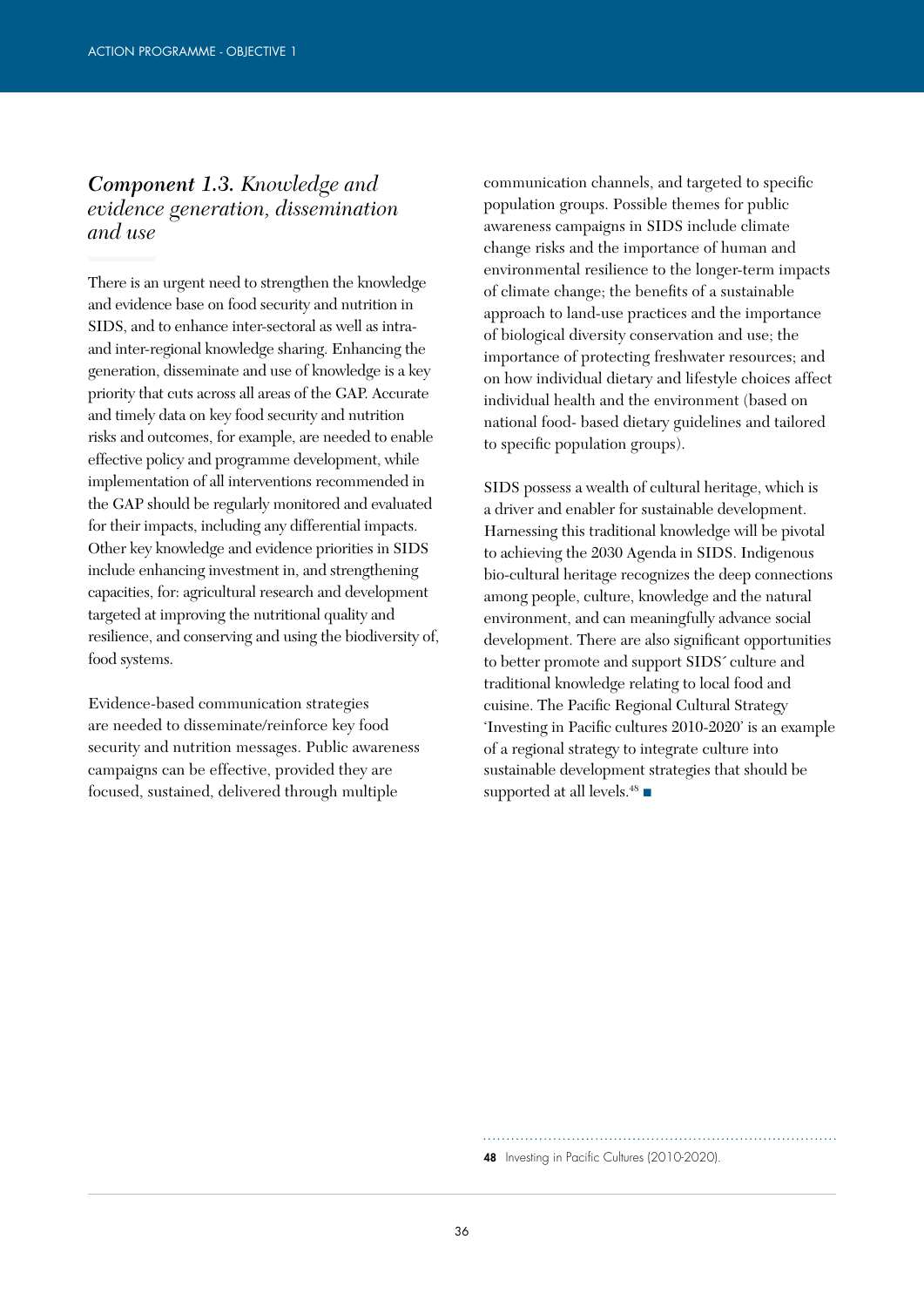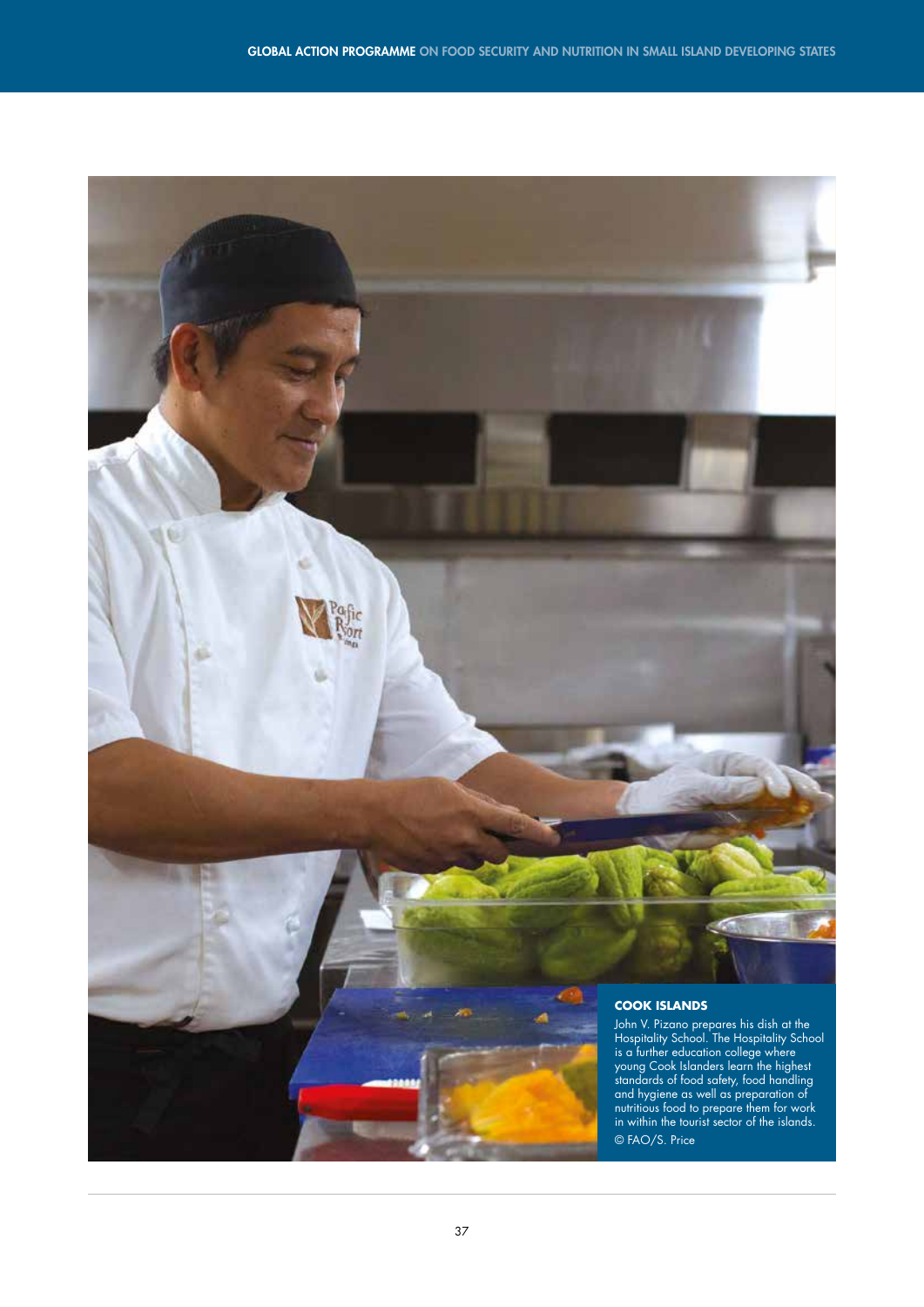# Indicative actions: Knowledge and evidence generation, dissemination and use

|                                                                                                                                                                                                       |                                                                                                                                                                                                                                                                                                                                                                                                                                                                                                                                                                                                                                                                                                                                                                                                         | <b>INDICATIVE ACTIONS</b>                                                                                                                                                                                                                                                                                                                                                                                                                                                                                                                                                                                                                                                                                                                                                                                                                                                                                                                                                                                                                                                                                                                                                                                                                                                                                                                                                                                                                                                                                                                                                                                                                                                                                                                                                                                                                                                                                                                                                                                                                                                                                                                                                                                                                                                                                                                                                                                                                   |  |
|-------------------------------------------------------------------------------------------------------------------------------------------------------------------------------------------------------|---------------------------------------------------------------------------------------------------------------------------------------------------------------------------------------------------------------------------------------------------------------------------------------------------------------------------------------------------------------------------------------------------------------------------------------------------------------------------------------------------------------------------------------------------------------------------------------------------------------------------------------------------------------------------------------------------------------------------------------------------------------------------------------------------------|---------------------------------------------------------------------------------------------------------------------------------------------------------------------------------------------------------------------------------------------------------------------------------------------------------------------------------------------------------------------------------------------------------------------------------------------------------------------------------------------------------------------------------------------------------------------------------------------------------------------------------------------------------------------------------------------------------------------------------------------------------------------------------------------------------------------------------------------------------------------------------------------------------------------------------------------------------------------------------------------------------------------------------------------------------------------------------------------------------------------------------------------------------------------------------------------------------------------------------------------------------------------------------------------------------------------------------------------------------------------------------------------------------------------------------------------------------------------------------------------------------------------------------------------------------------------------------------------------------------------------------------------------------------------------------------------------------------------------------------------------------------------------------------------------------------------------------------------------------------------------------------------------------------------------------------------------------------------------------------------------------------------------------------------------------------------------------------------------------------------------------------------------------------------------------------------------------------------------------------------------------------------------------------------------------------------------------------------------------------------------------------------------------------------------------------------|--|
| <b>OUTCOMES</b>                                                                                                                                                                                       | Local level                                                                                                                                                                                                                                                                                                                                                                                                                                                                                                                                                                                                                                                                                                                                                                                             | <b>National level</b>                                                                                                                                                                                                                                                                                                                                                                                                                                                                                                                                                                                                                                                                                                                                                                                                                                                                                                                                                                                                                                                                                                                                                                                                                                                                                                                                                                                                                                                                                                                                                                                                                                                                                                                                                                                                                                                                                                                                                                                                                                                                                                                                                                                                                                                                                                                                                                                                                       |  |
| 1.3.1.<br>Collection,<br>generation,<br>dissemination<br>and use of<br>reliable, timely,<br>locally-relevant<br>data and<br>knowledge,<br>including<br>surveillance,<br>monitoring and<br>evaluation. | 1.3.1.1. Collect and document<br>traditional knowledge and<br>practices relating to natural<br>resource management and the<br>production and preparation of<br>traditional foods, and support<br>sharing of knowledge between<br>communities (link to 3.3.1.1).<br>1.3.1.2. Support local research<br>on the identification, utilisation,<br>and market development of<br>diverse, locally produced,<br>nutrient-rich foods.<br>1.3.1.3. Support community-led<br>campaigns to raise awareness<br>about the importance of efforts<br>to improve food security and<br>nutrition, nutrition education<br>programmes to build knowledge<br>and skills needed for healthier<br>and more sustainable dietary<br>habits, as well as safe hygiene<br>and childcare practices (link to<br>2.5.1.2 and 3.1.1.5). | 1.3.1.4. Monitor the implementation of policies and<br>strategies outlined in the national food security and nutrition<br>plan, and evaluate impacts across social groups.<br>1.3.1.5. Conduct regular surveillance and monitoring<br>of the food security and nutrition situation in different<br>population groups, including women, children, and other<br>vulnerable population groups, and disaggregated by<br>socioeconomic group, with timely response to emerging<br>needs and challenges.<br>1.3.1.6. Support agricultural research and development of<br>a diverse range of foods including local staples and other<br>crops, including underutilized traditional crops, a diverse<br>range of fruits and vegetables best adapted to the effects<br>of climate change, and appropriate production of animal-<br>source products, applying sustainable food production and<br>natural resource management practices (link to 2.3.1.2).<br>1.3.1.7. Support research relating to climate-smart,<br>nutrition-sensitive food systems, including use of renewable<br>sources of energy which are abundant (such as wind, water<br>and solar power) and related technologies.<br>1.3.1.8. Support policy-oriented research to develop<br>clear, usable analytic tools for assessing coherence<br>between policies and programmes across all sectors (in<br>particular, agriculture and trade), and food security and<br>nutrition objectives; for monitoring the impacts of policy<br>measures on food supply, food consumption and nutrition<br>indicators; and for identifying opportunities to enhance<br>positive/mitigate adverse impacts.<br>1.3.1.9. Integrate a limited but key set of food security<br>and nutrition indicators into existing relevant surveillance,<br>monitoring and evaluation mechanisms where appropriate,<br>based on scientific evidence and international guidelines.<br>1.3.1.10. Promote research, investment in, and the<br>adoption of, ICT technologies to advance information-<br>sharing between urban and rural areas, and to ensure<br>access to markets, data, and knowledge, particularly for<br>small-scale farmers/fishers.<br>1.3.1.11. Support research to better understand<br>knowledge, attitudes, practices and norms related to food<br>and nutrition, including motivators, sources of influence and<br>the communication channels most likely to impact shifts in<br>practices. |  |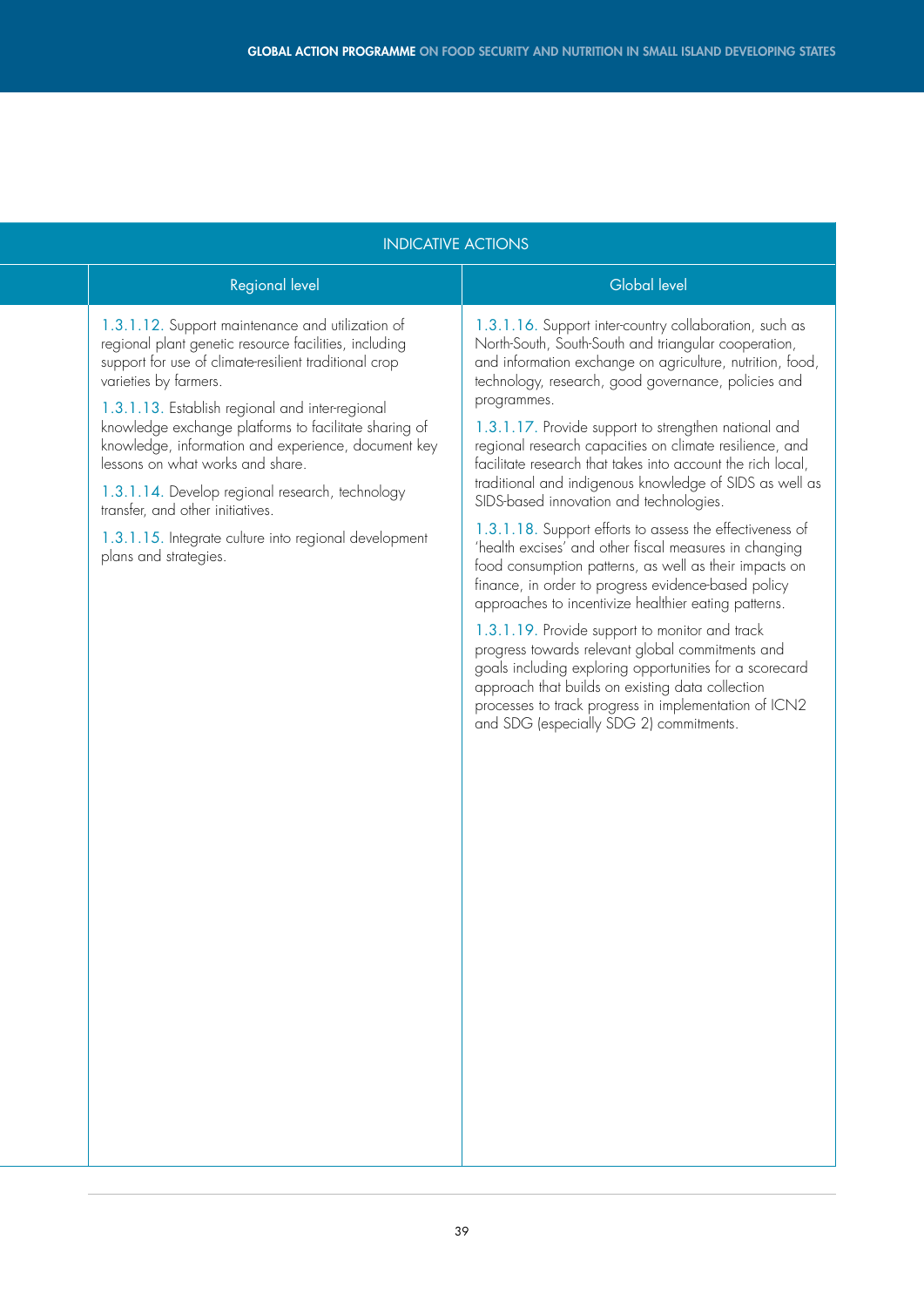### *Objective 2. Sustainable, resilient, and nutrition-sensitive food systems*

The political, social, and economic environment creates the conditions in which food systems operate. Food systems comprise the production, aggregation, processing, distribution, consumption and disposal of goods that originate from agriculture, forestry, aquaculture and fisheries. They include the individuals, organizations and enterprises that produce, transform and deliver product to market.

Numerous political and institutional processes, and policy-level actions influence how food systems operate and the foods they deliver. Food systems, in turn, determine the range of foods that are available, affordable, convenient and desirable to people; that is, the food environment. Food environments are the interface between food systems and diets. In combination with individual factors such as income, knowledge, time and preferences, they shape dietary consumption, which, in turn, affects nutritional status.

Despite significant improvements in the efficiency of food systems in delivering increasing quantities of food to growing populations, developments in these systems have created numerous challenges, including increased barriers to the participation of vulnerable groups, whether as producers, employees and consumers; growing malnutrition and health costs due to the emergence of and preference for more energy dense and convenient processed foods; significant levels of food loss and waste; increased incidence of food safety issues and trans boundary diseases; and environmental and natural resource degradation.

Globally, food systems need to be fundamentally reshaped to support local family-based production systems, high quality and sustainable diets, and better nutritional outcomes, in addition to supplying sufficient quantities of food.<sup>49</sup> This will require coherent and coordinated action by a wide range of stakeholders – including family-farmers and fishers, producer organizations, consumer associations, industry associations and private sectors – and the mainstreaming of principles and recommendations for nutrition-sensitive approaches into strategies and actions across all components of food systems. These food system level actions will need to be supported by enabling political and institutional environments, including high-level and sustained political commitment and the alignment of national resources accordingly, and coherent public policies across the range of government ministries influencing food systems from production to consumption as articulated under Objective 1.

In most SIDS, women play a central role in food systems. In the Pacific, women are 52 percent of the agricultural work force. But across the SIDS (as in many other countries) women lag behind men in terms of access to productive resources (including land and equipment), credit and other financial services, technology, and other resources. Achieving gender equality and the empowerment of women, particularly in the primary production sector, is critical. While efforts should be made to increase women's access to and control of resources, including income, such activities need to be complemented with a women's time use analysis to determine labour and time requirements for women, the introduction of time saving technologies for tasks performed by women, and strategies to ensure equitable intrahousehold access to resources.

Production and post-production activities are inextricably linked. The development of value chains that link producers with consumers is critically important in ensuring that markets for increased agricultural production are attractive to producers, particularly for products produced in a more sustainable and inclusive way. These markets provide incentives for producers to invest in

49 Global Panel 2016 Foresight Report on Food Systems and Diets.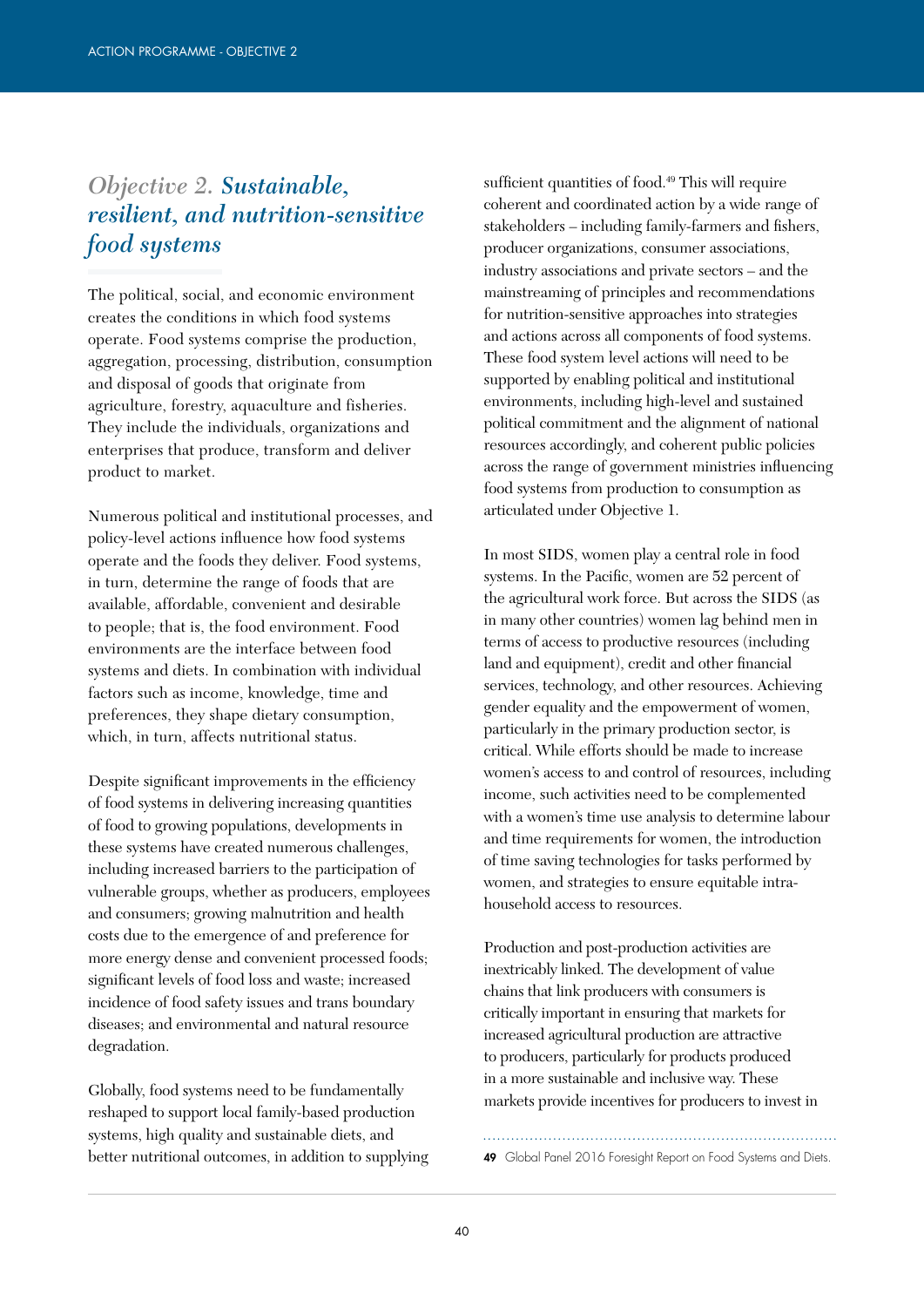improved technologies and to adopt new practices. Without viable markets, incentives for investment in increased production won't be sustained. At the same time, without a consistent marketable supply of product, the required investments in value chain and market development won't be made by private sector enterprises. Organized networks of smallscale producer/fishers associations (e.g. cooperatives) can play an important role in supporting consistent supply of products to markets. Locally focused quality assurance systems such as the organic Participatory Guarantee Systems<sup>50</sup> can assist by certifying producers based on active participation of stakeholders on the basis of trust, social networks and knowledge exchange.

Actions are required to support coordinated investments by producers and other value chain actors in reshaping food systems. These actions are needed at the international level to create the environment for the emergence of robust global markets that deliver safe, healthy food with reliability and at a reasonable cost to consumers, at regional level to promote intra-regional trade and at national level to promote healthy, productive and resilient fisheries, oceans and seas; sustainable land management, the protection of soil and terrestrial ecosystems, and responsible patterns of consumption; all critical for food security and nutrition in SIDS.

Building food systems that are resilient, especially to environmental degradation, climate change, natural hazards, and economic volatility, is an urgent priority in SIDS. Sea-level rise and other adverse impacts of climate change represent the gravest of threats to the survival and viability of many islands and atolls,  $51$  including, for some, through the loss of territory. The adverse impacts of climate change compound existing challenges in SIDS, including biodiversity loss and food insecurity, and have placed additional burdens on their national budgets and their efforts to achieve sustainable development goals.

Although actions in support of sustainable, resilient and nutrition-sensitive food systems will need to be addressed in a coherent and joined up fashion, for ease of articulation, this objective is structured around five components – the first three are primary sector specific, one covers post-production value chain development and one includes actions required to ensure resilience of these systems. The importance of moving from traditional approaches of supporting sector specific technological interventions to a more programmatic and holistic approach to strengthening food systems will be critical in meeting this objective. ■

50 http://www.ifoam.bio/en/organic-policy-guarantee/ participatory-guarantee-systems-pgs

51 Atolls have particular circumstances and are some of the most vulnerable environments in the Pacific. There are about 210,000 people living on atolls in the Pacific (across Kiribati, Marshall Islands, Tuvalu, Federated States of Micronesia, Palau, Papua New Guinea and Solomon Islands). Three of the countries consist of only atolls. The population of atolls is expected to increase to about 350,000 by 2050. This population dynamic linked to the sea-level rise and lack of land and water resources for agriculture will push these people into poverty.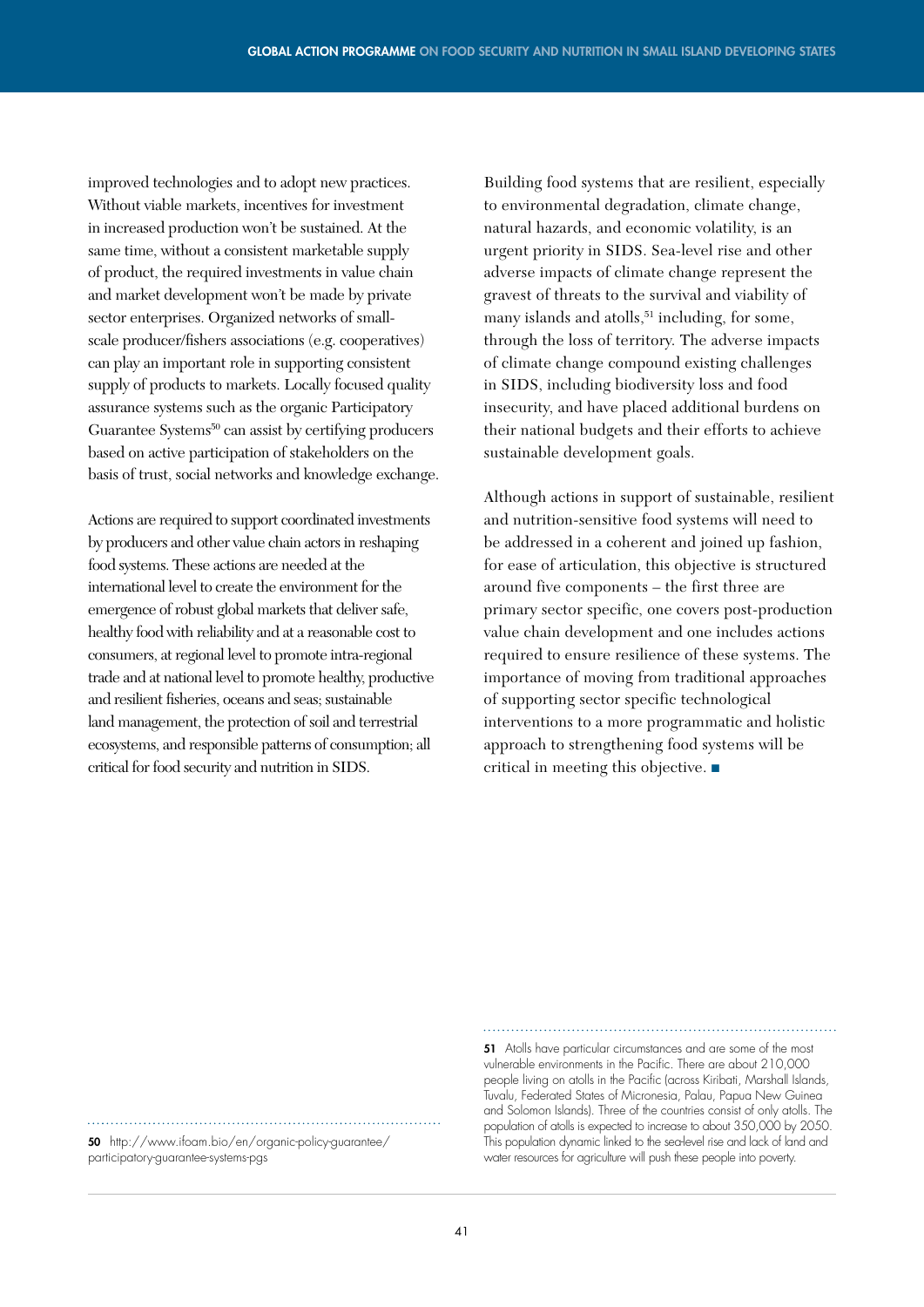#### *Component 2.1. Sustainable management and use of oceans and seas and their resources for food security and nutrition*

Healthy, productive and resilient fisheries, oceans and seas are the cornerstone of food security, sustainable livelihoods, economic development and essential ecosystem services in SIDS. In many Pacific SIDS, per capita fish consumption is more than 3–4 times the global average, with fish providing 50–90% of animal protein in the diet of coastal communities.<sup>52</sup> However, climate change, pollution, ocean acidification, habitat loss, and other stressors, as well as overexploitation and other unsustainable practices linked to population growth and growing demand for fish, are putting aquatic resources under considerable pressure and challenging the health, productivity and resilience of marine ecosystems.53, 54

Much of the fish used for food in SIDS come from subsistence fishing in coastal waters. However, the marine environment also offers a largely untapped opportunity for aquaculture and fisheries development in SIDS, most of which have limited resources for freshwater aquaculture. Already high demand for seafood products in SIDS is expected to increase with future population growth and changing demographic pressures. Imports are already partially meeting this demand in a number of SIDS. However, the sustainable development of marine aquaculture has significant potential to contribute to food security, while providing

income and employment opportunities, and reducing reliance on imported foods.

SIDS have been at the forefront of advocacy for the ´Blue Economy´ approach to harnessing the potential of healthy oceans, seas and coasts for sustainable development. Most have committed to international agreements and frameworks for sustainable fisheries and coastal management,55 as well as national and regional fisheries management policies. The challenge is adequate financial and non-financial resourcing and institutional and human capacities for adapting and implementing these, particularly at national level.

The *SAMOA Pathway* identifies a range of priorities for the conservation, management and sustainable use of oceans and seas and their resources in SIDS, including strengthened legal, institutional and human capacities for: the sustainable management of coastal zones and fisheries; the protection of coral reefs and other vulnerable marine ecosystems from ocean acidification and other hazards; and, the monitoring, control, and surveillance of illegal, unreported, and unregulated fishing. It also calls for the cooperation of the international community in implementing shared responsibilities, including under regional fisheries management organizations and arrangements; in addressing the use of subsidies in the fisheries sector that contribute to over-capacity and overfishing; and in ensuring that the burden of conservation and management of ocean resources does not disproportionately fall on SIDS. ■

52 SPC 2011. Vulnerability of Tropical Pacific Fisheries and Aquaculture to Climate Change.

53 HLPE 2014. Sustainable fisheries and aquaculture for food security and nutrition. A report by the High-Level Panel of Experts on Food Security and Nutrition. Rome, Italy, June 2014.

54 The Role of Seafood in Global Food Security. Document A/69/71.

55 Including the Port State Measures Agreement to Prevent, Deter and Eliminate Illegal, Unreported and Unregulated (IUU) Fishing (PSMA), and the Convention on Biological Diversity's (CBD´s) 2011-2020 Strategic Plan and relevant Aichi Biodiversity Targets (notably 6).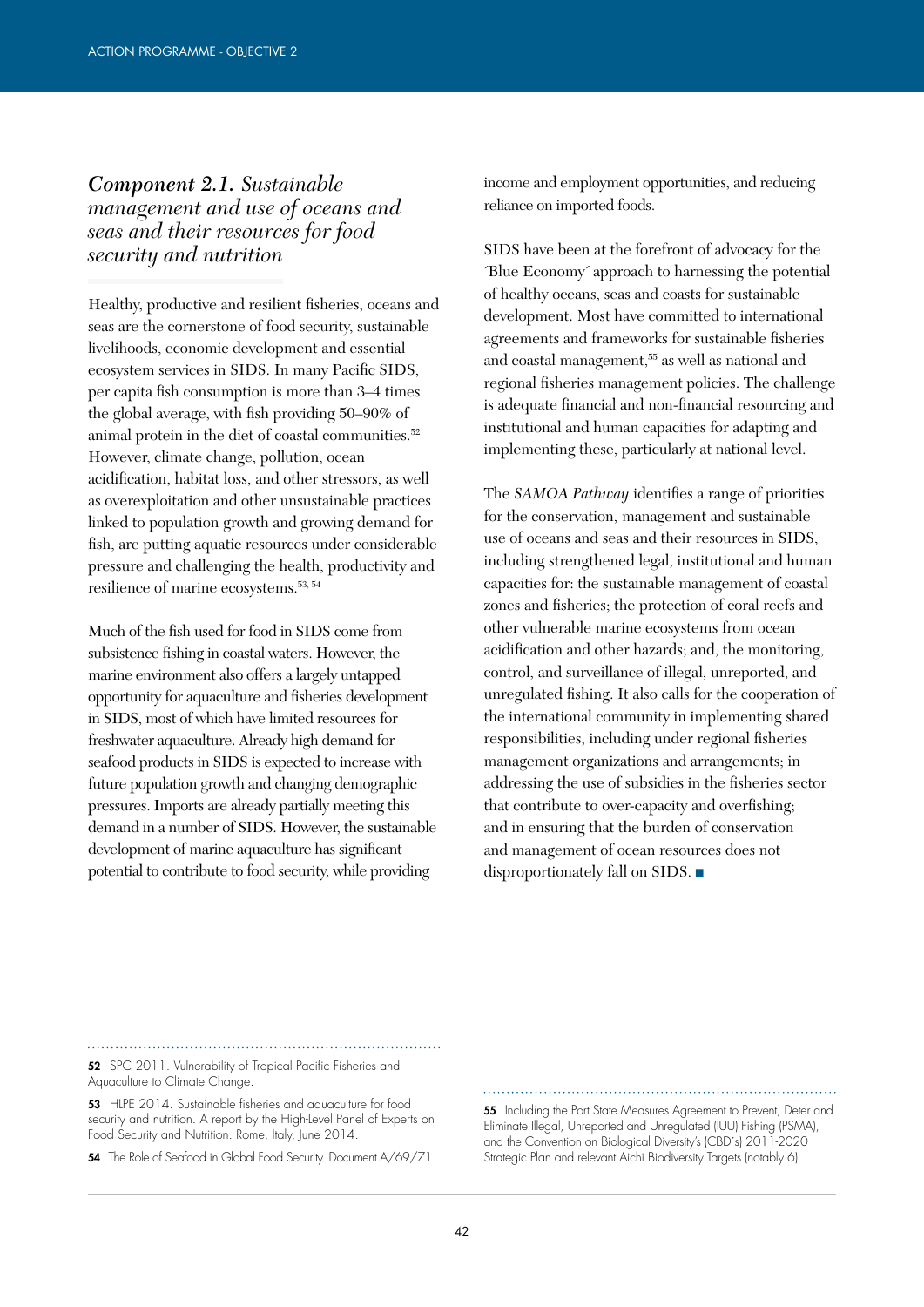### Indicative actions: Sustainable management and use of oceans and seas and their resources for food security and nutrition

| <b>OUTCOMES</b>                                                                                                                   | <b>INDICATIVE ACTIONS</b>                                                                                                                                                                                                                                                                                                                                                                                                                                                                                                                                                                                                                                                                                                                                                                                                                                      |                                                                                                                                                                                                                                                                                                                                                                                                                             |                                                                                                                                                                                                                                                                                                                                                                                                                                                                                                                                                                                                         |                                                                                                                                                                                                                                                                                                                                                                                                                                                                                                                                                                                                                                                                                                          |  |  |
|-----------------------------------------------------------------------------------------------------------------------------------|----------------------------------------------------------------------------------------------------------------------------------------------------------------------------------------------------------------------------------------------------------------------------------------------------------------------------------------------------------------------------------------------------------------------------------------------------------------------------------------------------------------------------------------------------------------------------------------------------------------------------------------------------------------------------------------------------------------------------------------------------------------------------------------------------------------------------------------------------------------|-----------------------------------------------------------------------------------------------------------------------------------------------------------------------------------------------------------------------------------------------------------------------------------------------------------------------------------------------------------------------------------------------------------------------------|---------------------------------------------------------------------------------------------------------------------------------------------------------------------------------------------------------------------------------------------------------------------------------------------------------------------------------------------------------------------------------------------------------------------------------------------------------------------------------------------------------------------------------------------------------------------------------------------------------|----------------------------------------------------------------------------------------------------------------------------------------------------------------------------------------------------------------------------------------------------------------------------------------------------------------------------------------------------------------------------------------------------------------------------------------------------------------------------------------------------------------------------------------------------------------------------------------------------------------------------------------------------------------------------------------------------------|--|--|
|                                                                                                                                   | Local level                                                                                                                                                                                                                                                                                                                                                                                                                                                                                                                                                                                                                                                                                                                                                                                                                                                    | <b>National level</b>                                                                                                                                                                                                                                                                                                                                                                                                       | <b>Regional level</b>                                                                                                                                                                                                                                                                                                                                                                                                                                                                                                                                                                                   | <b>Global level</b>                                                                                                                                                                                                                                                                                                                                                                                                                                                                                                                                                                                                                                                                                      |  |  |
| 2.1.1. Oceans<br>and seas and<br>their resources<br>are sustainably<br>managed and<br>used for food<br>security and<br>nutrition. | 2.1.1.1. Empower<br>all communities<br>to manage their<br>resources and work<br>with government<br>collaboratively for<br>coastal fisheries<br>management (link<br>to 1.2.1.1 and<br>$1.2.2.1$ ).<br>2.1.1.2. Evaluate<br>social, economic<br>and environmental<br>viability of<br>community based<br>farming of sea<br>cucumbers and<br>seaweeds for<br>sale as a cash<br>crop, as well as<br>the processing<br>of seaweed and<br>fishery by-products<br>into high-value<br>products (e.g. fish<br>oil, chitin, collagen,<br>carrageenan,<br>alginate).<br>2.1.1.3. Build<br>capacity at the local<br>level to ensure fish<br>produced meets<br>minimum food safety<br>standards (link to<br>$1.2.2.5$ ).<br>2.1.1.4. Promote<br>the consumption<br>of fish and the<br>utilization of fish<br>byproducts for direct<br>consumption rather<br>than discarding. | 2.1.1.5. Strengthen<br>implementation<br>of community-<br>based ecosystem<br>approaches to<br>coastal fisheries<br>management to<br>achieve national<br>coverage.<br>2.1.1.6. Formulate<br>and enact a national<br>plan of action for<br>implementing the<br>Port State Measures<br>Agreement.<br>2.1.1.7. Ensure<br>fish consumption<br>is part of national<br>food security and<br>nutrition plan (link to<br>$1.1.2.4$ . | 2.1.1.8. Provide<br>support to achieve<br>implementation of<br>community-based<br>ecosystem approach<br>to coastal fisheries<br>management that<br>reaches all coastal<br>communities.<br>2.1.1.9. Evaluate<br>the potential for<br>development of<br>more efficient<br>and equitable<br>domestic and export<br>value chains for<br>farmed aquatic<br>products (such as<br>sea cucumbers,<br>seaweed, marine<br>macroalgae, and<br>shellfish, and pearl<br>oysters).<br>2.1.1.10. Ensure<br>regional standards<br>for food safety and<br>quality include<br>fisheries products<br>(link to $1.1.3.3$ ). | 2.1.1.11. Provide<br>coordinated support<br>to build capacities<br>for sustainable<br>management and<br>use of oceans and<br>seas and their<br>resources.<br>2.1.1.12. Provide<br>support to the<br>implementation of the<br>Port State Measures<br>Agreement,<br>including supporting<br>the development<br>of national<br>implementation<br>plans based on<br>national capacities,<br>priorities, needs, and<br>conditions.<br>2.1.1.13. Provide<br>support to the<br>implementation of<br>the Guidelines for<br>Small-Scale Fisheries,<br>including supporting<br>the development<br>of national<br>implementation<br>plans based on<br>national capacities,<br>priorities, needs, and<br>conditions. |  |  |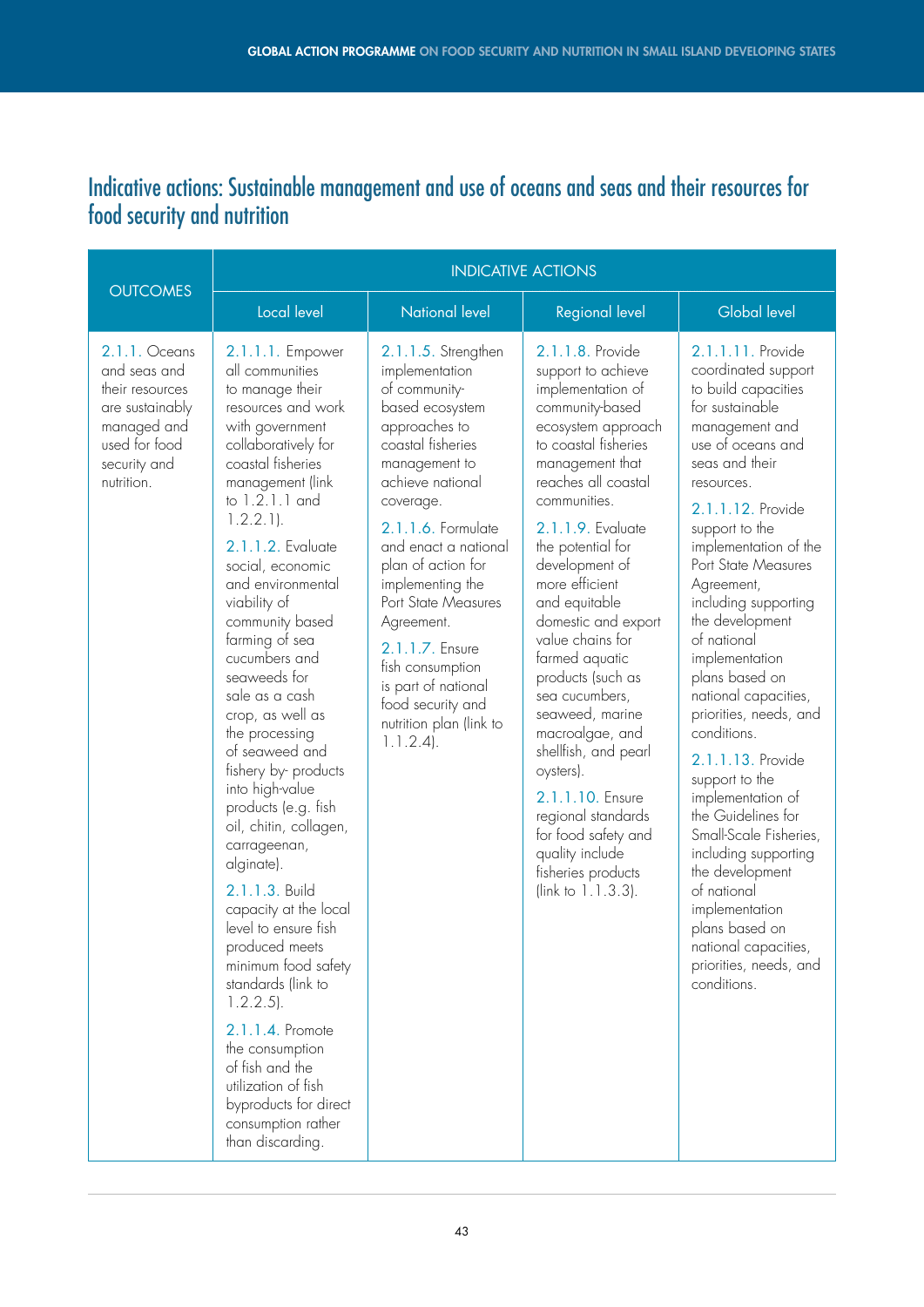*Component 2.2. Sustainable management and use of freshwater resources for food security and nutrition* 

SIDS also face numerous challenges with respect to freshwater resources, including pollution, the overexploitation of surface, ground and coastal waters, saline intrusion, drought and water scarcity, soil erosion, water and wastewater treatment and the lack of access to sanitation and hygiene. Furthermore, changes in rainfall patterns related to climate change have regionally varying and potentially significant impacts on water supply.

Lack of access to safe, clean water for drinking and food preparation is a major cause of water-borne illnesses, including diarrhoeal diseases, in some SIDS. Diarrhoeal diseases caused by unclean water, poor hygiene and sanitation have a major impact on nutritional status and can lead to death, particularly among young children and other vulnerable population groups.

Equally, water is an important resource in many productive sectors such as crops and livestock and drainage is needed to prevent flooding. Interventions to improve irrigation and drainage for example, need to be included as components of water planning and management at the community and national level.

Priorities identified in the *SAMOA Pathway* include: the development of institutional and human capacities for the effective, inclusive and sustainable implementation of the integrated management of water resources and related ecosystems; the provision of appropriate facilities and infrastructure for safe drinking water, sanitation, hygiene and waste management systems need support; expansion of wastewater treatment, recycling and reuse in the context of the sustainable and efficient use of water resources; and improvement of water-use efficiency (including, for example, the development of aquaponics) and the elimination of over-extraction, especially of groundwater, which in turn is affected by farming practices.

There may be some potential for inland fisheries and freshwater aquaculture to contribute to improved food security in a small minority of SIDS, particularly those with large interiors (e.g. freshwater aquaculture of tilapia in Papua New Guinea and the Solomon Islands). ■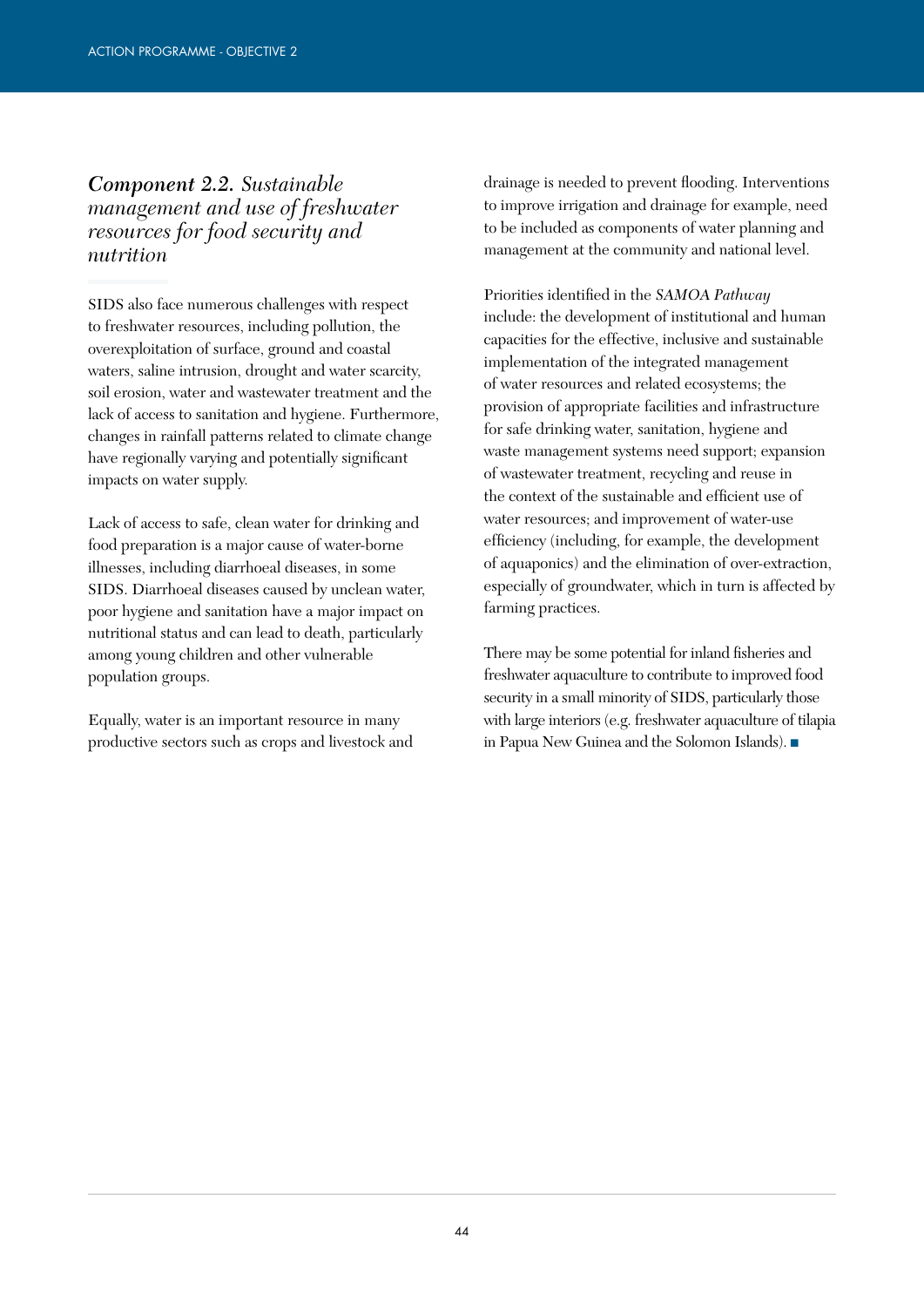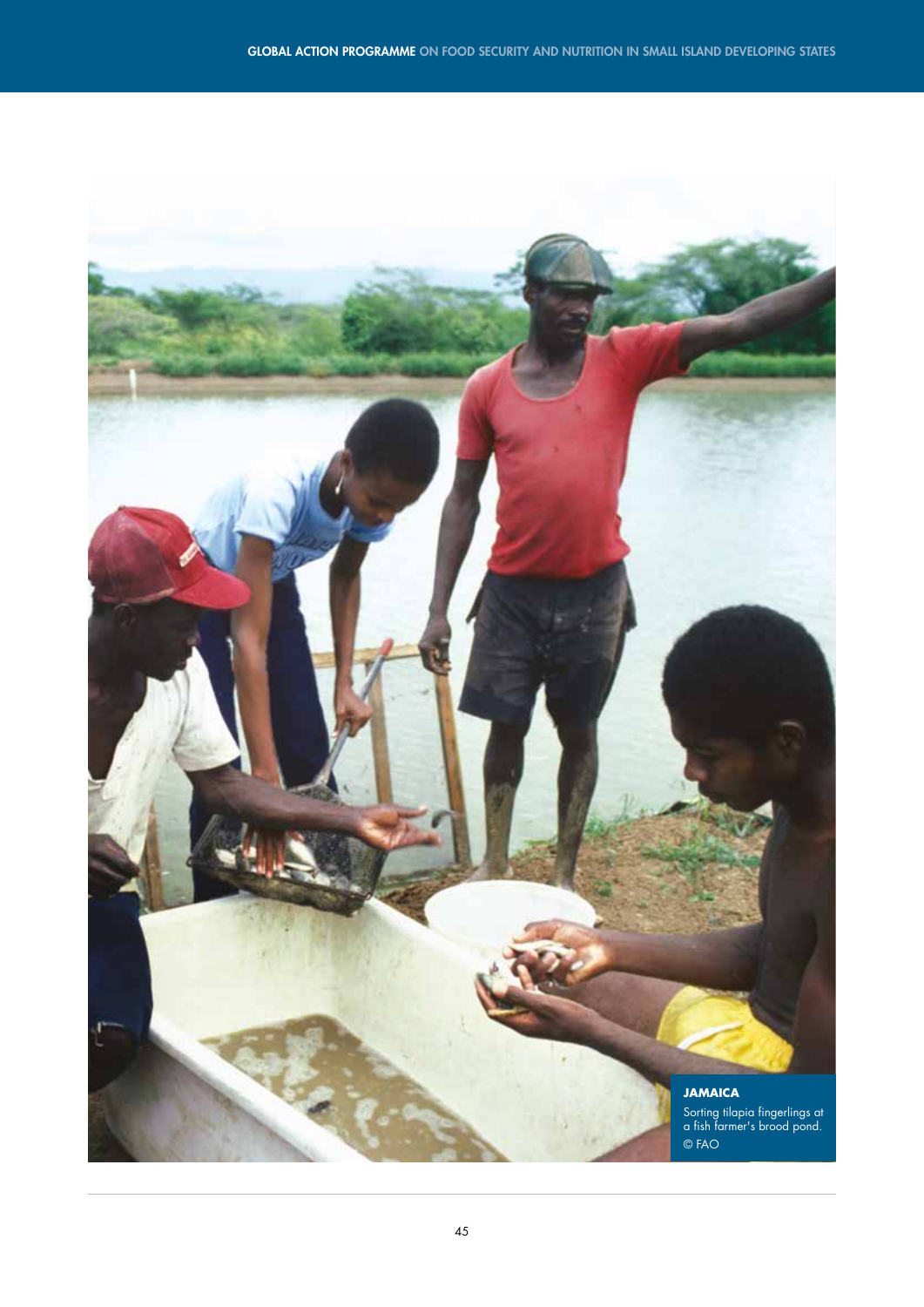## Indicative actions: Sustainable management and use of freshwater resources for food security and nutrition

|                                                                                                                    | <b>INDICATIVE ACTIONS</b>                                                                                                                                                                                                                                                                                                                                                                                                                                                                                                                                                                                                                                                                                                                                                                                                                                                                                                                                                                                                                                                                |                                                                                                                                                                                                                                                                                                                                                                                                                                                                                                                                                                                                                                                                                                                                                                                                                                                                                                                                                                                                                                                                                                                                                                                                                                                                                                                                                                                                                                                                                                                                                                |  |
|--------------------------------------------------------------------------------------------------------------------|------------------------------------------------------------------------------------------------------------------------------------------------------------------------------------------------------------------------------------------------------------------------------------------------------------------------------------------------------------------------------------------------------------------------------------------------------------------------------------------------------------------------------------------------------------------------------------------------------------------------------------------------------------------------------------------------------------------------------------------------------------------------------------------------------------------------------------------------------------------------------------------------------------------------------------------------------------------------------------------------------------------------------------------------------------------------------------------|----------------------------------------------------------------------------------------------------------------------------------------------------------------------------------------------------------------------------------------------------------------------------------------------------------------------------------------------------------------------------------------------------------------------------------------------------------------------------------------------------------------------------------------------------------------------------------------------------------------------------------------------------------------------------------------------------------------------------------------------------------------------------------------------------------------------------------------------------------------------------------------------------------------------------------------------------------------------------------------------------------------------------------------------------------------------------------------------------------------------------------------------------------------------------------------------------------------------------------------------------------------------------------------------------------------------------------------------------------------------------------------------------------------------------------------------------------------------------------------------------------------------------------------------------------------|--|
| <b>OUTCOMES</b>                                                                                                    | Local level                                                                                                                                                                                                                                                                                                                                                                                                                                                                                                                                                                                                                                                                                                                                                                                                                                                                                                                                                                                                                                                                              | <b>National level</b>                                                                                                                                                                                                                                                                                                                                                                                                                                                                                                                                                                                                                                                                                                                                                                                                                                                                                                                                                                                                                                                                                                                                                                                                                                                                                                                                                                                                                                                                                                                                          |  |
| 2.2.1.<br>Freshwater<br>resources are<br>sustainably<br>managed and<br>used for food<br>security and<br>nutrition. | 2.2.1.1. Support communities to take<br>ownership of water planning and<br>management at relevant levels, including<br>participatory mechanisms for the sustainable<br>management of ecosystems and landscapes<br>that are key to ensure the availability, quality<br>and stability of water for food security<br>and nutrition, including the need for water<br>for crops and livestock and the need for<br>drainage to prevent flooding (with strong<br>governance and accountability frameworks<br>and mechanisms, possibly through the<br>establishment of water users association)<br>(link to $1.2.2.1$ ).<br>2.2.1.2. Strengthen the capacity of<br>households and local organizations<br>to adopt water-saving practices and<br>technologies for innovative water storage<br>and distribution, efficiency in multiple water<br>uses and disposal of wastewater that is<br>appropriate for the environmental, social<br>and cultural contexts (link to 1.2.2.1).<br>2.2.1.3. Pilot and assess school feeding<br>programmes built around pond aquaculture<br>(link to $1.2.2.3$ ). | 2.2.1.4. Improve access to environmentally<br>sound and energy efficient technologies and<br>strengthen management strategies for the<br>catchment, production, conservation, delivery,<br>and use of freshwater, including rainwater<br>catchment, irrigation and drainage systems,<br>water treatment systems and desalination, the<br>trialling and development of of aquaponics (link<br>to $1.2.2.3$ ).<br>2.2.1.5. Investigate the viability of integrating<br>aquaculture into agricultural landscapes, such as<br>fish into rice field systems, or the development of<br>multi- purpose farm ponds (link to 1.2.2.3).<br>2.2.1.6. Explore feasibility and effectiveness of<br>targeted incentives and disincentives to ensure<br>quality of freshwater resources is preserved,<br>particularly for drinking water (link to 1.2.2.3).<br>2.2.1.7. Develop integrated national water<br>resource management strategy, and incorporate<br>food security and nutrition concerns (link to<br>$1.1.5.3$ ).<br>2.2.1.8. Review national policies related to<br>trade, rural development, and industrialization<br>to ensure that they promote water for food<br>security and nutrition and eliminate practices that<br>disadvantage the vulnerable and marginalized<br>( $link to 1.1.5.3$ ).<br>2.2.1.9. Design and implement agricultural<br>practices (agronomic practices,<br>agro-ecological innovations, seeds, livestock<br>breeds, diversification) and landscape<br>management which increase resilience of<br>agricultural systems to water stress. |  |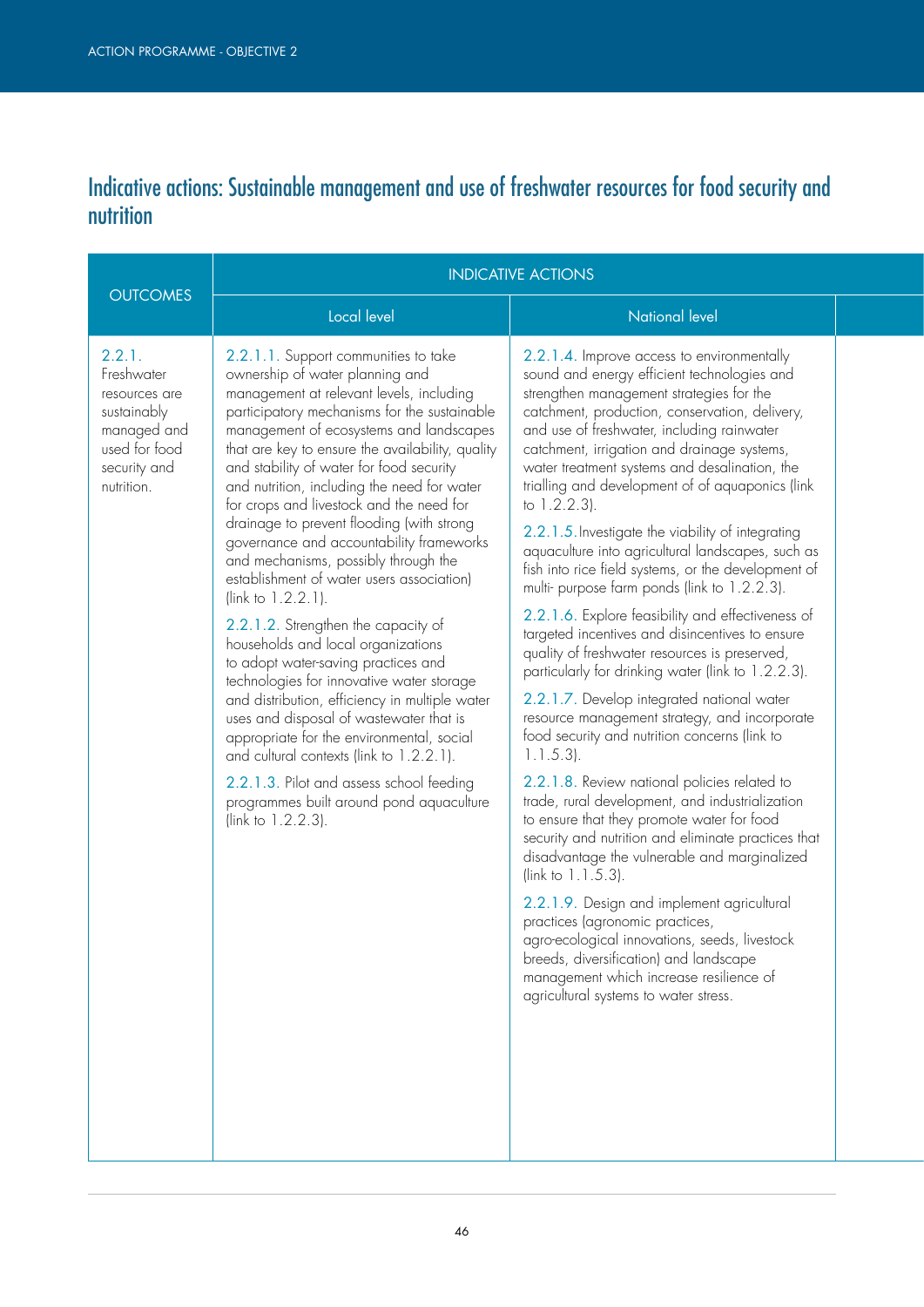| Global level<br>Regional level<br>2.2.1.10. Strengthen regional cooperation to build<br>2.2.1.13. Strengthen international cooperation to<br>capacities for management of freshwater resources.<br>build capacities and mobilize resources for water and<br>sanitation-related activities and programmes, including<br>2.2.1.11. Strengthen regional research and knowledge<br>water harvesting, desalination, water efficiency,<br>exchange relating to water for food security and<br>nutrition.<br>2.2.1.14. Strengthen international research and<br>2.2.1.12. Assess viability of enterprise oriented<br>aquaculture and the results to secure inward business<br>water for food security and nutrition in SIDS.<br>investment. | <b>INDICATIVE ACTIONS</b> |  |                                                                                                                      |
|--------------------------------------------------------------------------------------------------------------------------------------------------------------------------------------------------------------------------------------------------------------------------------------------------------------------------------------------------------------------------------------------------------------------------------------------------------------------------------------------------------------------------------------------------------------------------------------------------------------------------------------------------------------------------------------------------------------------------------------|---------------------------|--|----------------------------------------------------------------------------------------------------------------------|
|                                                                                                                                                                                                                                                                                                                                                                                                                                                                                                                                                                                                                                                                                                                                      |                           |  |                                                                                                                      |
|                                                                                                                                                                                                                                                                                                                                                                                                                                                                                                                                                                                                                                                                                                                                      |                           |  | wastewater treatment, recycling and reuse technologies.<br>development cooperation to investigate issues relating to |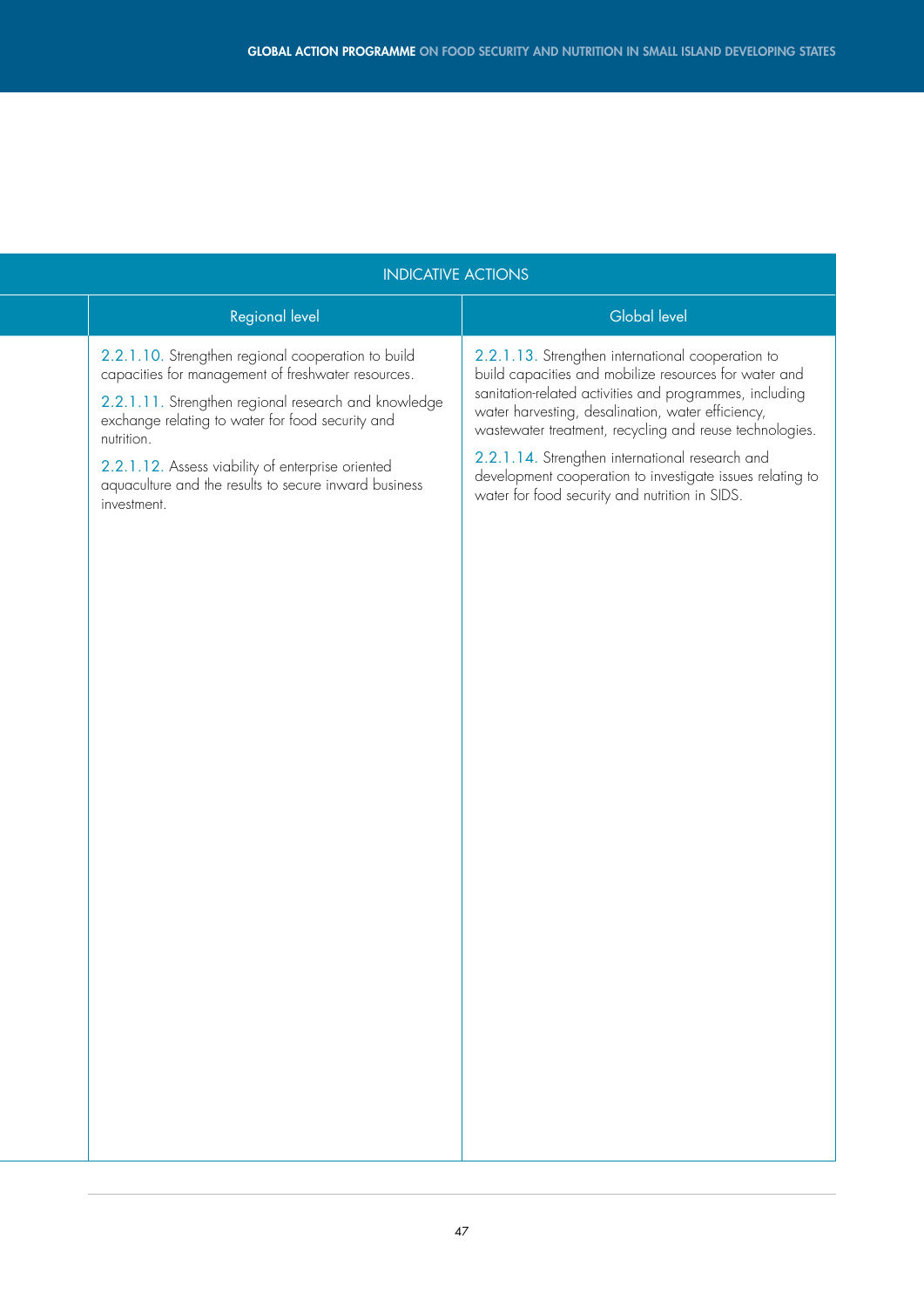### *Component 2.3. Sustainable management and use of terrestrial resources for food security and nutrition*

Developing production infrastructures and enhancing the nutrition-sensitivity of agricultural systems using sustainable food production and natural resource management techniques based on agro-ecological principles is a key priority for promoting food security and income generation in SIDS.

Relevant multilateral commitments and targets include the UN Framework Convention on Climate Change, as well as the Convention on Biological Diversity's (CBD´s) 2011-2020 Strategic Plan and associated Aichi Biodiversity Targets (notably 4, 13, and 14), and Programme of Work on Island Biodiversity and Biodiversity for Food and Nutrition, and the Non-Legally Binding Instrument on All Types of Forests.

Traditional staple crops such as coconut, breadfruit, and bananas have been critical to the nutritional adequacy of diets in SIDS for generations. Coconut and other staple crops have also traditionally provided a disasterresilient food and income source, as well as timber, fuel, hydration and medicine. There is an urgent need to strengthen plant genetic resource conservation in SIDS in order to secure traditional staple crops against the threat of disease and ensure their availability for future generations.

Enhanced cooperation and investment is needed to support an agro-ecological approach to increasing production of nutritious traditional and non-traditional crops (fruits and vegetables, nuts, seeds and legumes), as well as for the appropriate production of animal- source products in SIDS. Most SIDS can grow a wide variety of fruits and vegetables, some of which have been found to have superior nutrient

content when compared to mainstreamed cultivars.56 These nutrition-sensitive agricultural interventions need to be linked to strategies to ensure access to and affordability of these more nutritious foods on domestic markets through adoption of nutrition-sensitive value chains approach for prioritizing interventions (linked to Component 2.4 – Inclusive and efficient nutrition sensitive value chains).

Organic agriculture has the potential to deliver a wide range of benefits for food security, nutrition and sustainable development in SIDS, including by protecting and supporting traditional farming knowledge and practices; soil fertility, and biodiversity; promoting diversified, productive, sustainable, and resilient farming systems; providing niche domestic and export market opportunities; and reducing pesticide residue levels in the food supply and in the environment more broadly.

Islands forests provide significant livelihood opportunities for people in rural areas. As these resources are mostly concentrated on land with limited suitability for agriculture, agroforestry and forest-based income is often the only income for persons living in or close to the forest. In Papua New Guinea, for example, the majority of the population lives in traditional societies that are heavily dependent on forests resources for nutrition, livelihoods, building materials, medicinal plants, and a wealth of other resources. However, these forests are increasingly under threat from deforestation, conversion, and degradation. Action is needed to ensure that the most efficient and effective management practices are identified and disseminated in order to slow, halt, and reverse deforestation and forest degradation, including by promoting trade in legally and sustainably harvested

56 Banana cultivars traditionally grown and eaten in the Federated States of Micronesia, for example (including *Karat* and *Uht en Yap*) contain significantly higher levels of provitamin A carotenoids than *Cavendish* bananas (275 times higher in the case of *Uht en Yap*). *Cavendish* is by far the most commonly grown and traded banana cultivar globally, accounting for 41% of global production, and is a poor source of provitamin A carotenoids.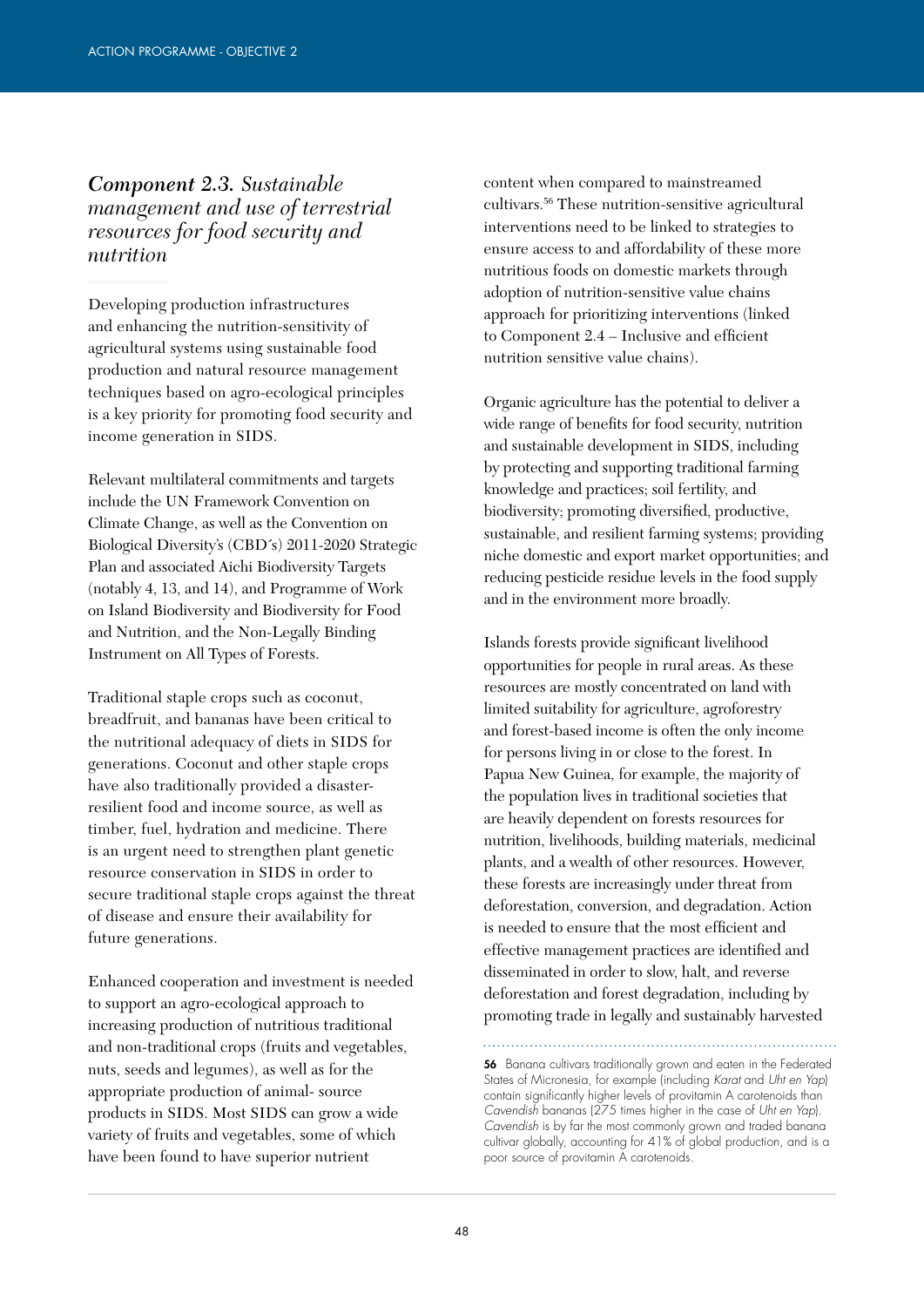forest products; and to achieve appropriate and effective reforestation, restoration and afforestation.

Coastal forests, including mangroves, fulfill important functions in terms of providing wood and non-wood forest products, coastal protection, mitigation of pollution, conservation of biological diversity and provision of habitat, spawning grounds and nutrients for a variety of fish and shellfish. In addition, communities depend upon mangroves for their existence through hunting, fishing, craft, tour guiding and other nature-based activities. In the coastal zones, various non-wood forest products (NWFPs) are used for subsistence purposes and some are also sold commercially. More effective conservation and management of these resources is urgently needed.

Agroforestry systems, which include both traditional and modern land-use systems where trees are managed together with crops and/or animal production systems in agricultural settings can provide dynamic, ecologically based, natural resource management systems that diversify and sustain

production, in turn increasing the social, economic and environmental benefits for land users at all scales.

In Pacific SIDS and in Indian Ocean Islands, the introduction of new land and marine tenure systems' development policies, laws, and regulation – mainly to facilitate economic activities - can reduce access to land for farming and access to traditional fishing grounds. More often than not, food security implications of these are not high in the issues considered."57 At the same time, the need for land for agriculture, food and water security and economic and social development must be balanced with the need for ecosystem conservation and biodiversity preservation. SIDS are renowned for their species diversity and endemism. However, the biological diversity in SIDS is among the most threatened in the world. In light of their capacity constraints, and the unique and fragile biological diversity (both terrestrial and marine) of SIDS, greater international cooperation and support is needed for biodiversity conservation. Smaller SIDS in particular face disproportionate responsibility for conserving these biological resources. ■

57 FAO, 2008. *Climate Change and Food Security in Pacific Island Countries.*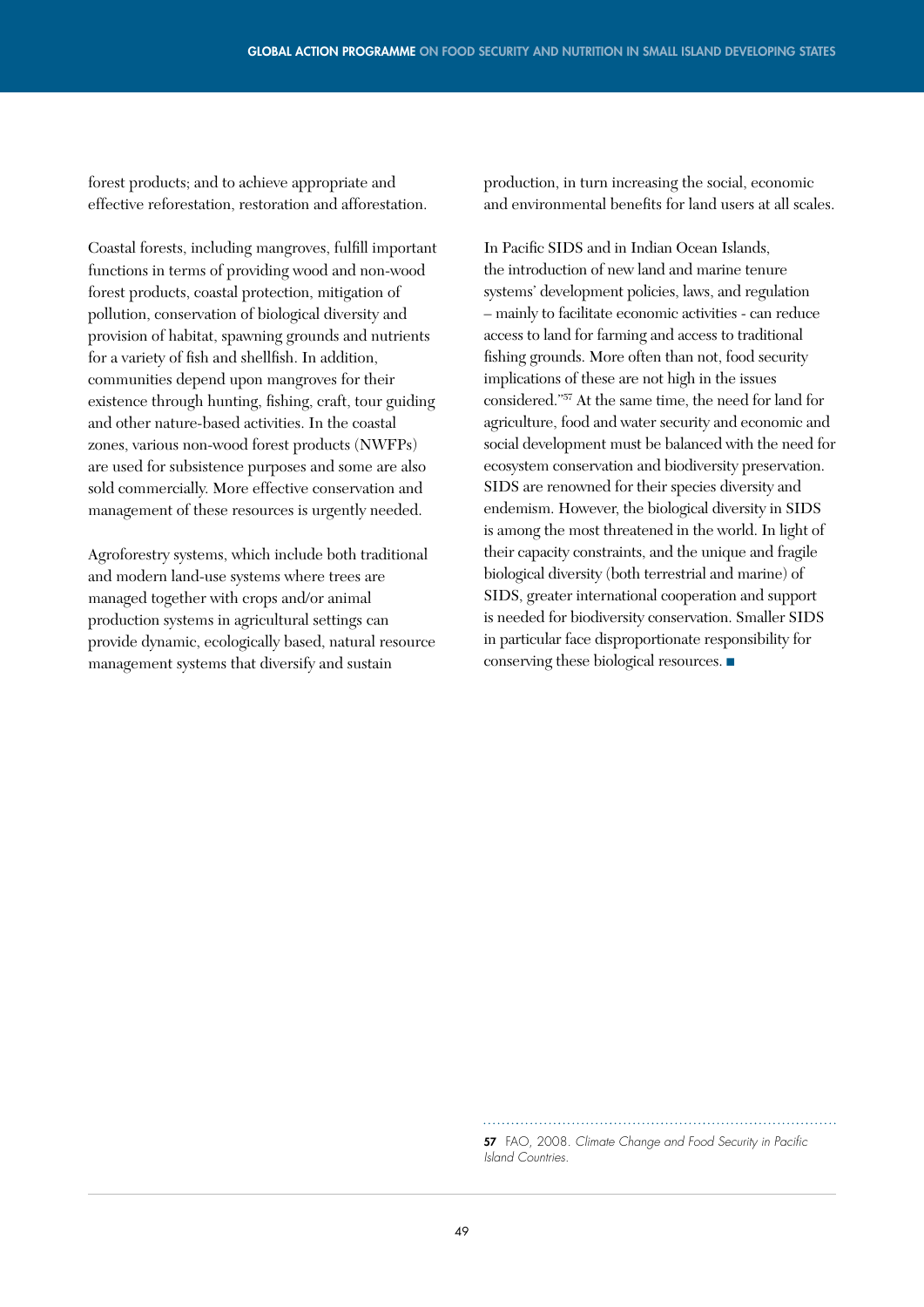# Indicative actions: Sustainable management and use of terrestrial resources for food security and nutrition

|                                                                                                                     | <b>INDICATIVE ACTIONS</b>                                                                                                                                                                                                                                                                                                                                                                                                                                                                                                                                                                                                                                                                       |                                                                                                                                                                                                                                                                                                                                                                                                                                                                                                                                                                                                                                                                                                                                                                                                                                |                                                                                                                                                                                                                                                                                                                                                                                                                                                                                                                                                                                                                                                                   |                                                                                                                                                                                                                                                                                                                                                                                                                                                                                                                                                                                                                                           |  |  |  |
|---------------------------------------------------------------------------------------------------------------------|-------------------------------------------------------------------------------------------------------------------------------------------------------------------------------------------------------------------------------------------------------------------------------------------------------------------------------------------------------------------------------------------------------------------------------------------------------------------------------------------------------------------------------------------------------------------------------------------------------------------------------------------------------------------------------------------------|--------------------------------------------------------------------------------------------------------------------------------------------------------------------------------------------------------------------------------------------------------------------------------------------------------------------------------------------------------------------------------------------------------------------------------------------------------------------------------------------------------------------------------------------------------------------------------------------------------------------------------------------------------------------------------------------------------------------------------------------------------------------------------------------------------------------------------|-------------------------------------------------------------------------------------------------------------------------------------------------------------------------------------------------------------------------------------------------------------------------------------------------------------------------------------------------------------------------------------------------------------------------------------------------------------------------------------------------------------------------------------------------------------------------------------------------------------------------------------------------------------------|-------------------------------------------------------------------------------------------------------------------------------------------------------------------------------------------------------------------------------------------------------------------------------------------------------------------------------------------------------------------------------------------------------------------------------------------------------------------------------------------------------------------------------------------------------------------------------------------------------------------------------------------|--|--|--|
| <b>OUTCOMES</b>                                                                                                     | Local level                                                                                                                                                                                                                                                                                                                                                                                                                                                                                                                                                                                                                                                                                     | <b>National level</b>                                                                                                                                                                                                                                                                                                                                                                                                                                                                                                                                                                                                                                                                                                                                                                                                          | <b>Regional level</b>                                                                                                                                                                                                                                                                                                                                                                                                                                                                                                                                                                                                                                             | Global level                                                                                                                                                                                                                                                                                                                                                                                                                                                                                                                                                                                                                              |  |  |  |
| 2.3.1.<br>Terrestrial<br>resources are<br>sustainably<br>managed and<br>used for food<br>security and<br>nutrition. | 2.3.1.1. Foster<br>role of local<br>organizations in<br>improving food<br>security and<br>nutrition through<br>sustainable resource<br>management<br>approaches that<br>value local culture,<br>knowledge and<br>practices (link<br>to 1.2.2.1 and<br>$3.1.1.2$ ).<br>2.3.1.2. Support<br>community-level<br>action to test,<br>promote, and<br>incentivise use of<br>traditional crop<br>varieties to improve<br>the supply of locally-<br>appropriate and<br>nutritious foods.<br>2.3.1.3. Support<br>community-based<br>approaches to<br>the governance<br>and sustainable<br>management of<br>natural resources,<br>including<br>community-based<br>forest management<br>(CBFM) approaches. | 2.3.1.4. Promote<br>the diversification<br>of crops, including<br>underutilized<br>traditional crops,<br>more production<br>of fruits and<br>vegetables, nuts and<br>seeds and legumes,<br>and appropriate<br>production of<br>animal-source<br>products, applying<br>sustainable food<br>production and<br>natural resource<br>management<br>practices. Link these<br>to strategies to<br>ensure access to and<br>affordability of these<br>more nutritious foods<br>on domestic markets<br>(link to $1.3.1.5$ ).<br>2.3.1.5. Explore<br>opportunities for<br>cooperation and<br>shared agendas<br>between health and<br>agricultural sectors<br>for production<br>of crops that are<br>'high value' from<br>both a nutritional<br>and economic<br>perspective (e.g.<br>fruits, vegetables,<br>organic traditional<br>crops). | 2.3.1.6. Support<br>integrated<br>approaches to the<br>conservation (and<br>multiplication) of<br>traditional crop<br>varieties, including<br>in situ (e.g. on-farm<br>and home-garden)<br>and ex situ (e.g.<br>in plant genetic<br>resource facilities),<br>as well as their<br>utilization (including<br>for research and<br>development of<br>indigenous nutrient-<br>dense varieties<br>incorporating local<br>farming practices)<br>2.3.1.7. Support<br>the development<br>and dissemination<br>of technologies to<br>support organic<br>and agro-ecological<br>farming and forestry<br>approaches,<br>including biological<br>disinfestation<br>techniques. | 2.3.1.8. Facilitate<br>knowledge<br>generation,<br>dissemination, and<br>sharing and provide<br>technical assistance<br>on integrated<br>approaches to<br>promoting food<br>security and nutrition,<br>and sustainable<br>land management,<br>including forest and<br>tree-based systems<br>(link to 1.3.1.20).<br>2.3.1.9. Provide<br>support for the<br>development of<br>domestic and export<br>organic value chains,<br>including capacity-<br>building, technology<br>transfer, supporting<br>market access, and<br>providing platforms<br>and opportunities for<br>knowledge-sharing<br>and technical<br>exchanges between<br>SIDS. |  |  |  |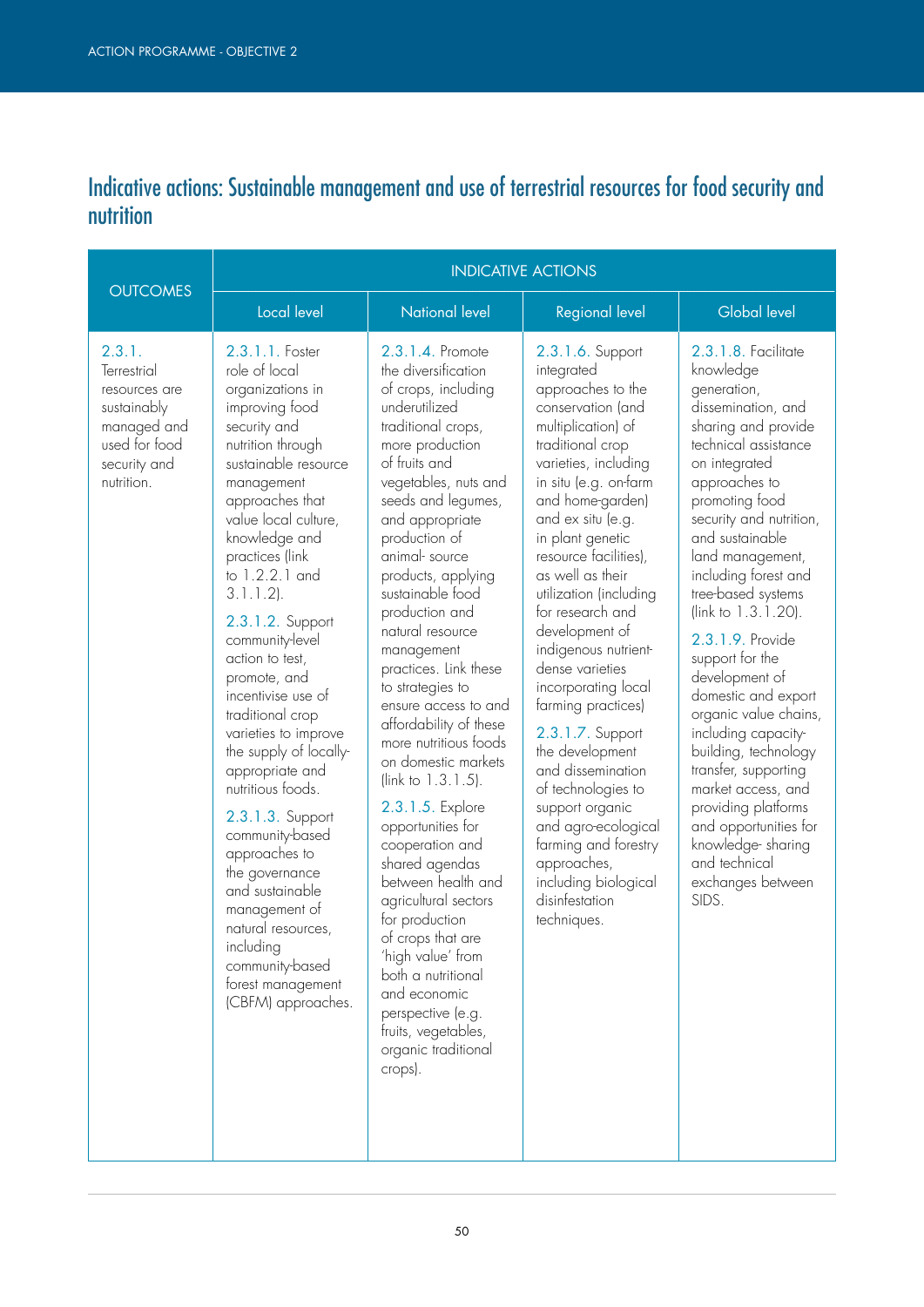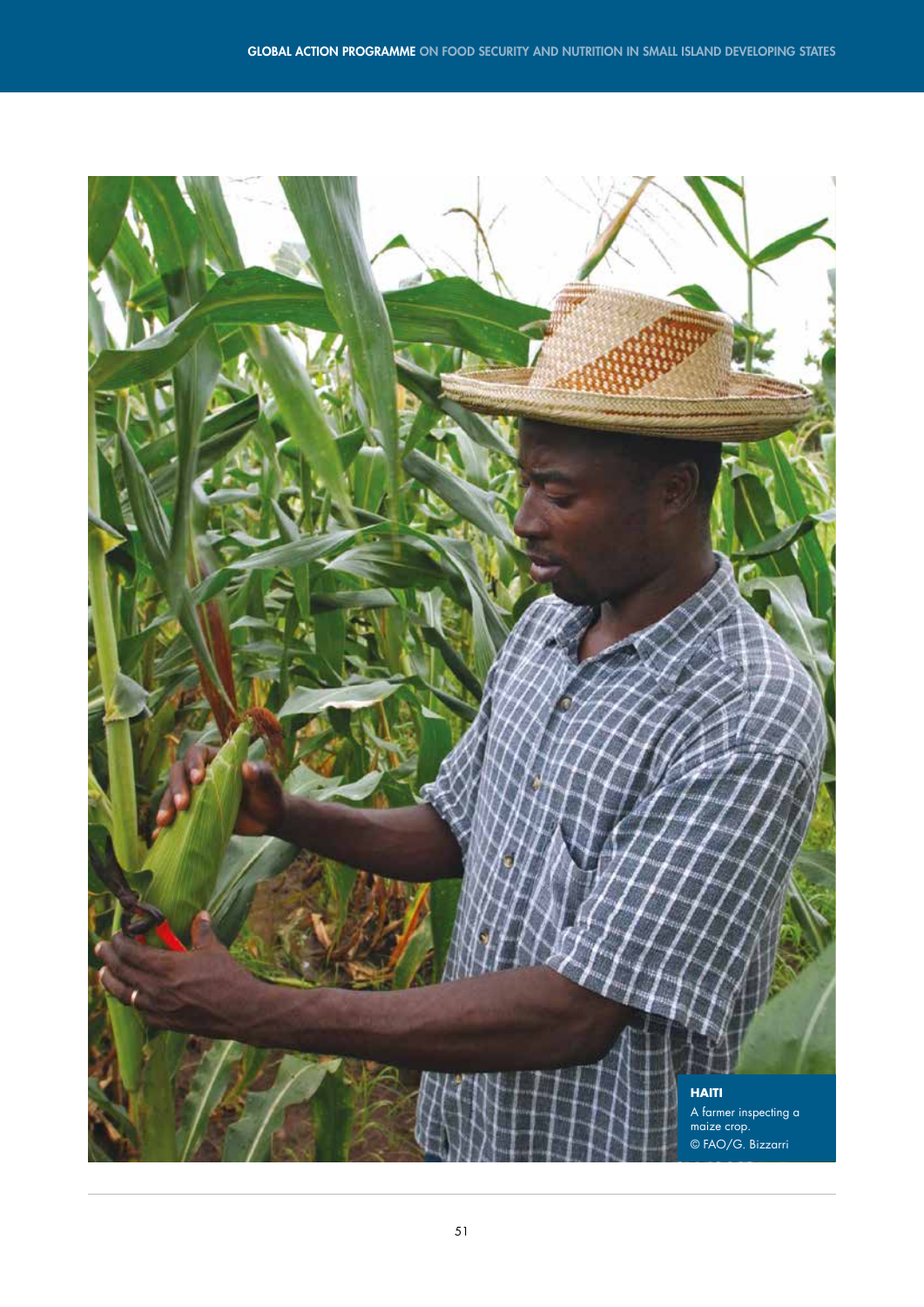### *Component 2.4. Inclusive and efficient nutrition-sensitive value chains*

Value chains include all actors and activities from food production to consumption—"from farm to fork". While value chain interventions have historically focused on increasing income for small-scale producers/fishers and other stakeholders along the chain, value chains can also play an important role in determining the availability, affordability, safety, quality, and acceptability of nutritious foods. Nutritionsensitive interventions in value chains can range from improving inputs for nutritious foods and supporting the use of improved processing and storage practices in order to enhance the competitiveness of target value chains, to promoting and supporting market access, and encouraging consumption of safe and nutritious foods, as well as various measures along the value chain aimed at discouraging the wide availability and consumption of unhealthy foods and beverages.

Infrastructural development (including roads, port and storage facilities, and telecommunications), as well as innovative strategies to address transport barriers and strengthen routes to markets (both domestic and international) are key priorities for SIDS, which face market access and trade challenges due to their geographical remoteness as well as small economies, populations and area. Inadequate port and storage facilities, lack of capacity in meeting various international standards, and other non-tariff barriers also undermine the competitiveness of SIDS in global markets. Even within SIDS, transporting fish and other foods to urban centres can be prohibitively expensive. There is therefore an urgent need to explore low cost and sustainable transport options, particularly maritime transport, as well as inter-island domestic transport services. In addition to the benefits for food security and nutrition, better planning for, and investment in, infrastructural development will have wide-ranging benefits for SIDS economies.

The *SAMOA Pathway* recognized the importance of the efficient movement of people and goods in fostering full engagement in local, regional and

global markets and the potential for sustainable transportation to improve social equity, health, the resilience of cities, urban-rural linkages and the productivity of rural areas of SIDS.

Developing domestic markets (including tourism markets) for nutritious, locally produced crops such as breadfruit can deliver wide-ranging benefits for food security and nutrition, rural development, and economic growth in SIDS. Intra-regional markets also present opportunities, as do domestic tourism and export value chains for high-value products (e.g. value-added products and by-products from seaweed farming and fisheries).

Strengthening links between agriculture and tourism presents a further opportunity for agricultural development in SIDS. Agri-tourism strategies, which are already being explored in some SIDS, offer multiple benefits, including increasing rural income and employment opportunities (including for youth), enhancing rural livelihoods, and reducing rural-urban migration; maximising the local benefits of tourism and promoting inclusive economic growth; stimulating production of, and strengthening demand for, traditional local foods and food preparation techniques, and incentivising investment in local value chains; increasing food system resilience; reducing reliance on imported foods and trade deficits; and providing a point of difference in tourism policy and marketing. A whole-of- government approach is essential to successful and sustainable agri-tourism development – with coordination between the agriculture, tourism, health and environment sectors of paramount importance - as is coordination and collaboration between the public and private sectors.

Efficient markets and value chains will also reduce food wastage and post-harvest losses. Reducing food loss/wastage (FLW) along supply chains by improving harvesting, storage, processing and distribution practices across all producers, as well as through consumer education across all segments of the population, represents a major opportunity to improve food security and livelihoods. Food losses impact food security and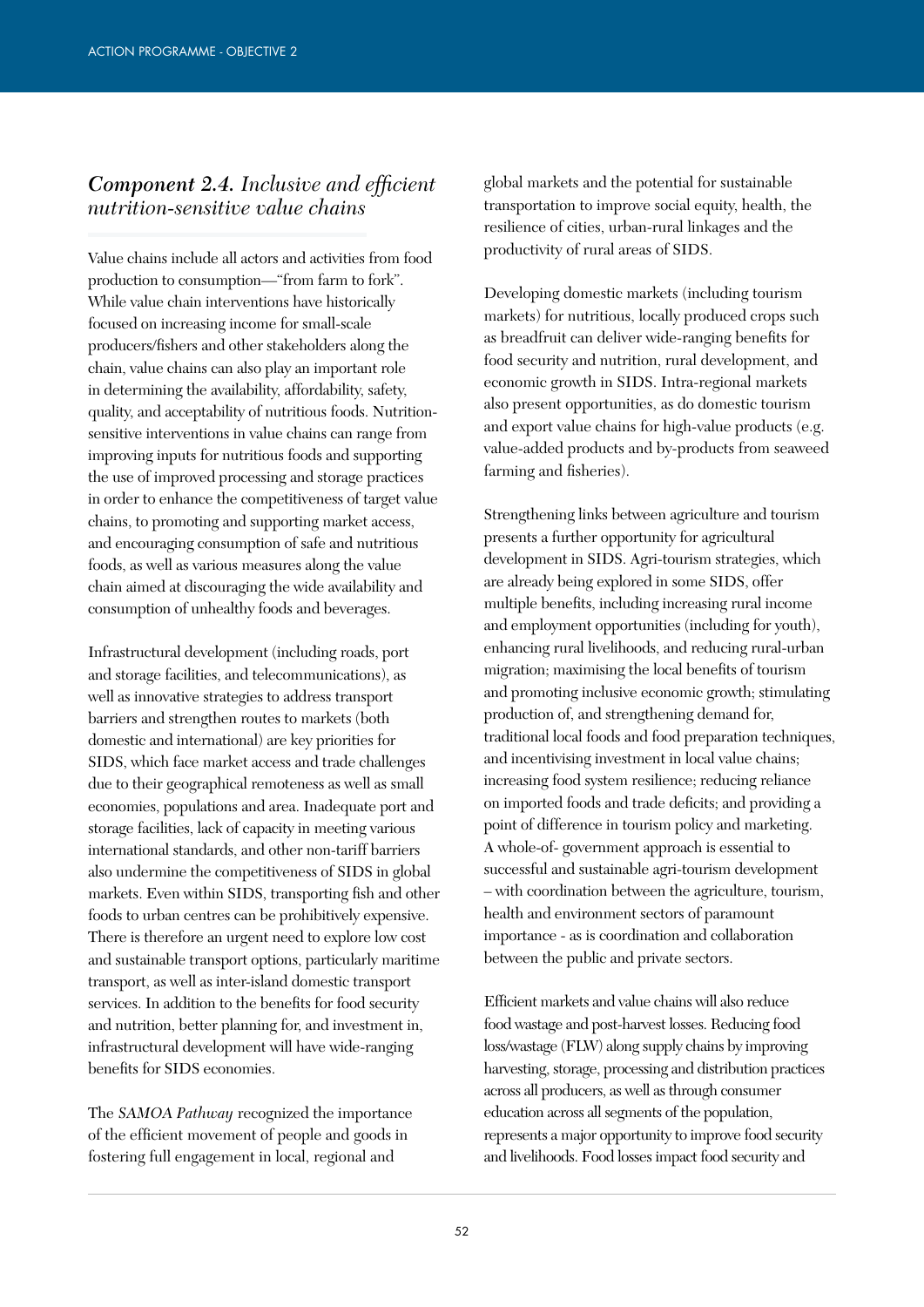nutrition by reducing the amount of food available, raising food prices, and negatively impacting on food access for those who face FLW-related economic and income losses. They also have a longer-term effect on food security through the unsustainable use of natural resources on which the future production of food depends. Identifying the causes of food losses along food chains and taking effective steps to address them can make a significant contribution to food security and nutrition. Reducing such losses, could increase food supplies, reduce food prices and reduce pressure on land and other scarce resources. In SIDS, food losses, and food quality losses, along local food supply chains (from sea/farm to market and to fork) are the primary concern (as opposed to wastage at the consumption level).

Food safety and biosecurity are inextricably linked to nutrition, particularly in places where food supplies are insecure. Strong biosecurity frameworks are essential to protect against threats and mitigate the risks posed by invasive species to agricultural production systems, human, plant and animal health, and economies. Given the unique characteristics of SIDS, there is an even greater need for regionallycoordinated approaches to biosecurity and invasive pest management, including in the areas of research, knowledge translation, and information exchange; upgrading and harmonizing legislative and regulatory frameworks; surveillance, capacity-strengthening for monitoring, inspection, enforcement, and quarantine; and emergency preparedness.

Food contamination with chemical, microbiological, zoonotic or other hazards can occur at any stage of the food supply chain, from on-farm to household preparation. In SIDS, key food safety concerns include consumption of contaminated seafood/ shellfish (e.g. Hepatitis A virus, foodborne parasites, fish and shellfish toxins) and grains (aflatoxin), as well as gastrointestinal illnesses associated with drinking contaminated water and poor sanitation. In the Western Pacific Region, aflatoxin (a toxin produced

by mould that grows on grain that has been stored inappropriately), rather than diarrhoeal diseases, is estimated to be the leading cause of foodborne disease deaths.58 Aflatoxin is linked to liver cancer, one of the most deadly forms of cancer. Strategies to educate and raise awareness among the different actors along value chains about the importance of food safety (including safe storage and handling techniques) are essential.

Gastro-intestinal illnesses arising from consumption of unsafe food or water can negatively impact on nutritional status by reducing nutrient absorption and exacerbating nutrient deficiencies. Morbidity associated with foodborne illness can affect school attendance, educational attainment, and ability to participate in income-earning activities. Food contamination also imposes significant social and economic costs through its effects on access to markets and tourism earnings.

Vulnerable population groups from a nutrition perspective - infants, young children, pregnant and lactating women, older adults, and people with compromised immune systems – are particularly susceptible to foodborne illness. Foodborne infection in these population groups is also more likely to lead to serious illness and death. These population groups are also particularly susceptible to gastro-intestinal illnesses associated with contaminated water and poor sanitation, which is a major public health challenge in some SIDS (and linked to Component 2.2 – Sustainable Management and Use of Freshwater Resources).

Adoption and compliance with sanitary and phytosanitary measures, including best practices in the prevention and management of pest and diseases and the exclusion of invasive species, is essential for SIDS and contributes to strengthened linkages and the creation of synergies between tourism and agriculture. In turn, this ensures that tourism growth is sustainable and that the benefits of tourism are shared with rural communities and contributes to increased economic and social development. ■

58 WHO Estimates of the Global Burden of Foodborne Diseases  $(2015)$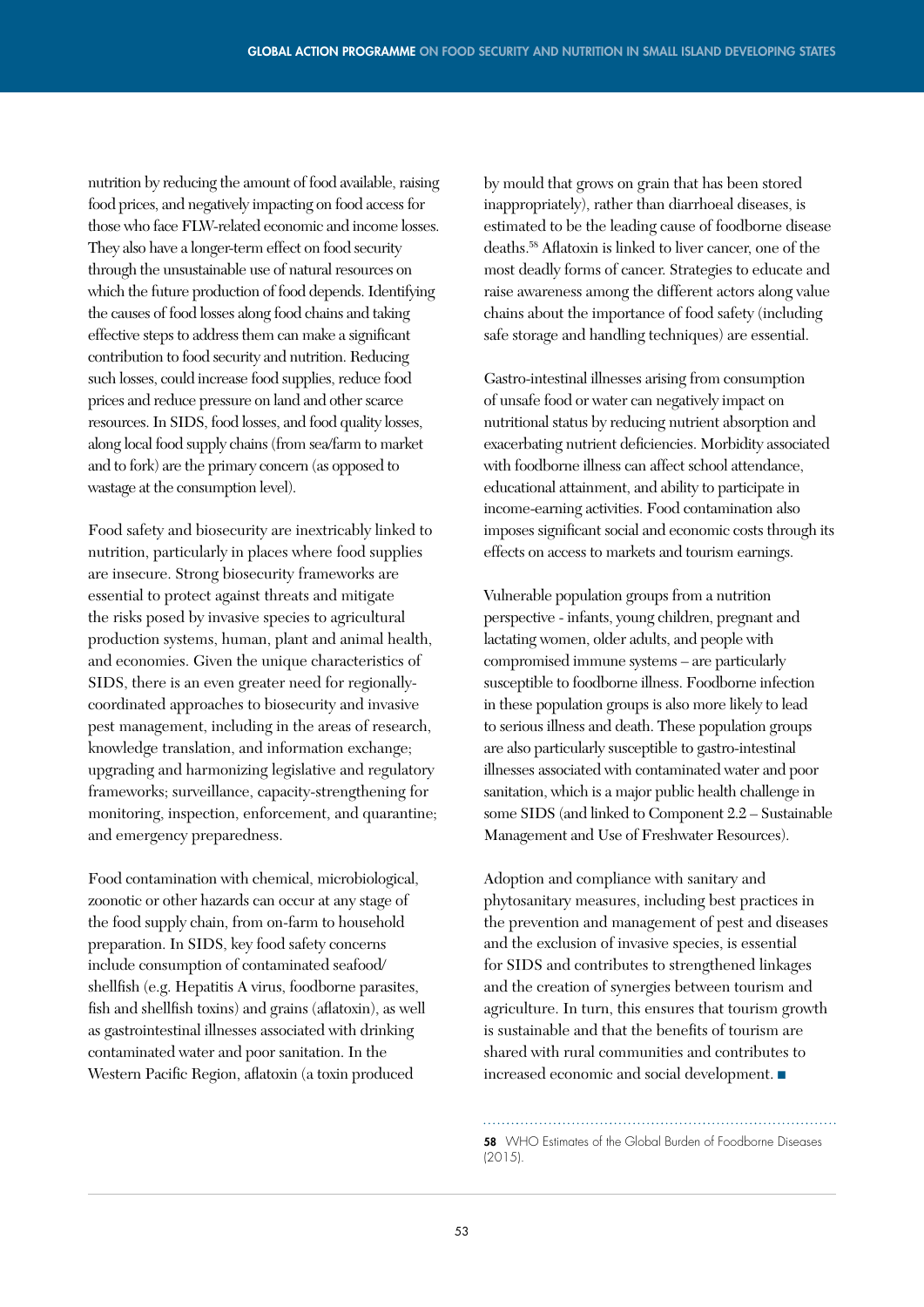# Indicative actions: Inclusive and efficient nutrition-sensitive value chains

|                                                                                                                                                    | <b>INDICATIVE ACTIONS</b>                                                                                                                                                                                                                                                                                                                                                                                                                                                                                                                                                                                                                                                                                                                                                                                                                                                                                                                                                                                                                                                                                                                                                                                                                                                                              |                                                                                                                                                                                                                                                                                                                                                                                                                                                                                                                                                                                                                                                                                                                                                                                                                                                                                                                                                                                                                                                                                                                                                                                                                                                                                                                                                                                                                                                                 |  |
|----------------------------------------------------------------------------------------------------------------------------------------------------|--------------------------------------------------------------------------------------------------------------------------------------------------------------------------------------------------------------------------------------------------------------------------------------------------------------------------------------------------------------------------------------------------------------------------------------------------------------------------------------------------------------------------------------------------------------------------------------------------------------------------------------------------------------------------------------------------------------------------------------------------------------------------------------------------------------------------------------------------------------------------------------------------------------------------------------------------------------------------------------------------------------------------------------------------------------------------------------------------------------------------------------------------------------------------------------------------------------------------------------------------------------------------------------------------------|-----------------------------------------------------------------------------------------------------------------------------------------------------------------------------------------------------------------------------------------------------------------------------------------------------------------------------------------------------------------------------------------------------------------------------------------------------------------------------------------------------------------------------------------------------------------------------------------------------------------------------------------------------------------------------------------------------------------------------------------------------------------------------------------------------------------------------------------------------------------------------------------------------------------------------------------------------------------------------------------------------------------------------------------------------------------------------------------------------------------------------------------------------------------------------------------------------------------------------------------------------------------------------------------------------------------------------------------------------------------------------------------------------------------------------------------------------------------|--|
| <b>OUTCOMES</b>                                                                                                                                    | Local level                                                                                                                                                                                                                                                                                                                                                                                                                                                                                                                                                                                                                                                                                                                                                                                                                                                                                                                                                                                                                                                                                                                                                                                                                                                                                            | <b>National level</b>                                                                                                                                                                                                                                                                                                                                                                                                                                                                                                                                                                                                                                                                                                                                                                                                                                                                                                                                                                                                                                                                                                                                                                                                                                                                                                                                                                                                                                           |  |
| 2.4.1. Increased<br>access to and<br>participation<br>of smallholders<br>and small-scale<br>enterprises in<br>nutrition-sensitive<br>value chains. | 2.4.1.1. Facilitate and support engagement<br>of smallholder farmers, particularly women, in<br>nutrition-sensitive value chains, including through<br>financial literacy education, technical advice,<br>value chain education, access to finance<br>mechanisms; and childcare facilities. Combine<br>with a women's time use analysis to determine<br>labour and time requirements for women, the<br>introduction of time saving technologies for tasks<br>performed by women, and strategies to ensure<br>equitable intra-household access to resources<br>(link to 3.1.1.3).<br>2.4.1.2. Empower smallholder organizations to<br>facilitate market linkages, including mechanisms<br>for the collection/aggregation of locally<br>produced product for sale to processors, and<br>ensure quality and consistency of supply (link to<br>$3.1.1.2$ ).<br>2.4.1.3. Increase access of farmers/fishers<br>and enterprises to agricultural and climate<br>financing (including risk sharing and insurance<br>services, and low-interest loans) and improved<br>technologies (including seeds), particularly<br>smallholder women (link to 3.1.1.4).<br>2.4.1.4. Support use of traditional food<br>preservation techniques in rural areas, and value-<br>adding for local products via agri-processing. | 2.4.1.5. Direct public investments towards, and<br>enhance institutional support and other incentives for,<br>value chains that increase availability of nutritious,<br>locally-produced foods, including staple crops,<br>fruits, vegetables, animal and fish products and<br>seafood, while enhancing returns for producers,<br>particularly smallholders, and that are job-intensive and<br>environmentally sustainable.<br>2.4.1.6. Explore innovative approaches to integrate<br>smallholder farmers into nutrition-sensitive value chains,<br>including commercially-oriented cooperative business<br>models (as has been successfully done in the Caribbean).<br>2.4.1.7. Encourage creative business models, to<br>enable low interest financing and risk sharing.<br>2.4.1.8. Identify and enhance opportunities for<br>nutrition-sensitive institutional food procurement,<br>including school feeding programs, to provide reliable<br>markets for small-scale producers.<br>2.4.1.9. Promote stronger linkages between small-scale<br>producers and the tourism, hospitality, and culinary<br>sectors and stimulate demand for local products, utilizing<br>emerging regional and international alliances and<br>platforms in this area (e.g. Chefs for Development). <sup>59</sup><br>2.4.1.10. Evaluate selected agriculture value chains<br>and map opportunities for additional marketing and<br>distribution of current and new food products. |  |
| 2.4.2. Increased<br>productivity and<br>efficiency of<br>inclusive, nutrition-<br>sensitive value<br>chains.                                       |                                                                                                                                                                                                                                                                                                                                                                                                                                                                                                                                                                                                                                                                                                                                                                                                                                                                                                                                                                                                                                                                                                                                                                                                                                                                                                        | 2.4.2.1. Provide training and capacity-building to<br>improve production and post-harvest management,<br>address inefficiencies, and improve competitiveness<br>in value chains for nutritious, locally-produced foods,<br>including staple crops, fruits, vegetables, animal and<br>fish products and seafood, particularly those involving<br>smallholders.<br>2.4.2.2. Promote use of new, energy-efficient<br>technologies in post-harvest processes.<br>2.4.2.3. Facilitate adoption of scale-appropriate food<br>processing technologies.<br>2.4.2.4. Explore innovative financing mechanisms<br>to improve storage, preservation, transport and<br>distribution technologies and infrastructure to reduce<br>food and nutrient losses and waste.<br>2.4.2.5. Explore low cost and sustainable transport<br>options for food security and domestic economies, as<br>well as access to export markets.                                                                                                                                                                                                                                                                                                                                                                                                                                                                                                                                                     |  |

59 http://chefs4dev.org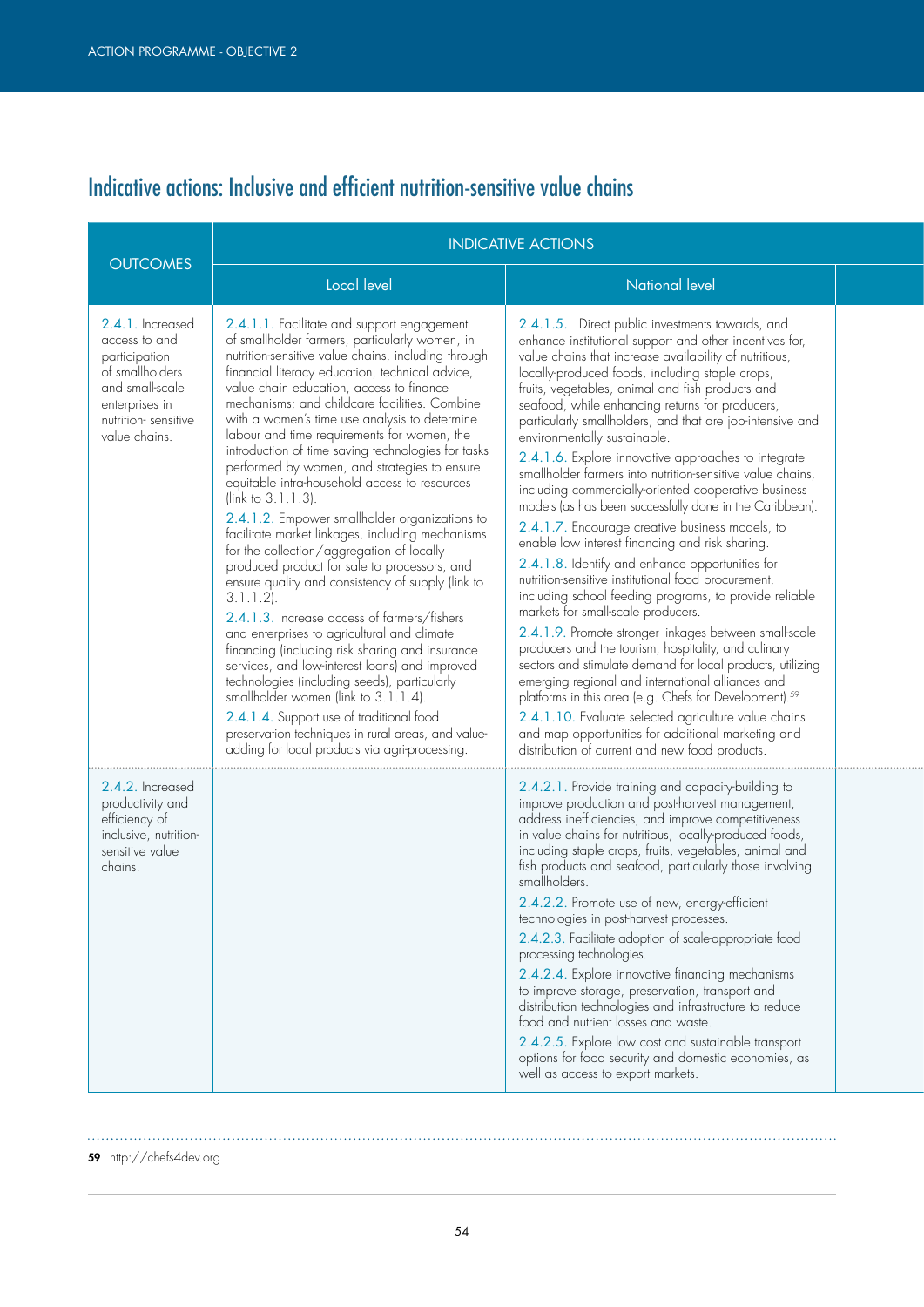|  | <b>INDICATIVE ACTIONS</b>                                                                                                                                                                                                                                                                                                                                                                                                                                                                                                                                                                                                                                               |                                                                                                                                                                                                                                                                                                                                                                                                                                             |  |
|--|-------------------------------------------------------------------------------------------------------------------------------------------------------------------------------------------------------------------------------------------------------------------------------------------------------------------------------------------------------------------------------------------------------------------------------------------------------------------------------------------------------------------------------------------------------------------------------------------------------------------------------------------------------------------------|---------------------------------------------------------------------------------------------------------------------------------------------------------------------------------------------------------------------------------------------------------------------------------------------------------------------------------------------------------------------------------------------------------------------------------------------|--|
|  | Regional level                                                                                                                                                                                                                                                                                                                                                                                                                                                                                                                                                                                                                                                          | <b>Global level</b>                                                                                                                                                                                                                                                                                                                                                                                                                         |  |
|  | 2.4.1.11. Establish regional market facilities and regional<br>market information systems.<br>2.4.1.12. Promote regional cooperation and trade<br>in agricultural products, between the islands and with<br>neighbouring continental states.<br>2.4.1.13. Promote and strengthen regional approaches to<br>biosecurity and food safety.<br>2.4.1.14. Support efforts to promote stronger linkages<br>between small- scale producers and the tourism, hospitality,<br>and culinary sectors and stimulate demand for local products,<br>utilizing emerging regional and international alliances and<br>platforms in this area (e.g. Chefs for Development). <sup>60</sup> | 2.4.1.15. Enhance cooperation between national and<br>regional bodies, and international development partners, in<br>harmonizing standards, and designing and enforcing effective<br>quarantine systems.<br>2.4.1.16. Investigate the potential to scale up school feeding<br>initiatives as a means to promote and ensure a sustainable<br>market for locally-produced fresh foods and to promote healthy<br>eating habits among children. |  |
|  |                                                                                                                                                                                                                                                                                                                                                                                                                                                                                                                                                                                                                                                                         |                                                                                                                                                                                                                                                                                                                                                                                                                                             |  |

60 http://chefs4dev.org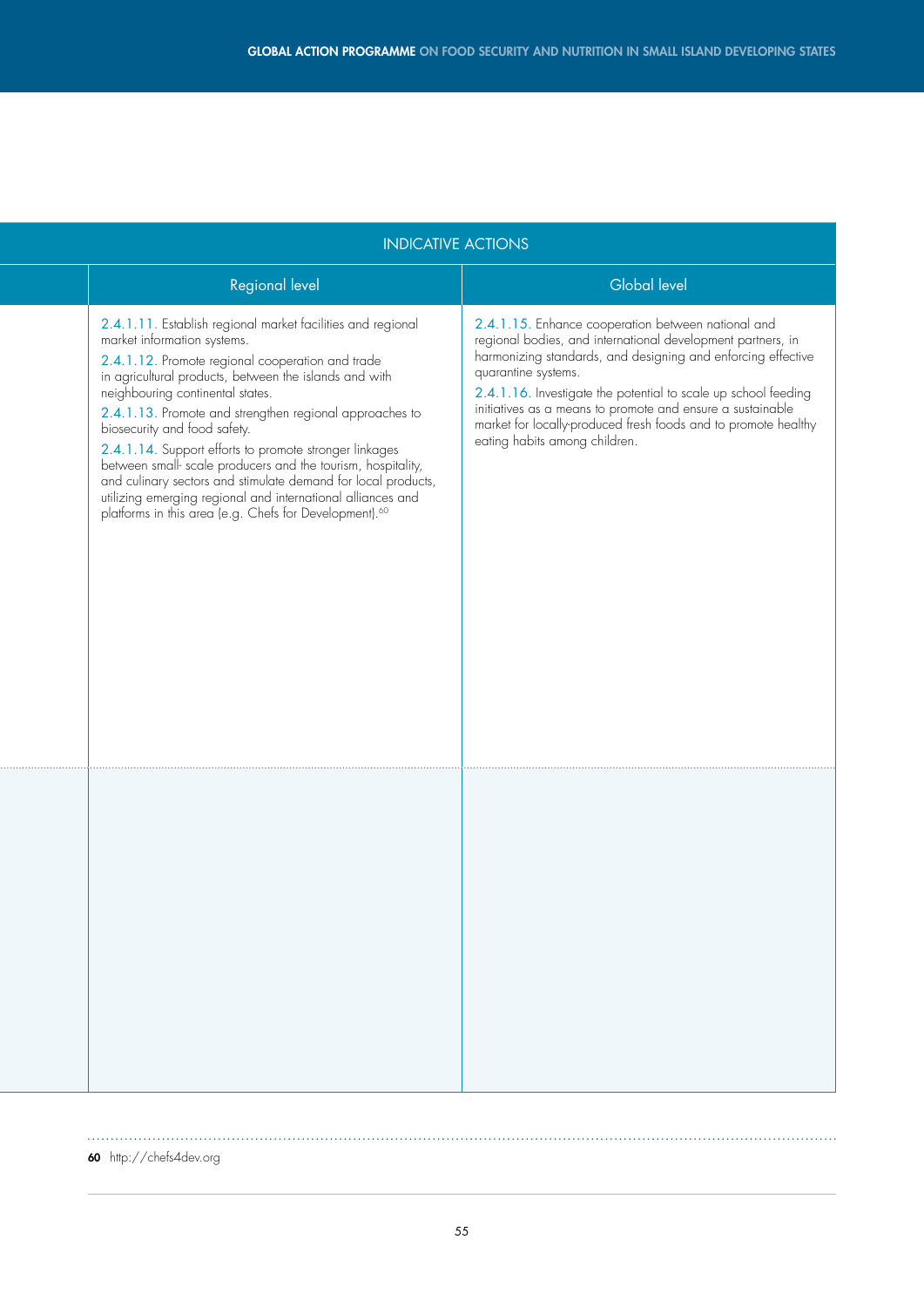#### *Component 2.5. Climate adaptation and resilience for food security and nutrition*

Disasters and food insecurity are directly interconnected. Floods, droughts, hurricanes, tsunamis and other hazards destroy agricultural, livestock and fishing infrastructure, assets, inputs and production capacity. They interrupt market access, trade and food supply, reduce income, deplete savings and erode livelihoods. SIDS are particularly challenged by disaster risks due to their size, location and characteristics of their economies. Many Pacific SIDS have been affected by El-Nino conditions since 2015, with Papua New Guinea - the largest and most populated country in the region - most severely affected. El-Nino driven drought and frosts have severely disrupted the country´s largely subsistencebased agricultural sector and exacerbated the already high prevalence of food insecurity, hunger and malnutrition. In some SIDS, average annual disasterrelated losses are equivalent to over 100 per cent of the amount that those countries are able or willing to spend on education, health, and social protection.<sup>61</sup> Fiji´s agricultural sector alone incurred an estimated \$542 million in damages and losses as a result of tropical cyclone Winston in February 2016.<sup>62</sup>

Since most SIDS are net food importers, SIDS are also particularly vulnerable to higher international food prices and excessive price and supply volatility. Given their reliance on remittances, they are also particularly vulnerable to global economic crises.

Signatories to the *Paris Climate Agreement* committed to strengthening the global response to the threat of climate change, in the context of sustainable development and efforts to eradicate poverty, including by "Increasing the ability to adapt to the adverse impacts of climate change and foster climate resilience and low greenhouse gas emissions

61 Global Assessment Report on Disaster Risk Reduction 2015.

62 Fiji Post-Disaster Needs Assessment – May 2016, Government of Fiji. 63 FCCC/CP/2015/L.9/Rev.1, Article 2.1(b).

development, in a manner that does not threaten food production".63 The Paris Agreement Article 11 articulates the need to enhance the capacity and ability of developing country parties, in particular countries that are particularly vulnerable to the adverse effects of climate change, such as SIDS to take effective climate action. The actions should facilitate technology development, dissemination, access to climate finance, relevant aspects of education, training and public awareness, and the transparent, timely and accurate communication of information.

The *Sendai Framework for Disaster Risk Reduction 2015-2030* reaffirms that it is critical to build resilience in the area of disaster risk reduction in SIDS and provide particular support through the implementation of the *SAMOA Pathway*. Achieving the *Sendai Framework* global targets in SIDS, including substantially reducing the number of affected people, reducing direct disaster economic loss, substantially reducing damage to critical infrastructure, and substantially increasing multi-hazard early warning systems, can contribute significantly to safeguarding food security and protecting agricultural investments from natural hazards and climate change. The Sendai Framework further highlights the need to integrate within disaster risk management considerations within sectorial plans, programmes and policies of all development sectors.

Achieving Sendai Framework global target (d) to substantially reduce disaster damage to critical infrastructure is vital to protect infrastructure that can provide uninterrupted access to domestic, regional and international markets, including building back better following a disaster and building better from the start to withstand natural hazards through proper design and construction.

Given the level of overlap between the two areas and the potential to maximise efficient use of resources,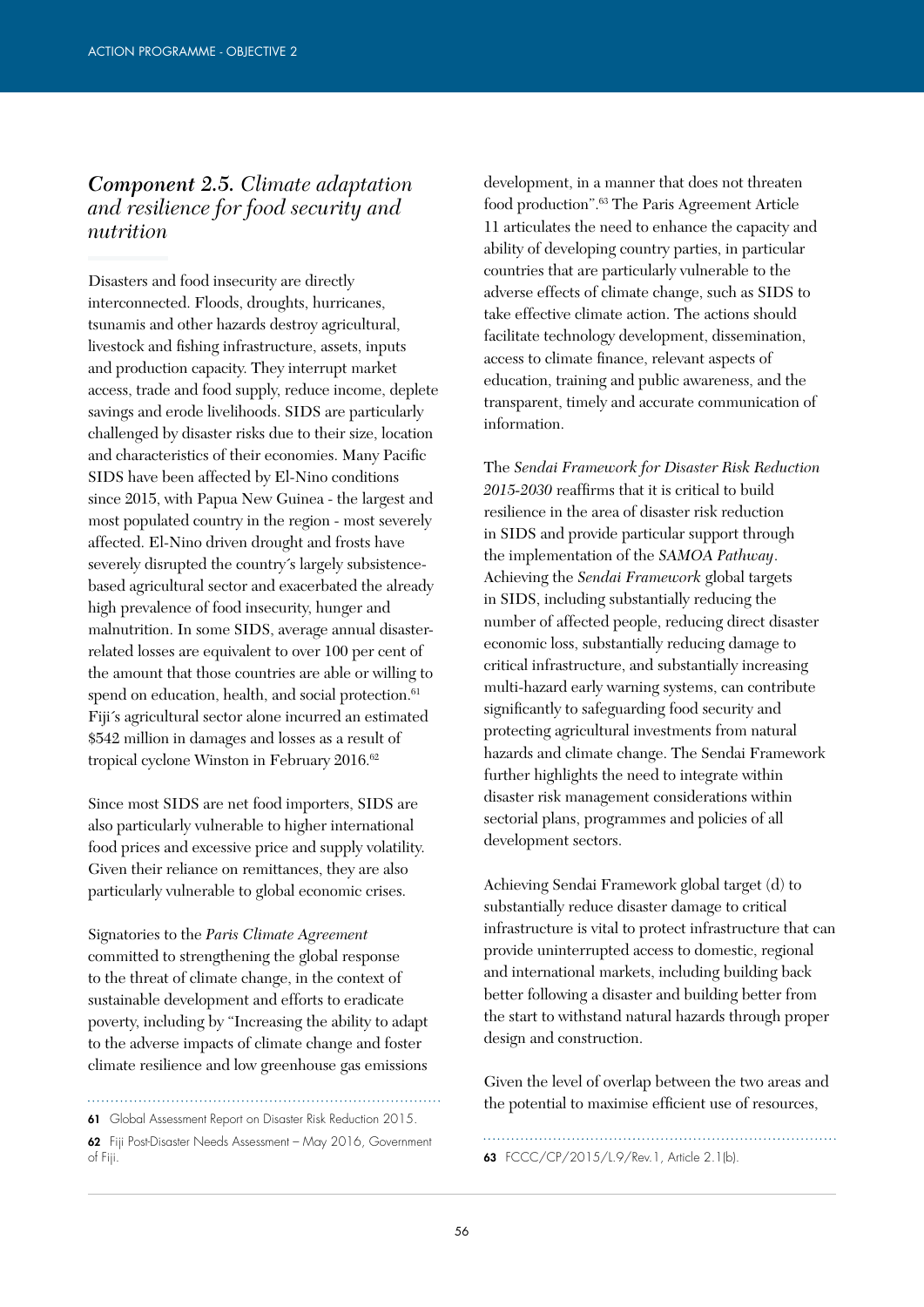integrating approaches to disaster risk management and adaptation to climate change are recommended wherever possible. The new Framework for Resilient Development in the Pacific: An Integrated Approach to Address Climate Change and Disaster Risk Management (FRDP) (2017-2030), endorsed by Leaders during the 47th Pacific Island Forum meeting in the Federated States of Micronesia, is the world's first integrated regional framework to build resilience to climate change and disasters.<sup>64</sup>

A twin-track approach combining short- and longterm risk management in the broad context of sustainable development is essential in SIDS. The future will be different and mechanisms are needed to take account of this in long-term planning for food security, nutrition, and development in SIDS. Climate change is not only going to impact on food security and nutrition in so many ways, but it is going to impact the capacities of communities (largely the marginalised and vulnerable) to respond to climate change. Better planning increases the resilience of food systems, livelihoods, and communities to climate change, disasters and shocks. It can also have positive externalities for the economy more broadly, for example through enhanced infrastructure maintenance and development.

The resilience of many staple crops in SIDS to natural disaster (principally cyclones and drought) provides added impetus for investing in domestic food supply capacity in order to reduce vulnerability to climate change. The overall impact of climate

change on Pacific staple food crop production is expected to be generally low over the next few decades and far less than the impact of global warming on supply of imported grain crops from other regions.65 There is a critical need to identify and disseminate those varieties of local staples best adapted to the effects of climate change; but more generally to facilitate improved efficiency of production and marketing of local staples in order to reduce reliance on imported cereals. Enhancing conservation and use of agro-biodiversity will also be an important means of improving resilience to climate change in SIDS.

Availability of reliable data is crucial to better plan and implement climate change and disaster risk reduction strategies. Climate data, vulnerability assessment, exposure data, projections and probabilistic models, monitoring and early warning systems based on a multi-hazard approach, and accurate and up-to-date information on disaster impacts, including damage and losses to the agricultural sector and critical infrastructure, can all facilitate risk-informed planning, decision making, and investment in agricultural and food system development and help to avoid the accumulation of new risks.

The likelihood of both sudden and slow-onset disasters dictates that approaches to natural resource management continue to evolve as natural and management sciences improve understating of the complex systems that farmers, fishers and communities are called on to manage in SIDS. ■

64 http://www.forumsec.org/resources/uploads/embeds/ file/Annex%201%20-%20Framework%20for%20Resilient%20 Development%20in%20the%20Pacific.pdf

65 Bell J and Taylor M. 2015. *Building climate-resilient food systems for Pacific Islands.* Penang, Malaysia: WorldFish. Program Report: 2015-15.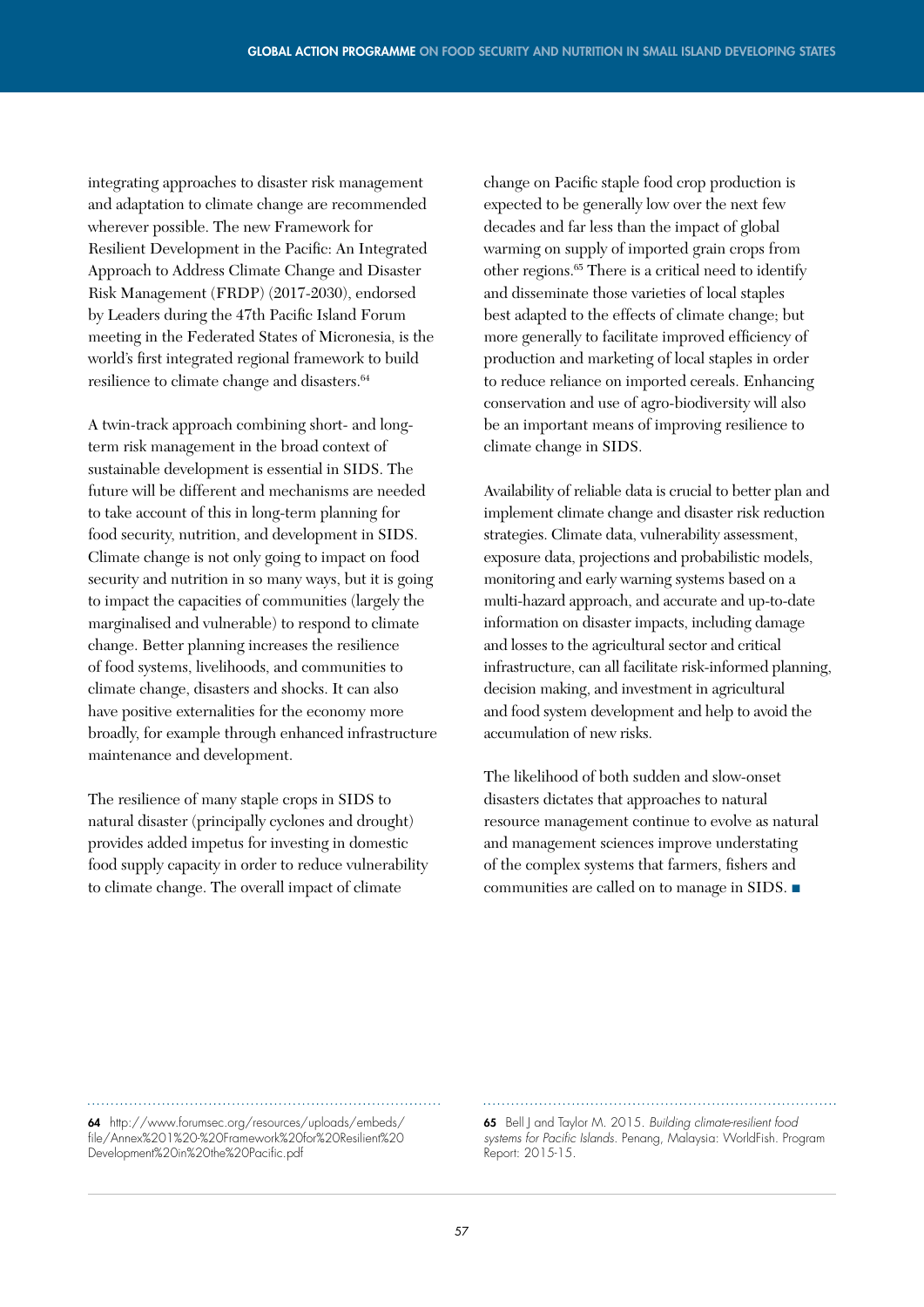# Indicative actions: Climate adaptation and resilience for food security and nutrition

|                                                                                                                              |                                                                                                                                                                                                                                                                                                                                                                                                                                                                                                                     | <b>INDICATIVE ACTIONS</b>                                                                                                                                                                                                                                                                                                                                                                                                                                                                                                                                                                                                                                                                                                                                                                                                                                                                                                                                                                                                                                                                                                                                                                                                                                                                                                                                                                                                                                                                                                                                                                                                                                                                   |
|------------------------------------------------------------------------------------------------------------------------------|---------------------------------------------------------------------------------------------------------------------------------------------------------------------------------------------------------------------------------------------------------------------------------------------------------------------------------------------------------------------------------------------------------------------------------------------------------------------------------------------------------------------|---------------------------------------------------------------------------------------------------------------------------------------------------------------------------------------------------------------------------------------------------------------------------------------------------------------------------------------------------------------------------------------------------------------------------------------------------------------------------------------------------------------------------------------------------------------------------------------------------------------------------------------------------------------------------------------------------------------------------------------------------------------------------------------------------------------------------------------------------------------------------------------------------------------------------------------------------------------------------------------------------------------------------------------------------------------------------------------------------------------------------------------------------------------------------------------------------------------------------------------------------------------------------------------------------------------------------------------------------------------------------------------------------------------------------------------------------------------------------------------------------------------------------------------------------------------------------------------------------------------------------------------------------------------------------------------------|
| <b>OUTCOMES</b>                                                                                                              | Local level                                                                                                                                                                                                                                                                                                                                                                                                                                                                                                         | <b>National level</b>                                                                                                                                                                                                                                                                                                                                                                                                                                                                                                                                                                                                                                                                                                                                                                                                                                                                                                                                                                                                                                                                                                                                                                                                                                                                                                                                                                                                                                                                                                                                                                                                                                                                       |
| 2.5.1.<br>Increased<br>resilience<br>of food<br>systems and<br>communities to<br>climate change,<br>disasters and<br>shocks. | 2.5.1.1. Develop, support,<br>and strengthen community-<br>based mechanisms for climate<br>change adaptation and<br>disaster risk management,<br>including community-based<br>surveillance systems, and support<br>mainstreaming of food security<br>and nutrition considerations into<br>these mechanisms.<br>2.5.1.2. Support community-led<br>campaigns to raise awareness<br>about how individual dietary<br>and lifestyle choices affect the<br>environment and climate (link to<br>$1.3.1.4$ and $3.1.1.5$ ). | 2.5.1.3. Include explicit food security and nutrition<br>objectives in national disaster preparedness and<br>management plans, including contingency and emergency<br>response plans, and in national adaptation and resilience-<br>building programmes of action, taking into account specific<br>national and regional vulnerabilities and economic,<br>environmental and social situations.<br>2.5.1.4. Develop strategies to restore affected and<br>vulnerable communities that depend on farming, livestock,<br>fisheries and forestry for their livelihoods in event of<br>disasters.<br>2.5.1.5. Develop affordable climate and disaster<br>insurance, in particular for climate risk management and<br>develop tools to access climate insurance by farmers.<br>2.5.1.6. Strengthen emergency response systems for<br>food borne disease outbreaks, livestock disease and plant<br>disease threats.<br>2.5.1.7. Improve generation of climate and disaster<br>exposure information and databases to include agricultural<br>production areas.<br>2.5.1.8. Support improved baseline monitoring of island<br>systems and the downscaling of climate model projections<br>to enable better projections of the future impacts on small<br>islands.<br>2.5.1.9. Develop/improve national environment and<br>resource databases, and the dissemination of information<br>to relevant groups - especially rural communities, youth and<br>women - as the basis for all aspects of land-use planning<br>and management, along with appropriate decision-making<br>tools such as land/geographic information systems, that<br>contribute to better food security and nutritional outcomes. |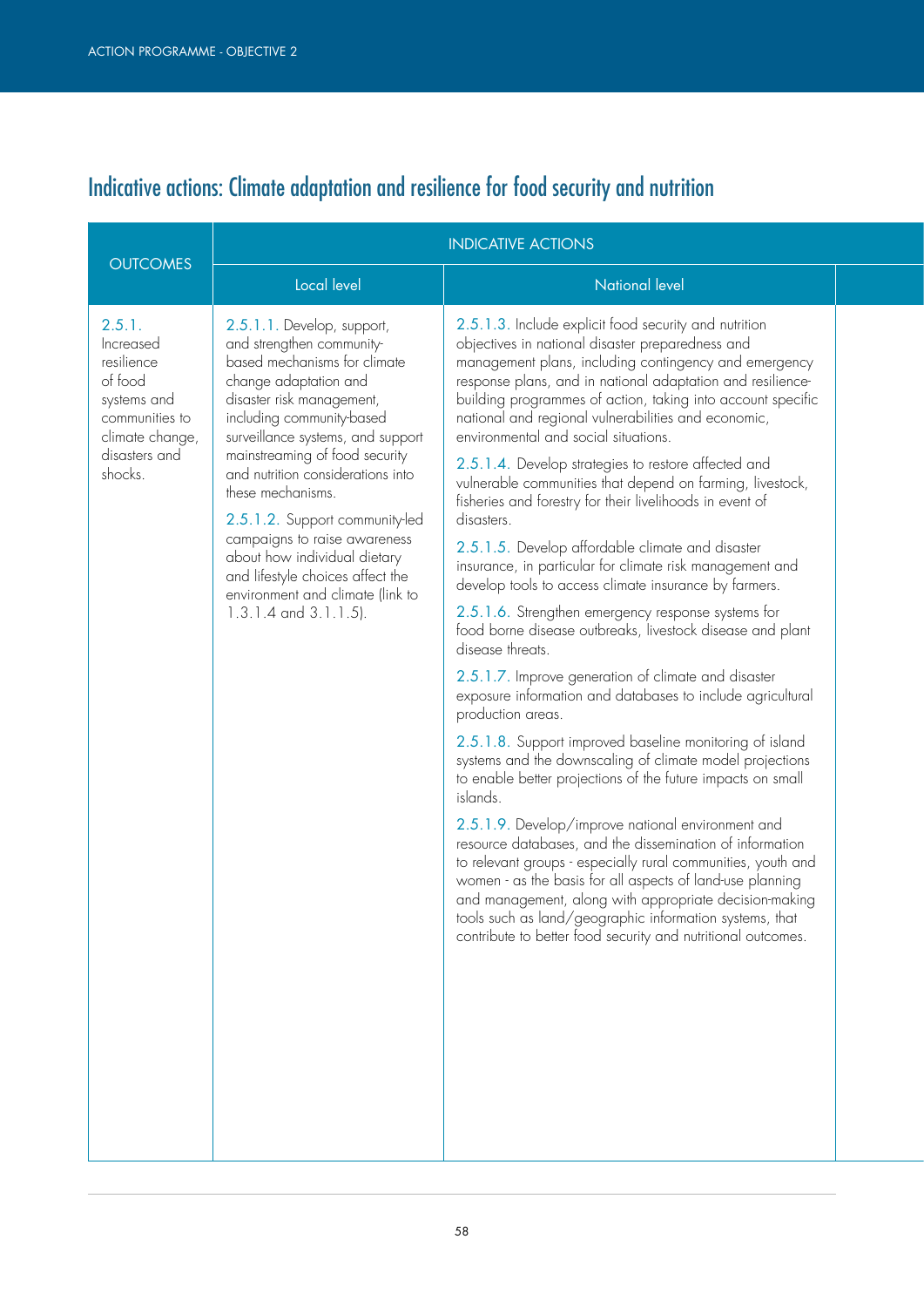| <b>INDICATIVE ACTIONS</b>                                                                                                                                                 |                                                                                                                                                                                                                                                                                        |  |
|---------------------------------------------------------------------------------------------------------------------------------------------------------------------------|----------------------------------------------------------------------------------------------------------------------------------------------------------------------------------------------------------------------------------------------------------------------------------------|--|
| Regional level                                                                                                                                                            | <b>Global level</b>                                                                                                                                                                                                                                                                    |  |
| 2.5.1.10. Include explicit food security and nutrition<br>objectives in regional mechanisms for the management<br>of food crises and disasters caused by natural hazards. | 2.5.1.11. Support integrated approaches to improving<br>food security and nutrition, conservation and use of<br>biodiversity, and climate change adaptation and<br>resilience.                                                                                                         |  |
|                                                                                                                                                                           | 2.5.1.12. Provide coordinated capacity building<br>support for the integration of critical adaptation needs,<br>including food security, nutrition water, sanitation,<br>coastal protection, and protection of critical coastal<br>infrastructures, into national development agendas. |  |
|                                                                                                                                                                           | 2.5.1.13. Support development of climate and disaster<br>data and information systems, including modeling of<br>climate change impacts.                                                                                                                                                |  |
|                                                                                                                                                                           |                                                                                                                                                                                                                                                                                        |  |
|                                                                                                                                                                           |                                                                                                                                                                                                                                                                                        |  |
|                                                                                                                                                                           |                                                                                                                                                                                                                                                                                        |  |
|                                                                                                                                                                           |                                                                                                                                                                                                                                                                                        |  |
|                                                                                                                                                                           |                                                                                                                                                                                                                                                                                        |  |
|                                                                                                                                                                           |                                                                                                                                                                                                                                                                                        |  |
|                                                                                                                                                                           |                                                                                                                                                                                                                                                                                        |  |
|                                                                                                                                                                           |                                                                                                                                                                                                                                                                                        |  |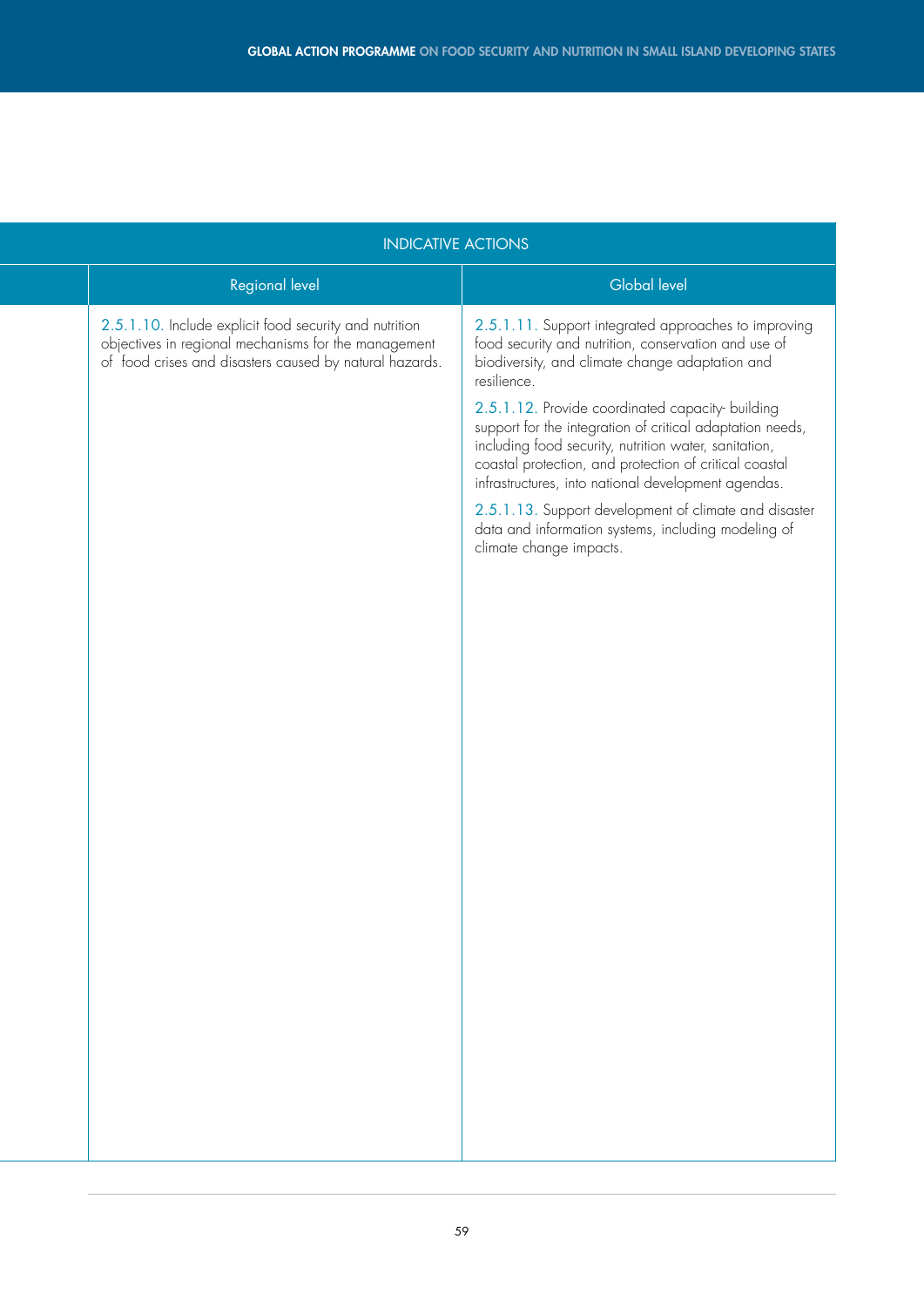### *Objective 3. Empowered people and communities for food security and nutrition*

Food insecurity, hunger, and malnutrition are inextricably linked to poverty and inequality in a vicious cycle. Poverty is the most important root cause of malnutrition. Without income or adequate resources, people are less likely to be able to access adequate food. Malnutrition, in turn, affects the ability of individuals and households to escape poverty by impairing child growth and development; reducing individual´s capacity to work, earn income, and produce food, and contributing to social and economic inequailty and instability. Poverty, lack of access to adequate diets, and inadequate nutrition in utero and the early years of life, are also linked to overweight and obesity. Getting out of extreme poverty enables people to eat a more varied diet. However, improved access to food does not guarantee access to and consumption of good quality foods. For poor urban households in particular, energydense foods of low nutritional quality are often the most affordable and easily accessible. In many lower-income countries worldwide, prevalence of overweight and obesity is rising fastest in the lowest socioeconomic groups.<sup>66</sup> A challenge for poverty reduction programmes is the need to address food insecurity and hunger without adding to the burden of overweight and obesity.

Economic growth is vital to create the opportunities for people in poverty to get out of it. However, pro-poor growth and development policies and

strategies are needed to increase the ability of poor people to take advantage of, and benefit from, these opportunities. This includes measures that target and address key sources of vulnerability and deprivation, and strengthen adaptive capabilities, in the areas of education, health, training, employment, and social protection. Targeted interventions and programmes are also needed to address food insecurity and malnutrition, and their determinants, in vulnerable groups, particularly women, adolescent girls, infants and young children, including by providing specific nutrition interventions; supporting their rights and access to natural resources; by enhancing their access to land, a range of services, innovative technologies and markets; by increasing their options for decent employment and income generation; and by supporting their participation in policy and governance processes, including social protection.

It is essential that interventions, programmes, and services aimed at social and economic empowerment of communities, and at addressing food insecurity and malnutrition in target groups, are underpinned by enabling political, institutional and social environments, as outlined in Objective 1. This includes the formulation and implementation of pro-poor and inclusive policies, and the mainstreaming of poverty reduction strategies into all national policies and planning processes, as well as regulatory measures (including those to promote gender equality, breastfeeding, such as maternity leave, and facilities and time for breastfeeding in workplaces) and social marketing strategies to promote and support healthy diets and nutrition throughout the life course. ■

<sup>66</sup> Jones-Smith et al (2012). Is the burden of overweight shifting to the poor across the globe? Time trends among women in 39 lowand middle-income countries (1991–2008). International Journal of Obesity 36(8):1114-1120.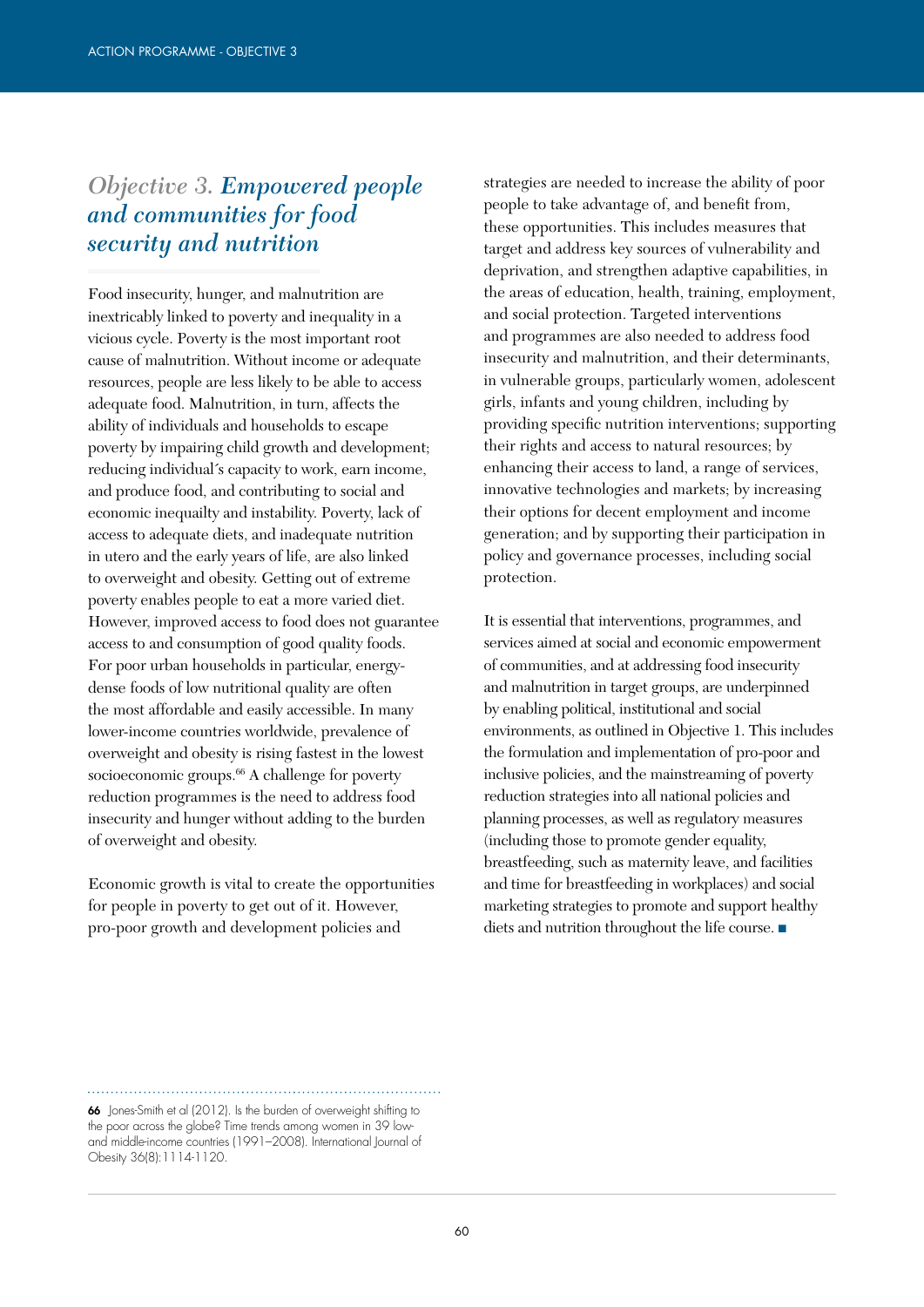### *Component 3.1. Social and economic empowerment*

Historically, SIDS communities have been rooted in subsistence family farms and small- scale fisheries. Small-scale producers (encompassing agriculture, fish farming, and capture fisheries) are still the most common agricultural enterprise in SIDS. In the *SAMOA Pathway*, the international community pledged to support SIDS efforts to increase rural income and jobs, with a focus on the empowerment of small-scale producers. This calls for an intersectoral, pro-poor rural development approach to replace the classical paradigm of "business-as-usual" to agriculture development,<sup>67</sup> involving enhanced investment in the most vulnerable sectors as well as the empowerment of producer organizations to ensure that they have the tools they need not only to overcome hunger and malnutrition, but to enhance their resources and capabilities. Smallscale producers themselves are the major source of investment in agriculture, but policies and programmes, including access to market, credit and insurance, often discriminate against them.

Achieving sustainable and inclusive development will depend on the empowerment of communities to self-organize, and to engage in local governance and collective action, with community-based organizations providing key entry points for action, including through technological innovation, market access, and greater bargaining power. Farmers/fishers´ organizations and cooperatives, for example, can play a critical role in ensuring quality and consistency of supply from groups of small holders and facilitating market linkages. Enhanced cooperation and support is needed to strengthen human and institutional capacities in these and other local organizations. Specific strategies to empower and build capacities of SIDS youth (by supporting youth-led organizations,

enabling social innovation, formalizing social movements, and providing inclusive platforms for youth to engage in policy and decision-making processes, for example) should also be prioritised.

Empowerment is also about options. Providing options for primary producers, for example, can be a powerful way of improving livelihoods and food security. This can range from greater access to a variety of seeds and various credit schemes to improving opportunities for livelihood diversification into off-farm and non-agricultural activities. Growth of non- farm activities is often driven by agricultural growth and can stimulate local employment creation.

Gender equality, women's empowerment, and the full realization of human rights for women and girls have a transformative and multiplier effect on sustainable development and are a driver of economic growth in SIDS. Gender equality in the agricultural sector is imperative. At a minimum, agricultural policies, services and programmes should "do no harm" to women or gender dynamics, including by ensuring men and women equal access to extension and rural advisory loans and other financial services, education, relevant knowledge, and pro-poor policies and strategies. Advocacy for the protection of breastfeeding, adequate rest for pregnant and lactating women, and perinatal care is also vital. Encouraging cooperative membership is another strategy to enhance women´s decision-making power and management of household resources. The gender implications of all agricultural programmes and recommended (agricultural) activities, including impacts on mother's/caregiver's time allocation and energy expenditure, should be considered.

Efforts to empower and engage youth in SIDS, including improving employment and livelihood opportunities, as well as targeted strategies to raise awareness and incentivise behaviour change are also vital. ■

#### 67 FAO, IFAD, WFP. 2015. *Achieving Zero Hunger: the critical role of investments in social protection and agriculture.* Rome.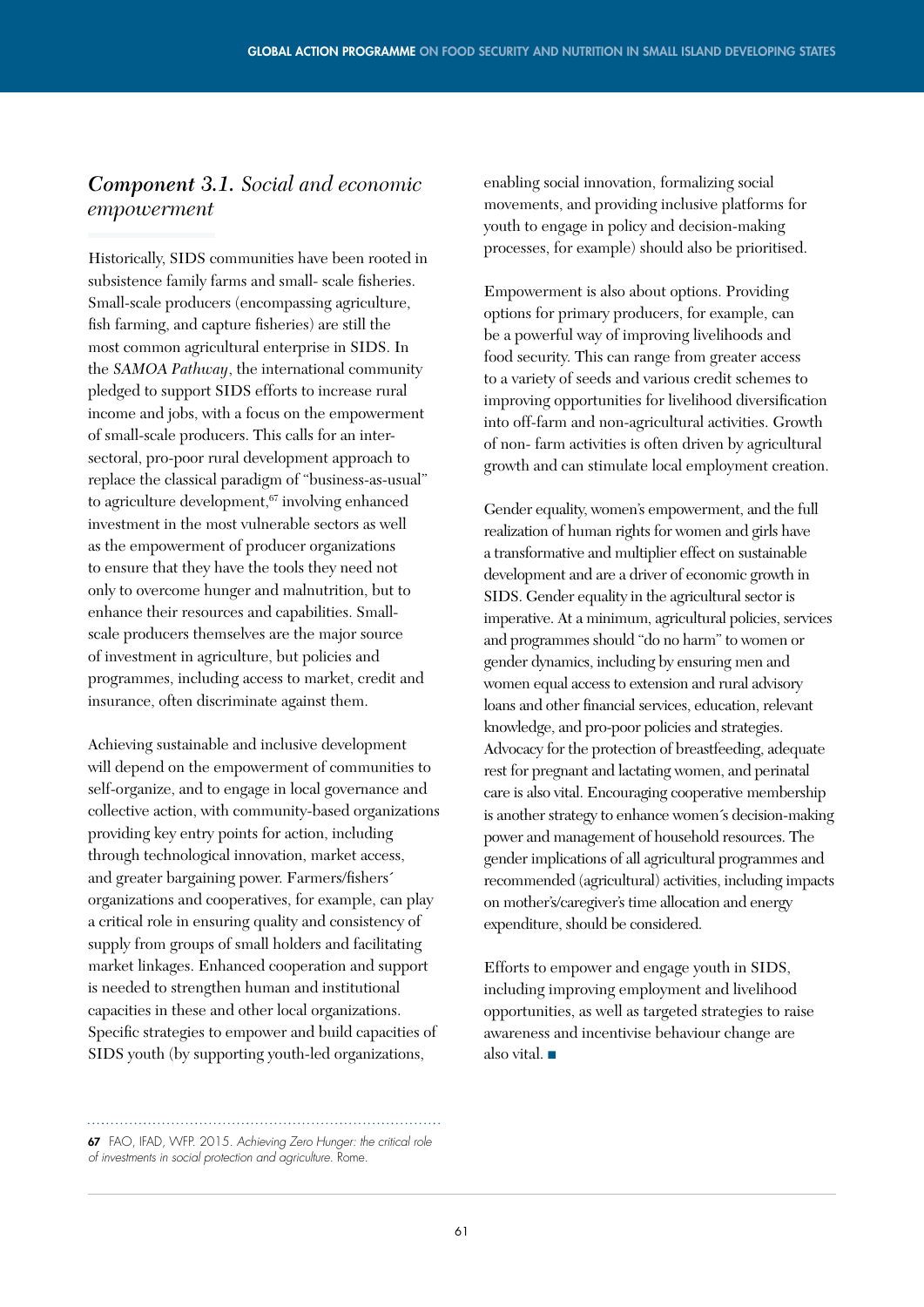# Indicative actions: Social and economic empowerment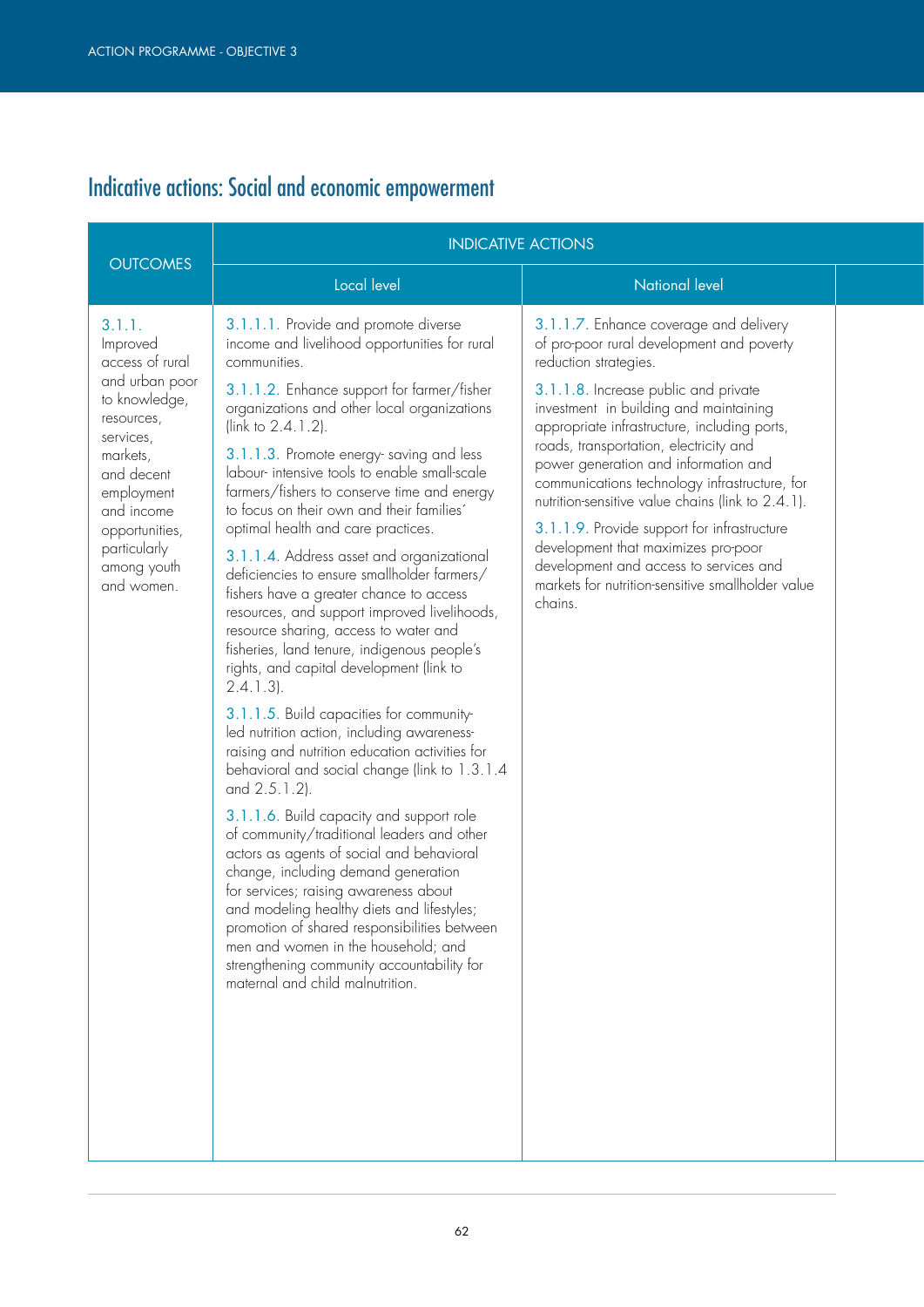| <b>INDICATIVE ACTIONS</b>                                                                                                                                                                                                                                                                                                    |                                                                                                                                                                                                                   |  |
|------------------------------------------------------------------------------------------------------------------------------------------------------------------------------------------------------------------------------------------------------------------------------------------------------------------------------|-------------------------------------------------------------------------------------------------------------------------------------------------------------------------------------------------------------------|--|
| Regional level                                                                                                                                                                                                                                                                                                               | Global level                                                                                                                                                                                                      |  |
| 3.1.1.10. Strengthen regional networks of small-scale<br>farmer/fisher organisations for agricultural research,<br>outreach and development.<br>3.1.1.11. Support the development of regional/sub-<br>regional evidence bases for maximizing social and<br>economic empowerment, and food security and nutrition<br>in SIDS. | 3.1.1.12. Conduct collaborative, cross-sectoral research<br>on the pathways between food security and nutrition,<br>and social and economic empowerment, and document<br>and share experience and best practices. |  |
|                                                                                                                                                                                                                                                                                                                              |                                                                                                                                                                                                                   |  |
|                                                                                                                                                                                                                                                                                                                              |                                                                                                                                                                                                                   |  |
|                                                                                                                                                                                                                                                                                                                              |                                                                                                                                                                                                                   |  |
|                                                                                                                                                                                                                                                                                                                              |                                                                                                                                                                                                                   |  |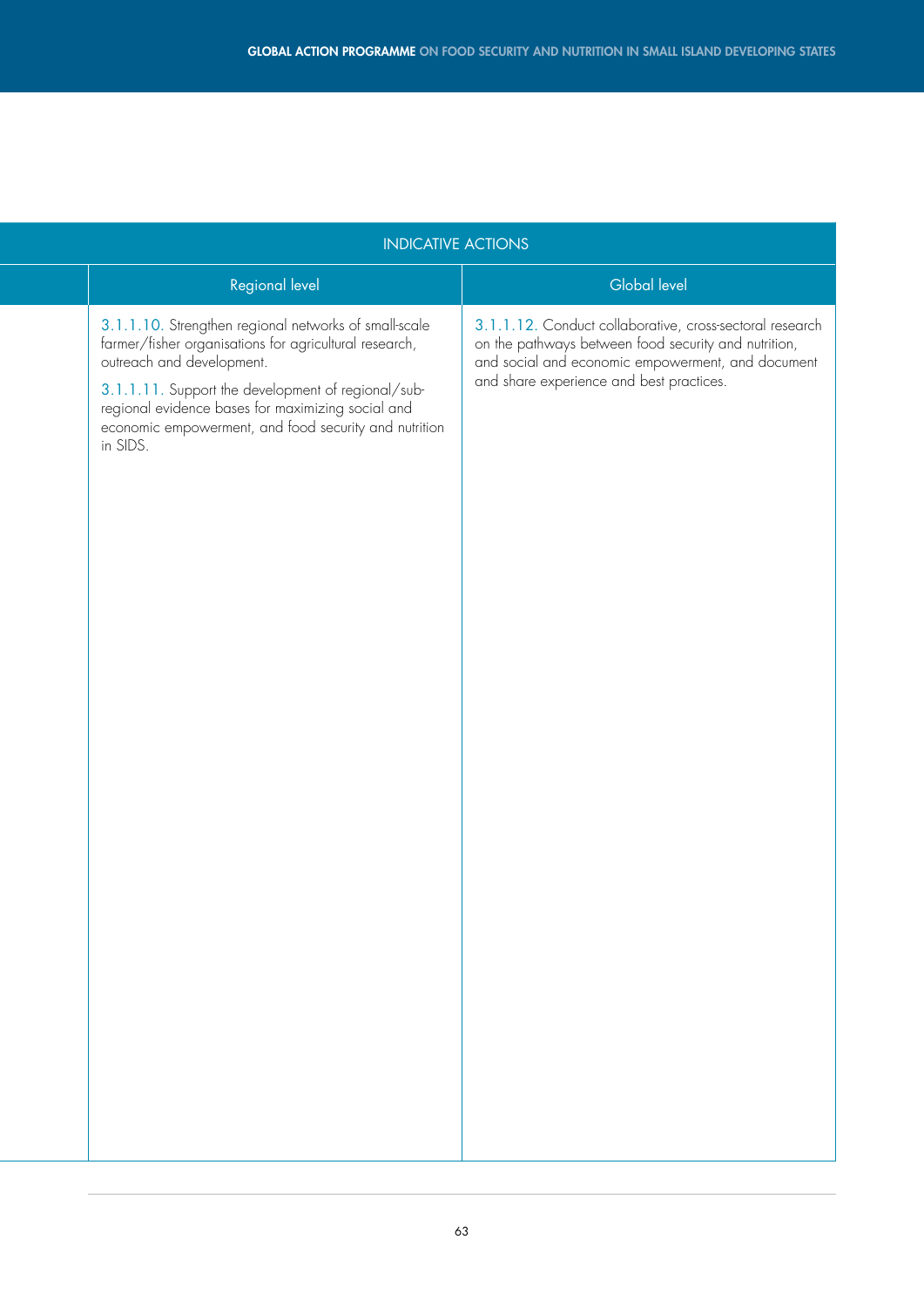#### *Component 3.2. Nutrition-sensitive social protection programmes*

Social protection and nutrition are intrinsically linked. In countries whose economies are dominated by small-scale producers, there is a large overlap between people who depend on agriculture for their livelihoods, those most at risk of food-insecurity and malnutrition, and beneficiaries of social protection programmes.68 Social protection is recognized as an effective measure to reduce poverty and food insecurity, and to foster inclusive rural development. The expansion of social protection systems to all, particularly the poorest and most vulnerable, is one of the proposed targets of the SDGs. However, the positive effects of pro-poor rural agriculture development and social protection policies on nutrition are not automatic and, in general, the potential for social protection programmes to help reduce malnutrition is as yet under-exploited. To maximise their effectiveness, social protection programmes need to be designed and implemented in a nutrition-sensitive manner.

Effective nutrition-sensitive social protection programmes target nutritionally vulnerable population groups (particularly the critical ´first 1,000 days´ window of opportunity), incorporate explicit nutrition objectives and indicators, improve income, foster linkages between essential services, include education strategies to raise awareness and influence behaviours, include strategies to reduce vulnerability to external shocks, and improve diets through better access to food which conforms with the beliefs, culture, traditions, dietary habits and preferences of individuals, and which is consistent with recommendations for healthy diets outlined

in regional/national food-based dietary guidelines. Effective governance of all social protection programmes, including transparency, accountability, and well-designed monitoring and evaluation components, is essential.

School food and nutrition programmes – encompassing the procurement and provision of more nutritious and locally grown foods through school feeding programmes, as well as education and skill-building programmes - are well-recognised social protection programmes and serve as an excellent example of how public policy outcomes can be amplified through a more inclusive approach to governance and can serve as a national development strategy. Schools provide excellent entry points for reaching children as well as their families and communities, and are a setting in which multiple sectors can join forces in improving nutrition.

There is a growing evidence base demonstrating that linking school feeding to agricultural development works.69 These approaches are also potentially effective ways of diversifying school meals and nutritionsensitive public food procurement, with significant potential to be extended beyond schools to other institutional procurement programmes (including hospitals and prisons). They require considerable political will and leadership and commitment to the development of better social and pro-poor policies.

With their vulnerability to climate change, natural hazards and shocks, a twin-track approach to social protection is critical in SIDS, with essential assistance provided in times of crisis/shocks through social protection transfers, combined with long-term support for livelihoods through targeted pro-poor investments in productive activities. ■

69 For example, World Food Programme´s (WFP´s) Home Grown School Feeding and P4P programmes, and Brazil´s national school 68 FAO 2015.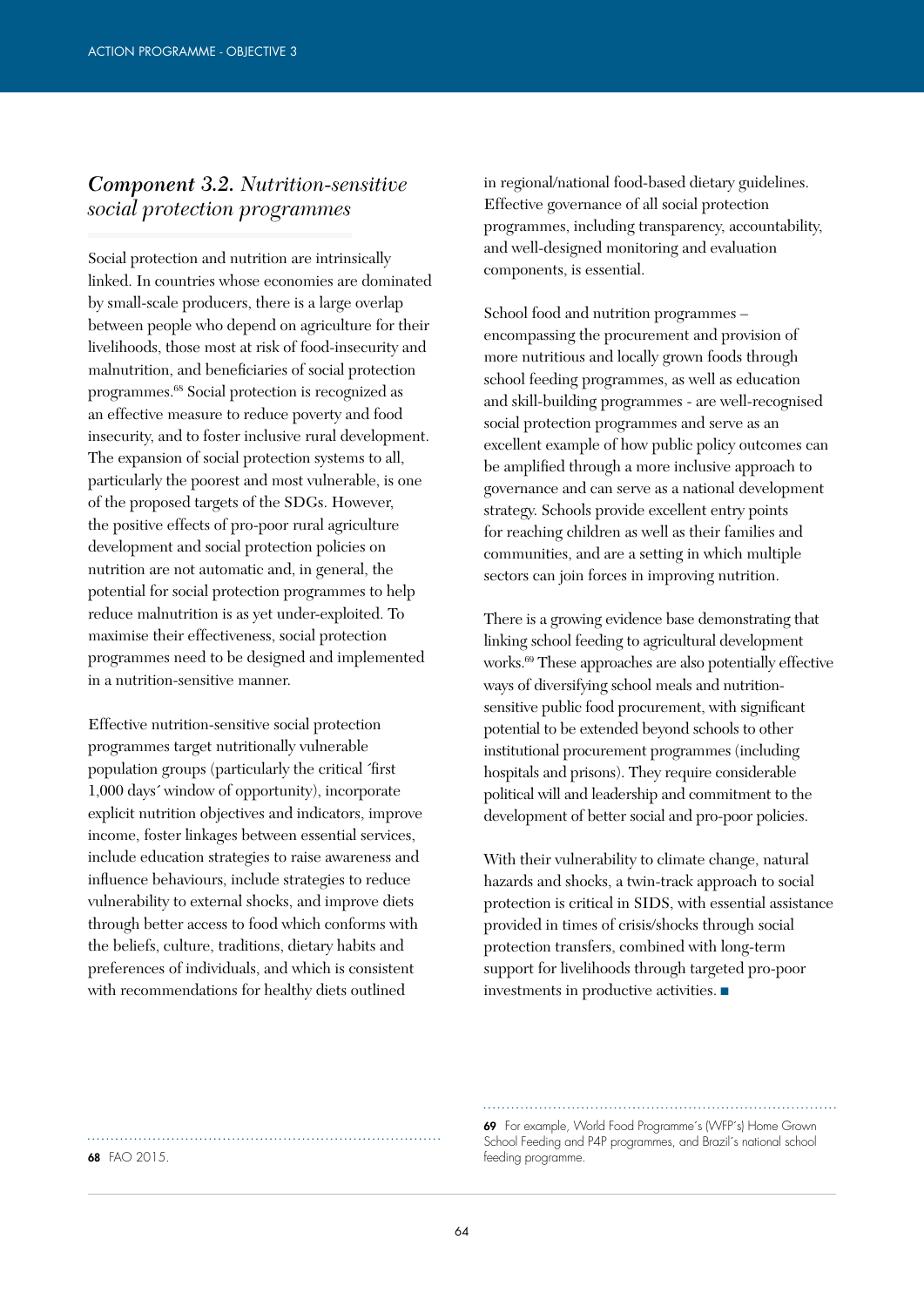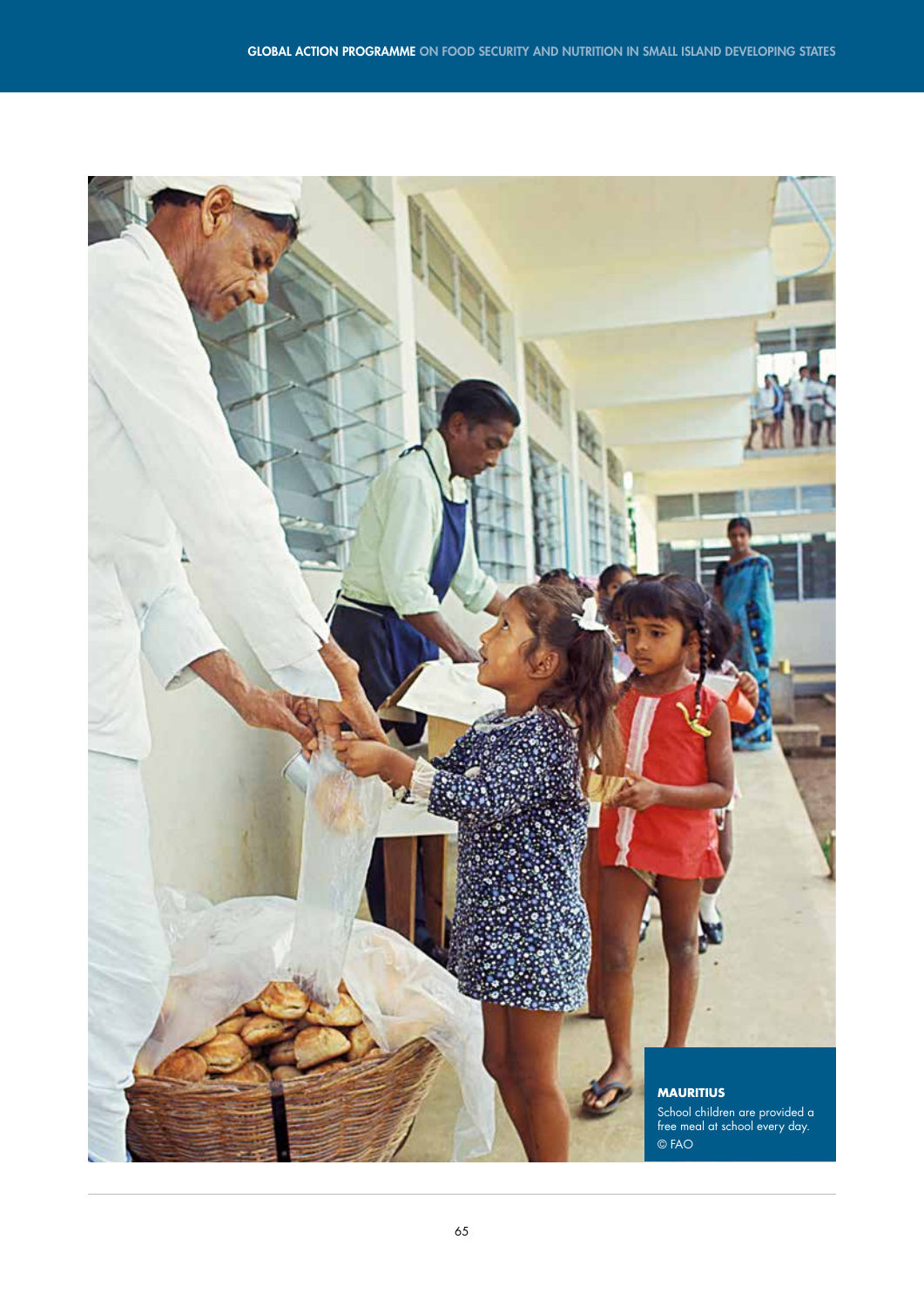. . . . . . . . . . . . .

# Indicative actions: Nutrition-sensitive social protection programmes

|                                                                                                                          | <b>INDICATIVE ACTIONS</b>                                                                                                                                           |                                                                                                                                                                                                                                                                                                                                                                                                                                                                                                                                                                                                                                                                                                                                                                                                                                                                                                                                                                                                                                                                                                                                          |  |
|--------------------------------------------------------------------------------------------------------------------------|---------------------------------------------------------------------------------------------------------------------------------------------------------------------|------------------------------------------------------------------------------------------------------------------------------------------------------------------------------------------------------------------------------------------------------------------------------------------------------------------------------------------------------------------------------------------------------------------------------------------------------------------------------------------------------------------------------------------------------------------------------------------------------------------------------------------------------------------------------------------------------------------------------------------------------------------------------------------------------------------------------------------------------------------------------------------------------------------------------------------------------------------------------------------------------------------------------------------------------------------------------------------------------------------------------------------|--|
| <b>OUTCOMES</b>                                                                                                          | Local level                                                                                                                                                         | National level                                                                                                                                                                                                                                                                                                                                                                                                                                                                                                                                                                                                                                                                                                                                                                                                                                                                                                                                                                                                                                                                                                                           |  |
| 3.2.1.<br>Improved<br>access to, and<br>effectiveness<br>of, nutrition-<br>sensitive social<br>protection<br>programmes. | 3.2.1.1. Foster and support community-<br>led initiatives to enhance food security and<br>nutrition, including backyard gardening and<br>school feeding programmes. | 3.2.1.2. Integrate food security and nutrition<br>objectives and actions into the design of social<br>protection programmes, and use food security<br>and nutrition indicators to monitor and assess<br>effectiveness.<br>3.2.1.3. Strengthen the design of social<br>protection systems and interventions to make<br>them more flexible and responsive to shocks<br>caused by natural hazards, price shocks,<br>and other key stresses in SIDS, in a way that<br>governments can anticipate, prevent, and plan<br>for crises through adaptation of the eligibility<br>requirements, transfer size and delivery<br>mechanisms of programmes, as well as<br>through establishment of contingent financing<br>structures.<br>3.2.1.4. Increase investment in, and support<br>for, school food and nutrition programmes, and<br>other public procurement programmes that are<br>linked to local smallholder producers (link to<br>$2.4.1.8$ ).<br>3.2.1.5. Organize south-south visits to<br>facilitate sharing of knowledge, lessons and<br>best practices relating to nutrition-sensitive<br>public procurement programmes. <sup>70</sup> |  |

70 e.g. the Purchase from Africans, for Africa (PAA Africa) project jointly undertaken by FAO, WFP, and the governments of Brazil, UK, Ethiopia, Malawi, Mozambique, Niger, and Senegal to link school feeding programs to smallholder farmers and agricultural development.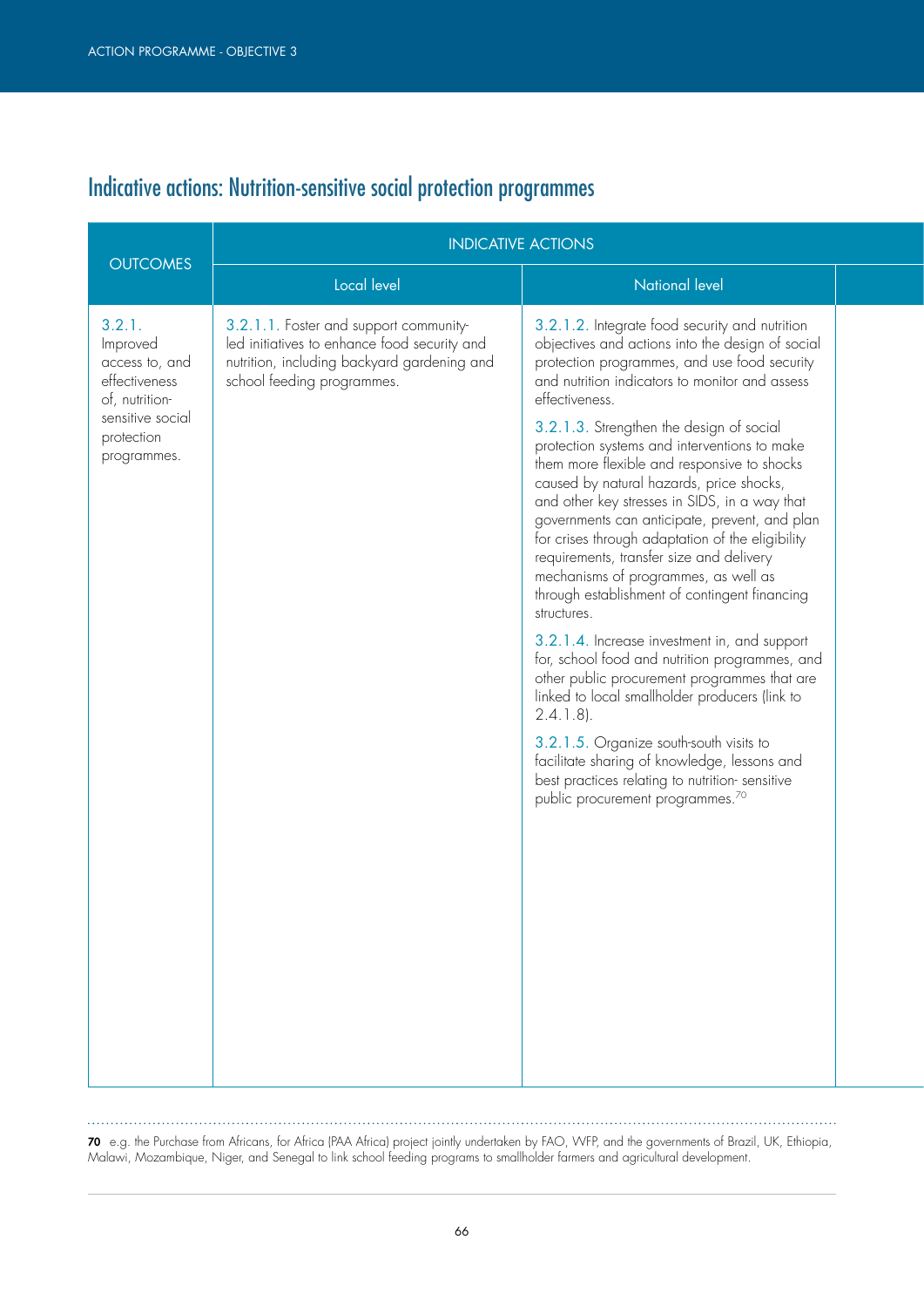| <b>INDICATIVE ACTIONS</b> |                                                                                                                                                                                                                                              |                                                                                                                                                                                                                                                                                                  |  |  |  |  |  |
|---------------------------|----------------------------------------------------------------------------------------------------------------------------------------------------------------------------------------------------------------------------------------------|--------------------------------------------------------------------------------------------------------------------------------------------------------------------------------------------------------------------------------------------------------------------------------------------------|--|--|--|--|--|
|                           | Regional level                                                                                                                                                                                                                               | Global level                                                                                                                                                                                                                                                                                     |  |  |  |  |  |
|                           | 3.2.1.6. Document and share experience and best<br>practices relating to the design, implementation,<br>monitoring and evaluation of nutrition-sensitive social<br>protection programmes, including school food and<br>nutrition programmes. | 3.2.1.7. Enhance and better coordinate support<br>for the design, delivery, expansion, and monitoring<br>and evaluation of nutrition-sensitive social protection<br>programmes, including school food and nutrition<br>programs linked to smallholders and pro-poor agricultural<br>development. |  |  |  |  |  |
|                           |                                                                                                                                                                                                                                              |                                                                                                                                                                                                                                                                                                  |  |  |  |  |  |
|                           |                                                                                                                                                                                                                                              |                                                                                                                                                                                                                                                                                                  |  |  |  |  |  |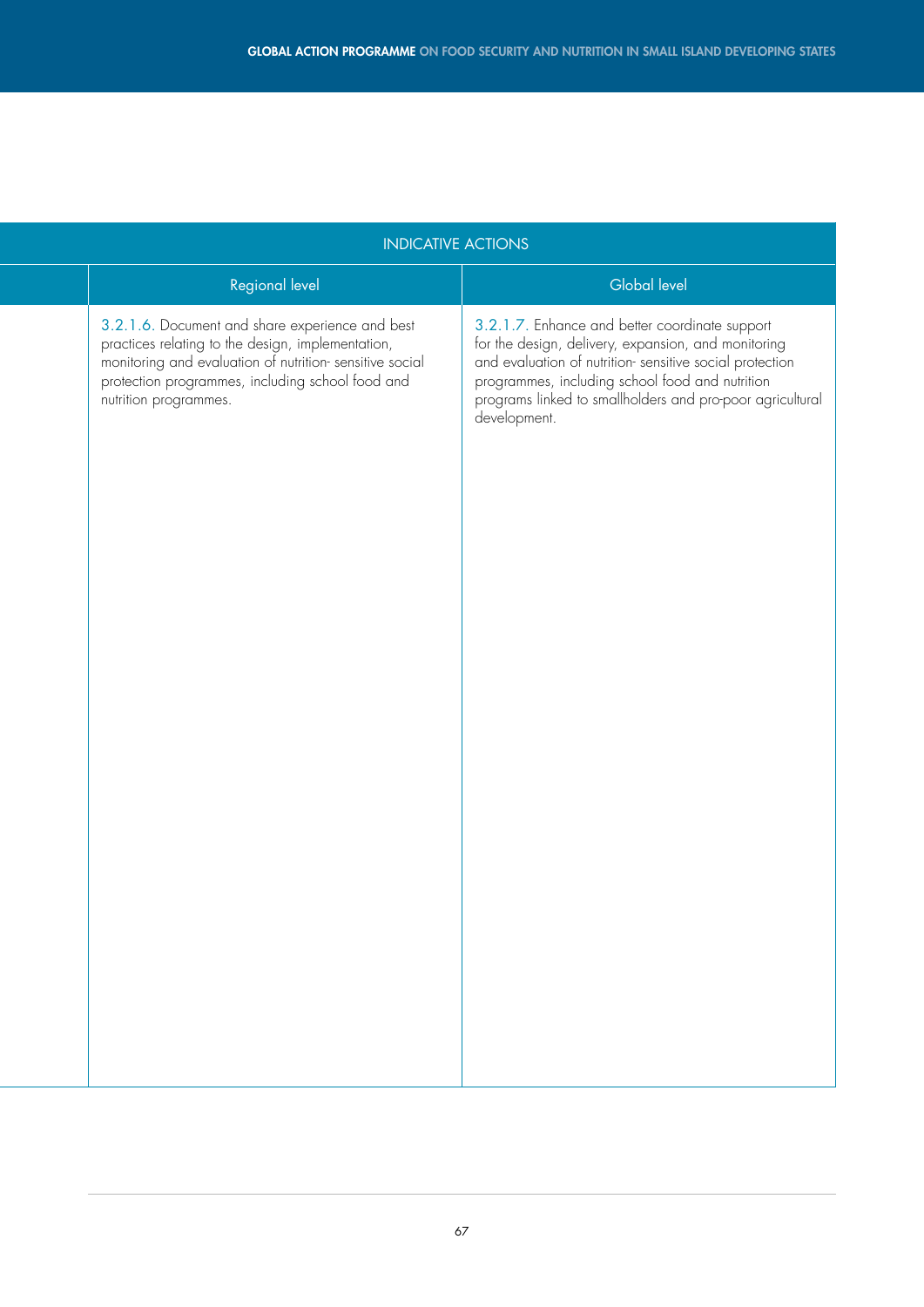### *Component 3.3. Targeted community-based interventions and services to prevent and treat malnutrition in all its forms*

Member States of the WHO have committed to implementing a range of cost-effective, evidence-based, community-level interventions for preventing and treating malnutrition through the WHO/UNICEF Global Strategy for Infant and Young Child Feeding, WHO Comprehensive Implementation Plan on Maternal, Infant and Young Child Nutrition, WHO Global Action Plan for the Prevention and Control of NCDs, , WHO International Code of Marketing of Breastmilk Substitutes and subsequent relevant WHA Resolutions, and WHO Set of Recommendations on the Marketing of Food and Non-Alcoholic Beverages to Children; the Report of the Commission on Ending Childhood Obesity, and regional commitments such as the WPRO Action Plan to Reduce the Double Burden of Malnutrition.

This includes strategies to protect, promote and support optimal breastfeeding and complementary feeding practices; to strengthen and enforce legal

frameworks on marketing of foods and beverages to children, as well as standards for foods and drinks provided and sold in schools; and to strengthen the delivery of nutrition and health services in multiple settings.

Social and behaviour change is critical for improving the nutrition status of key groups. The aim is to enhance coverage of service delivery through multiple platforms to promote optimal nutrition practices among individuals, families and communities and to create demand for and utilization of services for the prevention and timely treatment of malnutrition in all its forms. Understanding drivers and motivators of social change is also essential to facilitate a shift in social norms, including in relation to infant feeding and maternal nutrition, healthy diets, and perceptions of healthy weight.

A key dimension of community-based nutrition action is enabling households to maximise food security and nutrition with existing household resources, while also striving to increase such resources. Women's empowerment and nutrition education of men and women are essential to enhance the capacities of families and communities to better feed themselves. ■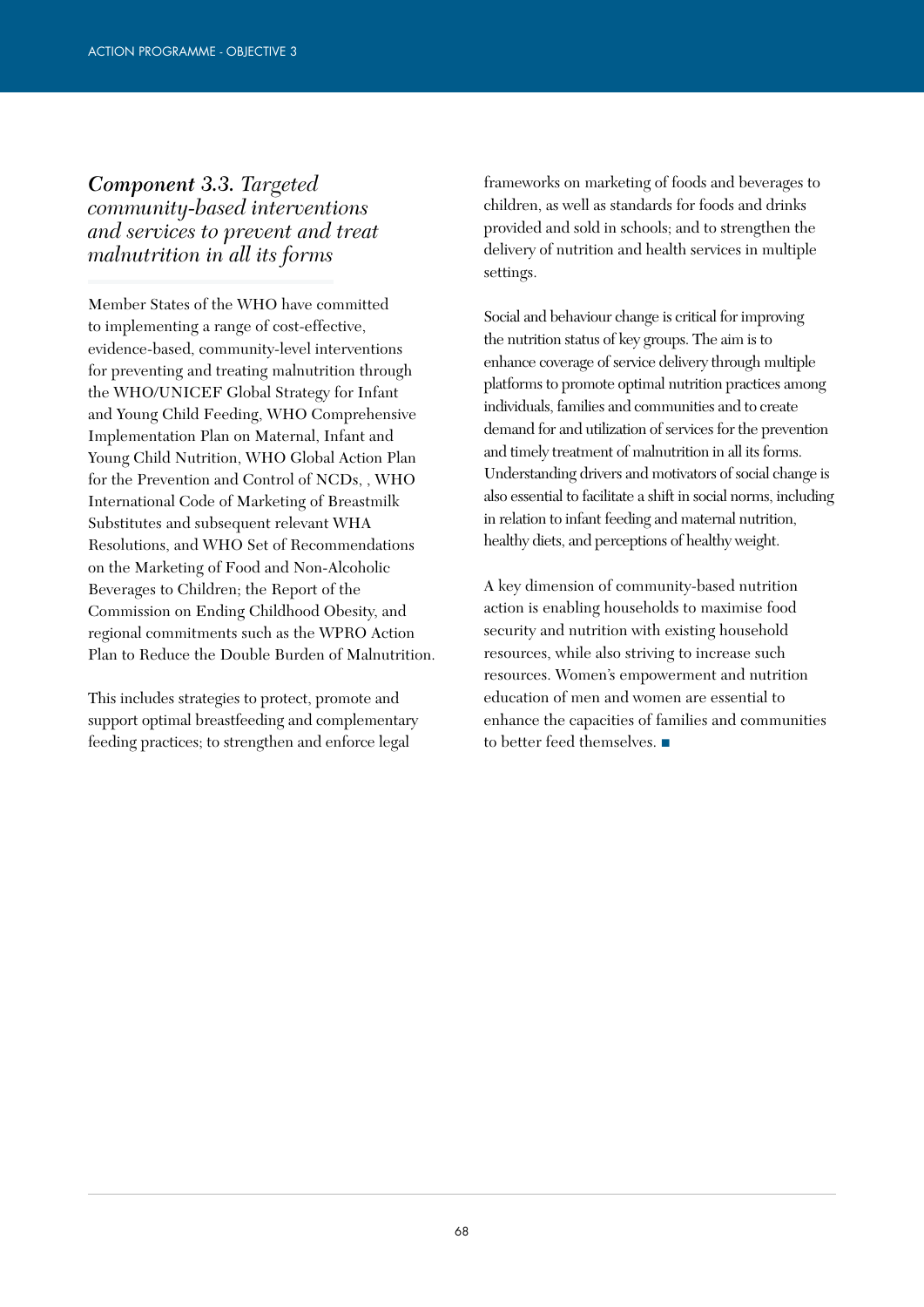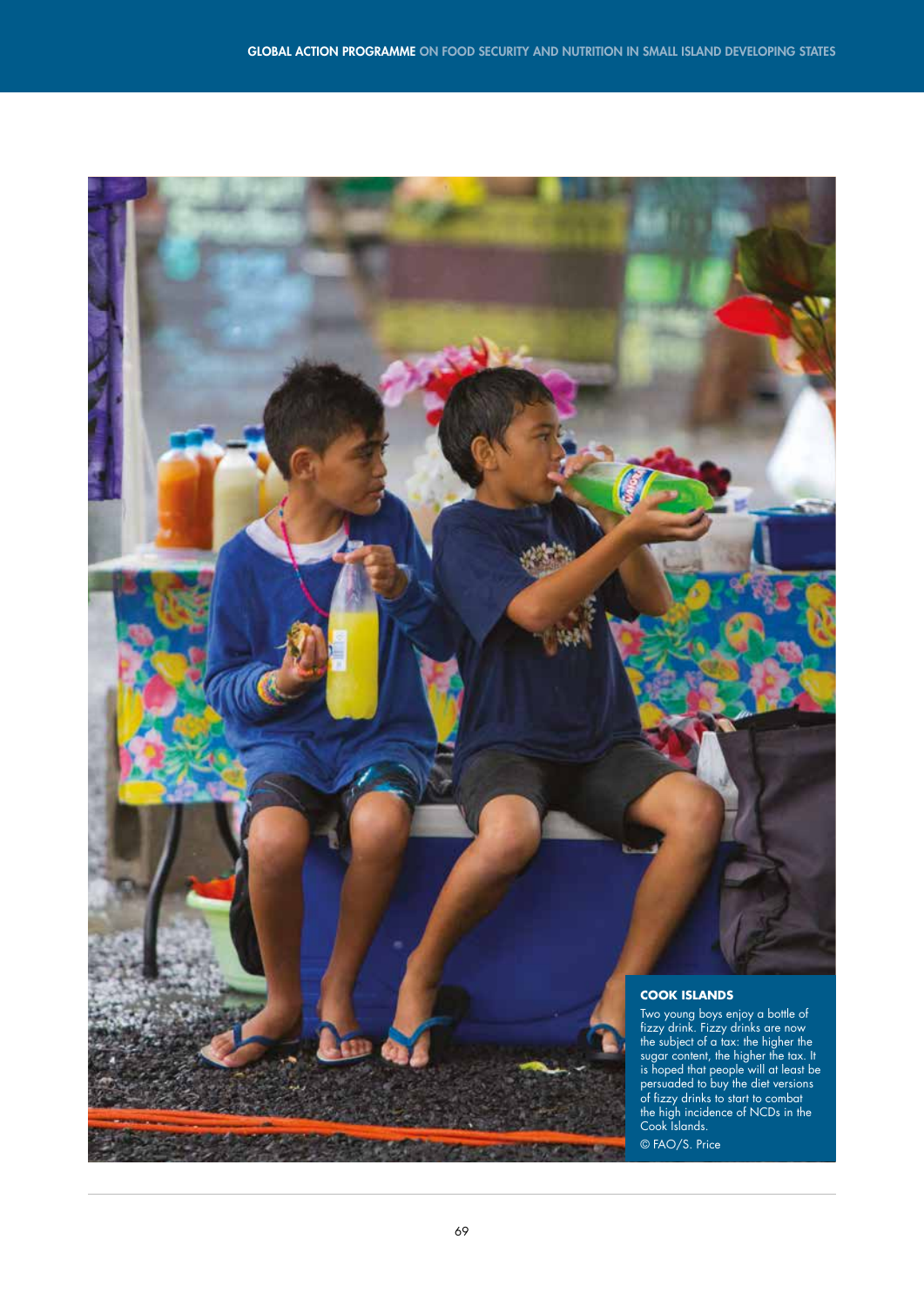### Indicative actions: Targeted community-based interventions and services to prevent and treat all forms of malnutrition

| <b>OUTCOMES</b>                                                                                                                                                                                                                                                                             | <b>INDICATIVE ACTIONS</b>                                                                                                                                                                                                                                                                                                                                                                                                                                                                                                                                                                                                                                                                                                                                                                                                                                                                      |                                                                                                                                                                                                                                                                                                                                                                                                                                                                                                                                                                                                                                                                                                                                                                                                                                                                                                                                                                                                                |  |
|---------------------------------------------------------------------------------------------------------------------------------------------------------------------------------------------------------------------------------------------------------------------------------------------|------------------------------------------------------------------------------------------------------------------------------------------------------------------------------------------------------------------------------------------------------------------------------------------------------------------------------------------------------------------------------------------------------------------------------------------------------------------------------------------------------------------------------------------------------------------------------------------------------------------------------------------------------------------------------------------------------------------------------------------------------------------------------------------------------------------------------------------------------------------------------------------------|----------------------------------------------------------------------------------------------------------------------------------------------------------------------------------------------------------------------------------------------------------------------------------------------------------------------------------------------------------------------------------------------------------------------------------------------------------------------------------------------------------------------------------------------------------------------------------------------------------------------------------------------------------------------------------------------------------------------------------------------------------------------------------------------------------------------------------------------------------------------------------------------------------------------------------------------------------------------------------------------------------------|--|
|                                                                                                                                                                                                                                                                                             | Local level                                                                                                                                                                                                                                                                                                                                                                                                                                                                                                                                                                                                                                                                                                                                                                                                                                                                                    | <b>National level</b>                                                                                                                                                                                                                                                                                                                                                                                                                                                                                                                                                                                                                                                                                                                                                                                                                                                                                                                                                                                          |  |
| 3.3.1.<br>Improved<br>access to,<br>demand for,<br>and utilization<br>of, targeted<br>interventions<br>and services to<br>prevent<br>and treat<br>malnutrition in<br>all its forms,<br>particularly<br>among children<br>and women of<br>reproductive<br>age,<br>adolescents,<br>and youth. | 3.3.1.1. Support community-led<br>education, skill-building, and<br>behavior change initiatives to<br>promote healthy eating and<br>other behaviors, including<br>safe hygiene and child-care<br>practices, improved home<br>food processing, storage and<br>preservation techniques to retain<br>nutritional value and food safety,<br>and reduce seasonal food<br>insecurity and post-harvest losses,<br>breastfeeding and optimal<br>complementary feeding, and the<br>importance of diverse, balanced<br>diets and physical activity (link to<br>$1.3.1.1$ ).<br>3.3.1.2. Integrate gender<br>considerations in community-<br>based food security and<br>nutrition programmes and<br>activities, including attention to<br>impacts on mother's/caregiver's<br>time allocation and energy<br>expenditure, and promote shared<br>responsibilities between men and<br>women in the household. | 3.3.1.3. Prioritise investment in evidence-based, cost-<br>effective nutrition-specific interventions for promoting<br>maternal nutrition, breastfedding, complementary feeding,<br>and optimal infant and young child feeding and care<br>practices outlined in the Global Strategy for Infant<br>and Young Child Feeding and WHO Comprehensive<br>Implementation Plan on Maternal, Infant and Young Child<br>Nutrition.<br>3.3.1.4. Implement evidence-based, cost-effective<br>community-level interventions for the promotion of a healthy<br>diet outlined in global guidance documents. <sup>71</sup><br>3.3.1.5. Dedicate adequate resources for monitoring<br>and evaluation of intervention effectiveness, including<br>distributional effects.<br>3.3.1.6. Include specific agriculture- nutrition targeting<br>criteria to ensure that families with infants and young<br>children, in particular women farmers, benefit from both<br>agriculture and nutrition education programmes. <sup>72</sup> |  |

71 Including the ICN2 Framework for Action, WHO Global Action Plan for the Prevention and Control of NCDs, and WHO Set of Recommendations on the Marketing of Food and Non-Alcoholic Beverages to Children.

72 http://www.fao.org/fileadmin/user\_upload/nutrition/docs/education/infant\_feeding/Programme\_Lessons.pdf

 $\mathbf{1}$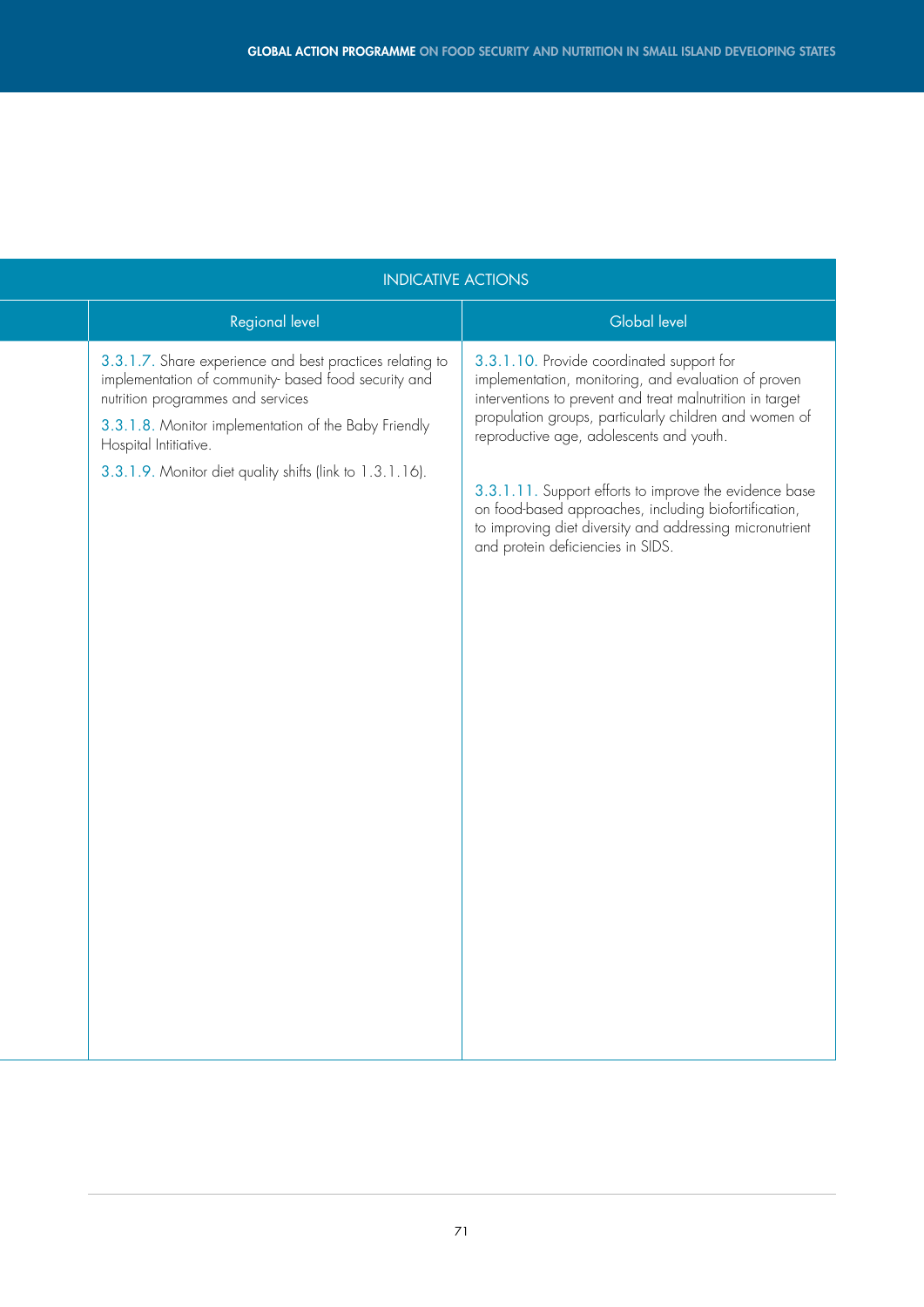# **MONITORING and evaluation**

A multi-level approach to monitoring and reporting will be used to track progress in the implementation of the GAP. As with the 2030 Agenda, the focus of reporting for the GAP will be at the national level where each country will have primary responsibility for collecting and making data available on the SDG indicators, with support from UN agencies and other global and regional partners. The mechanism, and the timeline for reporting, will be developed in alignment with the SDG monitoring.

Monitoring and reporting on a core set of indicators, to be reported on by all SIDS, will be important to ensure comparability and a harmonized approach. This core set of indicators will be kept to a minimum,73 and reflect the shared challenges and priorities of all SIDS to the greatest extent possible. It will draw on relevant established or proposed global indicators from the SDG monitoring framework and on other relevant established global indicators where appropriate. In relation to nutrition, for example, these would include the Global Monitoring Framework on Maternal, Infant and Young Child Nutrition,<sup>74</sup> Global Strategy for Women's, Children's and Adolescent's Health,<sup>75</sup> and NCD Global Monitoring Framework.76 The indicators would also be closely linked to the

73 An indicative list of anticipated outcomes and their associated SDG targets and indicators has been prepared to accompany this GAP.

74 http://www.who.int/nutrition/topics/proposed\_indicators framework/en/

75 https://www.everywomaneverychild.org/wp-content/ uploads/2016/11/gs-Indicator-and-monitoring-framework.pdf 76 http://www.who.int/nmh/global\_monitoring\_framework/en/ recommendations in the ICN2 Framework for Action. In addition to minimizing the monitoring and reporting burden, this approach will ensure that actions taken on the GAP fully support the efforts of SIDS to achieve internationally agreed goals and targets under the 2030 Agenda, as well as the World Health Assembly global nutrition and NCD targets to be met by 2025.

It is expected that monitoring and evaluation plans will be developed as part of more detailed national and regional implementation plans. National implementation plans will be based on the GAP framework, but adapted and refined at the activity level according to national contexts, needs, and priorities. Data collection methods, timing, and levels of disaggregation, will also be defined according to national context and priorities. Countries are encouraged to foster broad, multi-stakeholder participation in local and national surveillance, monitoring and reporting, and to draw on existing mechanisms and processes where possible.

Monitoring at the regional and global levels will also be important to track progress in implementation of the global and regional-level indicative actions outlined in the GAP, as well as to promote coherence and shared accountability; to facilitate knowledge exchange and sharing of best practices; and to indicate countries or components of the GAP that may be in need of enhanced support. Regional monitoring will also serve to provide an important link between the global and national levels. Where possible, regional monitoring, reporting, dialogue and exchange will build on existing regional mechanisms and platforms.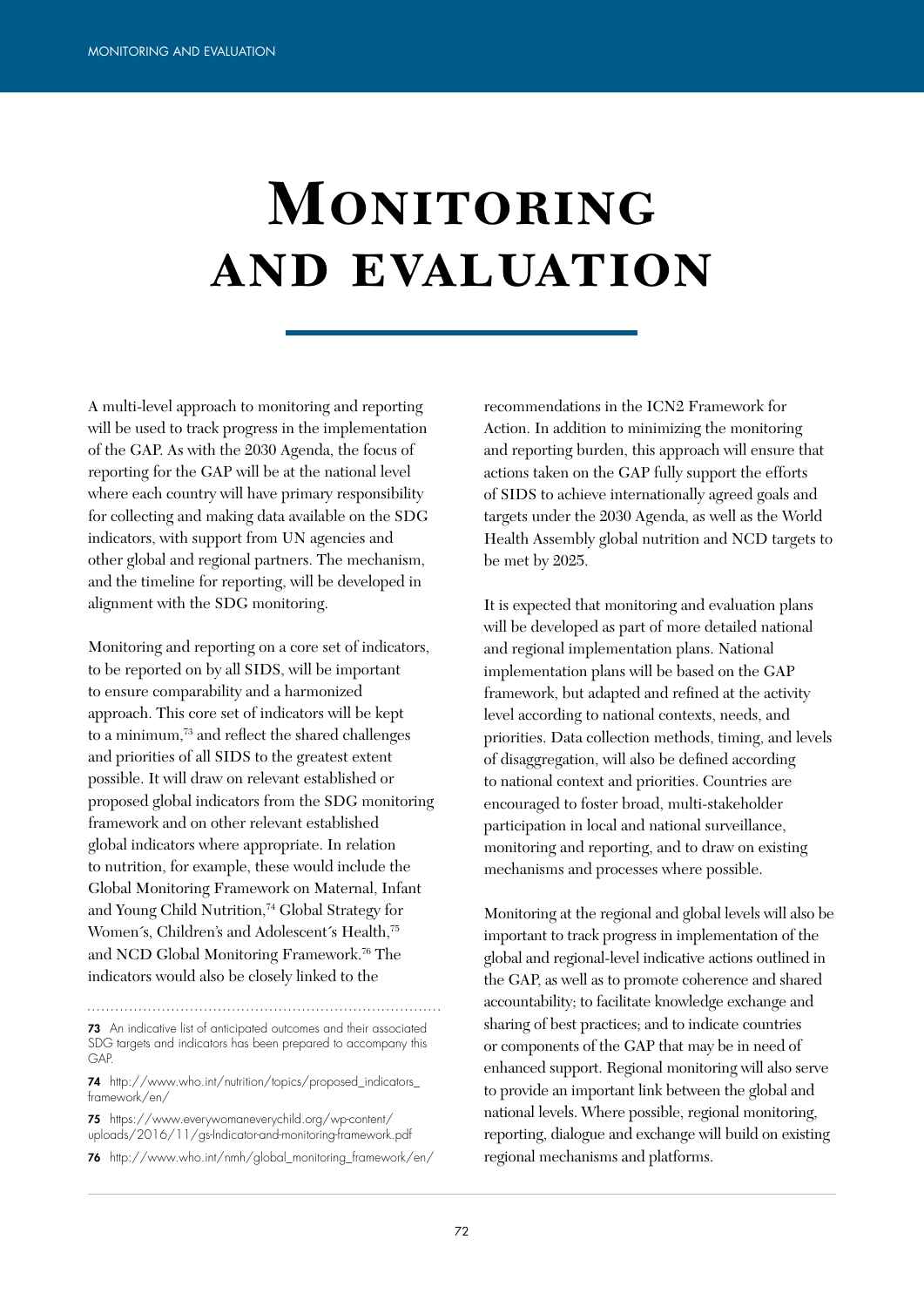At the regional, national, and sub-national levels, additional complementary indicators may be used to prioritize actions and track progress according to country and region-specific challenges and priorities. Some SIDS, for example, may identify priority actions and goals that are seen as necessary preconditions for the indicative actions outlined in the GAP, and for which tracking of progress would be beneficial. While the core set of global indicators will be largely outcome-focused, these extended sets of indicators at the regional, national and subnational levels may include process, intermediary, and outcome-based indicators.

A dedicated mechanism to report back on progress in implementation of the GAP at the global level

will be developed by the FAO, in collaboration with UN-DESA and UN-OHRLLS, and in alignment with the SDG monitoring framework. It is envisaged that the FAO and UN- DESA will provide the necessary information to allow the Secretary-General to report to the General Assembly and to the Economic and Social Council on the progress achieved in the implementation of this Global Action Programme.

Implementation of the GAP will be aligned with the timeline of the 2030 Agenda (2017- 2030), strengthening linkages with the 2030 Agenda follow up and review process. Detailed progress reviews will be conducted every 5 years at which time priorities and recommended actions may be revised, depending on evolving needs. ■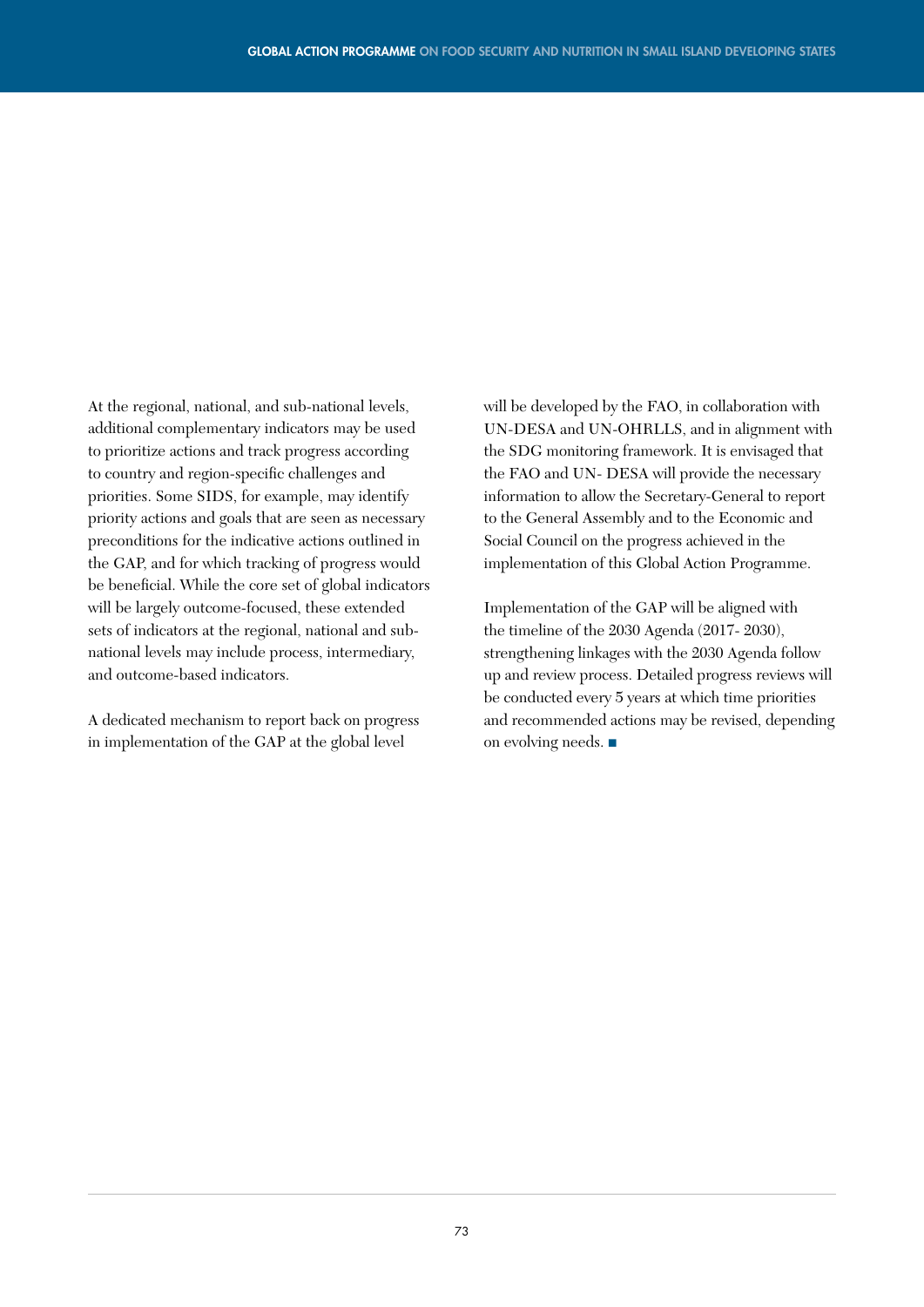24101450

## **MALDIVES**

FAO and Ministry of Fisheries, Agriculture and Marine Resources of the Maldives employees transporting by dinghy a delivery of manure, seed, guava seedlings and tools for distribution to the local inhabitants. FAO, in collaboration with the Government of the Maldives, is working to restore livelihoods to tusnami-affected farmers with agricultural inputs. © FAO

÷. ŝ.